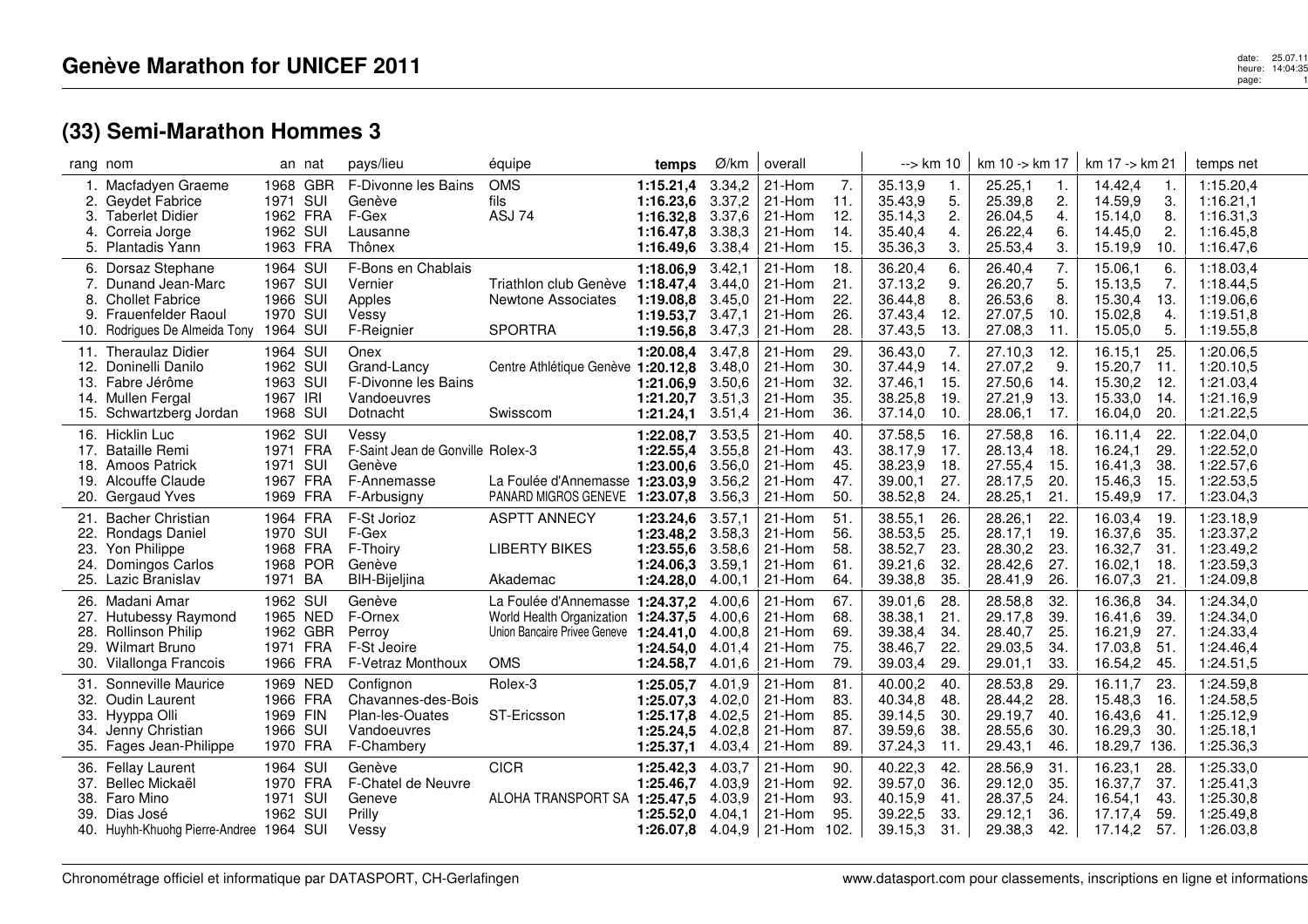|                                 | rang nom                                                                                                           | an nat                                                   | pays/lieu                                                                   | équipe                                                                                                                                                                        | temps                                                                | Ø/km                                           | overall                                                                              | --> km 10                                           |                                 | km 10 -> km 17                                      |                                  | km 17 -> km 21                                                |                                  | temps net                                                     |
|---------------------------------|--------------------------------------------------------------------------------------------------------------------|----------------------------------------------------------|-----------------------------------------------------------------------------|-------------------------------------------------------------------------------------------------------------------------------------------------------------------------------|----------------------------------------------------------------------|------------------------------------------------|--------------------------------------------------------------------------------------|-----------------------------------------------------|---------------------------------|-----------------------------------------------------|----------------------------------|---------------------------------------------------------------|----------------------------------|---------------------------------------------------------------|
| 41.<br>43.<br>44.               | <b>Bugnon Dominique</b><br>42. Glardon Jean-Daniel<br><b>Richard Renaud</b><br>Coupard Stéphan<br>45. Bletry Alain | 1969 SUI<br>1970 SUI<br>1970 SUI<br>1970 FRA<br>1966 FRA | Meyrin<br>Coppet<br>Collonge-Bellerive<br>F-Juvigny                         | Triathlon Club Genève 1:26.08,7<br>F-La Roche sur Foron Police municipale Lancy 1:27.01,9<br>Lemanshow<br>FSG Collonge-Bellerive 1:27.23,4<br>LA Foulée d'Annemasse 1:27.28,5 | 1:27.09.1 4.07.8                                                     | 4.04.9<br>4.07,4<br>4.08,5<br>4.08,7           | 21-Hom 105.<br>21-Hom 111.<br>21-Hom 112.<br>21-Hom 116.<br>21-Hom 118.              | 40.43,1<br>42.03,9<br>41.14,3<br>41.22,9<br>39.59,8 | 49.<br>84.<br>56.<br>62.<br>39. | 29.12,2<br>29.39,0<br>29.12,9<br>29.40,5<br>29.49,3 | -37.<br>43.<br>38.<br>44.<br>47. | 16.13,4<br>15.19,0<br>16.41,9<br>16.20,0<br>17.39,4           | 24.<br>9.<br>40.<br>26.<br>81    | 1:26.02,5<br>1:26.44,8<br>1:26.59,4<br>1:27.17,9<br>1:27.18,4 |
| 48.<br>49.                      | 46. Hirtz Christian<br>47. Vandenhelsken Loic<br>Ortelli Thierry<br><b>Chassot Roger</b><br>50. Prevel Michel      | 1966 SUI<br>1969 SUI<br>1970 SUI<br>1967 SUI<br>1964 ESP | Les Acacias<br>F-Annecy<br>Carouge GE<br>F-Ornex<br>F-Challex               | <b>UBS</b><br>AIN EST Athlétisme                                                                                                                                              | 1:27.41.9<br>1:27.53,0<br>1:28.23,6<br>1:28.27,2<br>1:28.30,1        | 4.09.3<br>4.09.9<br>4.11,3<br>4.11,5<br>4.11,6 | 21-Hom 125.<br>21-Hom 128.<br>21-Hom 136.<br>21-Hom 138.<br>21-Hom 139.              | 40.28,2<br>39.57,8<br>42.05,1<br>40.22,5<br>41.03,2 | 44.<br>37.<br>87.<br>43.<br>53. | 30.03,4<br>30.28,6<br>29.40,9<br>30.25,3<br>30.06,1 | 49.<br>64.<br>45.<br>63.<br>50.  | 17.10,3<br>17.26,6<br>16.37,6<br>17.39,4<br>17.20,8           | 55.<br>66.<br>35.<br>81.<br>62.  | 1:27.35,9<br>1:27.50,5<br>1:28.08,4<br>1:28.21,4<br>1:28.22,3 |
| 51.<br>52.<br>53.<br>54.<br>55. | <b>Lonfat Michel</b><br>Temil-Pss Jean-Louis<br>Guijarro Manuel<br><b>Dubois Philippe</b><br><b>Bringer Denis</b>  | 1968 SUI<br>1967 FRA<br>1967 ESP<br>1966 SUI<br>1964 FRA | Savièse<br>Chêne-Bourg<br>Sion<br>F-Frans                                   | www.michel-lonfat.ch<br>F-St Jean de Gonville Correr es de cobardes                                                                                                           | 1:28.33,6<br>1:28.36,6<br>1:28.38,0<br>1:28.38,6<br>1:28.44,1        | 4.11,8<br>4.11,9<br>4.12,0<br>4.12,0<br>4.12,3 | 21-Hom 141<br>21-Hom 143.<br>21-Hom 144.<br>21-Hom 146.<br>21-Hom 147.               | 42.09,0<br>41.43,2<br>41.10,6<br>40.28,9<br>40.58,7 | 88.<br>71.<br>55.<br>46.<br>52. | 29.30,5<br>29.55,3<br>30.13,0<br>30.06,9<br>30.35,5 | 41.<br>48.<br>52.<br>51.<br>73.  | 16.54,1<br>16.58,1<br>17.14.4<br>18.02,8<br>17.09,9           | 43.<br>47.<br>58.<br>103.<br>54. | 1:28.13,6<br>1:28.29,4<br>1:28.15,2<br>1:28.34,2<br>1:28.39,9 |
| 56.<br>57.<br>58.<br>59.        | <b>Bauer-Moore Andrew</b><br>Mosetti Nicolas<br>Lema José<br>Bonga Jan<br>60. Webb Christian                       | 1962 CND<br>1966 SUI<br>1969 SUI<br>1964 SUI<br>1966 SUI | Grand-Saconnex<br>Froideville<br>Cheseaux-sur-Lausanne<br>Grens<br>Lully VD | Tri-Nyon<br><b>ASPSI</b>                                                                                                                                                      | 1:29.00,7<br>1:29.05,2<br>1:29.05,4<br>1:29.08,3<br>1:29.14,7        | 4.13,1<br>4.13,3<br>4.13,3<br>4.13,4<br>4.13,7 | 21-Hom 153.<br>21-Hom 155.<br>21-Hom 157.<br>21-Hom 158.<br>21-Hom 160.              | 40.34,7<br>41.27,9<br>40.28,6<br>41.46,6<br>41.14,3 | 47.<br>66.<br>45.<br>73.<br>56. | 30.17,6<br>30.41,6<br>30.41,9<br>30.22,4<br>30.34,9 | 55.<br>76.<br>77.<br>58.<br>72.  | 18.08,4<br>16.55,7<br>17.54,9<br>16.59,3<br>17.25,5           | 107.<br>46.<br>95.<br>48.<br>64. | 1:28.40,9<br>1:28.40,9<br>1:29.02,6<br>1:29.05,9<br>1:29.09,9 |
| 63.                             | 61. Monnard Yves<br>62. Gori François<br>Chehiba Abdelkhalek<br>64. Giboin Xavier<br>65. Lamouric Christophe       | 1963 SUI<br>1965 SUI<br>1965 FRA<br>1968 FRA<br>1970 FRA | F-Archamps<br>Vessy<br>F-Cessy<br>Genève<br><b>F-Nantes</b>                 | ASJ 74<br>Pictet & Cie                                                                                                                                                        | 1:29.18,2<br>1:29.18,6<br>1:29.19,0<br>1:29.24.1<br>1:29.34,1        | 4.13,9<br>4.13,9<br>4.13,9<br>4.14,2<br>4.14,6 | 21-Hom 161<br>21-Hom 162.<br>21-Hom 163.<br>21-Hom 164.<br>21-Hom 169.               | 41.15,9<br>42.22,7<br>41.50,1<br>42.22,5<br>41.42,5 | 59.<br>93.<br>74.<br>92.<br>70. | 30.41,9<br>30.19,9<br>30.29,0<br>30.16,5<br>30.20,3 | 77.<br>56.<br>65.<br>54.<br>57.  | 17.20,4<br>16.36,0<br>16.59,9<br>16.45,1<br>17.31,3           | 61.<br>33.<br>49.<br>42.<br>71.  | 1:29.13,1<br>1:29.04,0<br>1:29.10,6<br>1:29.17,0<br>1:29.22,1 |
| 66.<br>67.<br>68.               | Eichenberger Alain-Stéphane<br><b>Basler Marcel</b><br>Junge Micki<br>69. Marti Nicolas<br>70. Roche Jean-Louis    | 1971 SUI<br>1962 SUI<br>1965 SUI<br>1971 SUI<br>1962 FRA | Lausanne<br>Collex<br>Vessy<br>Genève<br>Crozet                             | Perform CBS<br>fils                                                                                                                                                           | 1:29.35,7<br>1:29.41,9<br>1:29.47,8<br>1:29.48,7 4.15,3<br>1:29.51,7 | 4.14,7<br>4.15,0<br>4.15,3<br>4.15,5           | 21-Hom 170.<br>21-Hom 173.<br>21-Hom 176.<br>21-Hom 177.<br>21-Hom 180.              | 41.25,7<br>41.04,2<br>40.50,8<br>42.02,6<br>41.56,8 | 63.<br>54.<br>51.<br>80.<br>75. | 30.15,7<br>30.32,3<br>30.34,6<br>30.33,6<br>30.32,6 | 53.<br>68.<br>71.<br>70.<br>69.  | 17.54,3<br>18.05,4 105.<br>18.22,4 126.<br>17.12,5<br>17.22,3 | 92.<br>56.<br>63.                | 1:29.16,3<br>1:29.35,4<br>1:29.42,1<br>1:29.45,2<br>1:29.43,9 |
| 72.<br>73.                      | 71. Ferré Johann<br>Saudan Guy<br>Chouteau Christophe<br>74. Huybrechts Christophe<br>75. Garrow Adrian            | 1971 FRA<br>1969 SUI<br>1969 FRA<br>1969 SUI<br>1967 GBR | Collonge-Bellerive<br>Thônex<br>Nyon<br>Genthod                             | PPC RUN<br>Union Bancaire Privee Geneve<br>F-Amphion les Bains Triathlon Club Genève<br><b>CNN Tri Nvon</b>                                                                   | 1:29.59.3<br>1:30.00,9<br>1:30.01.6<br>1:30.03.3<br>1:30.06,1        | 4.15,8<br>4.15,9<br>4.16,0<br>4.16,0<br>4.16,2 | 21-Hom 188.<br>21-Hom 190.<br>21-Hom 191<br>21-Hom 194.<br>21-Hom 195.               | 42.02,8<br>41.14,6<br>41.39,4<br>42.04,4<br>41.44,4 | 82.<br>58.<br>69.<br>86.<br>72. | 30.24,4<br>31.11,1<br>30.44,8<br>30.31,5<br>30.48,4 | 61.<br>94.<br>82.<br>66.<br>84.  | 17.32,1<br>17.35,2<br>17.37,4<br>17.27,4<br>17.33,3           | 73.<br>77.<br>78.<br>67.<br>75.  | 1:29.14,6<br>1:29.52,8<br>1:29.52,7<br>1:29.49.7<br>1:30.00,1 |
|                                 | 76. Williams lan<br>77. Valzino Jean-Philippe<br>78. Monin Jean-Luc<br>79. Monney Laurent<br>80. Panchaud Mathieu  | 1964 GBR<br>1967 SUI<br>1967 FRA<br>1968 SUI<br>1971 SUI | F-Divonne les Bains<br><b>Boussens</b><br>F-Ambilly<br>Satigny<br>Lausanne  | PANARD MIGROS GENEVE                                                                                                                                                          | 1:30.07,1<br>1:30.16.8<br>1:30.29,1<br>1:30.30,5<br>1:30.36.0        | 4.16,2<br>4.16,7<br>4.17,3<br>4.17,3           | 21-Hom 196.<br>21-Hom 199.<br>207.<br>21-Hom<br>21-Hom<br>208.<br>4.17,6 21-Hom 212. | 41.37,5<br>42.15,8<br>42.01,0<br>41.27,6<br>41.25,7 | 68.<br>90.<br>78.<br>65.<br>63. | 30.42,6<br>30.54,1<br>30.54,3<br>30.59,3<br>31.10,5 | 80.<br>85.<br>86.<br>88.<br>93.  | 17.47,0<br>17.06,9<br>17.33,8<br>18.03,6 104.<br>17.59,8 100. | 87.<br>53.<br>76.                | 1:29.56,2<br>1:29.51,6<br>1:30.11,1<br>1:30.25,6<br>1:30.24,4 |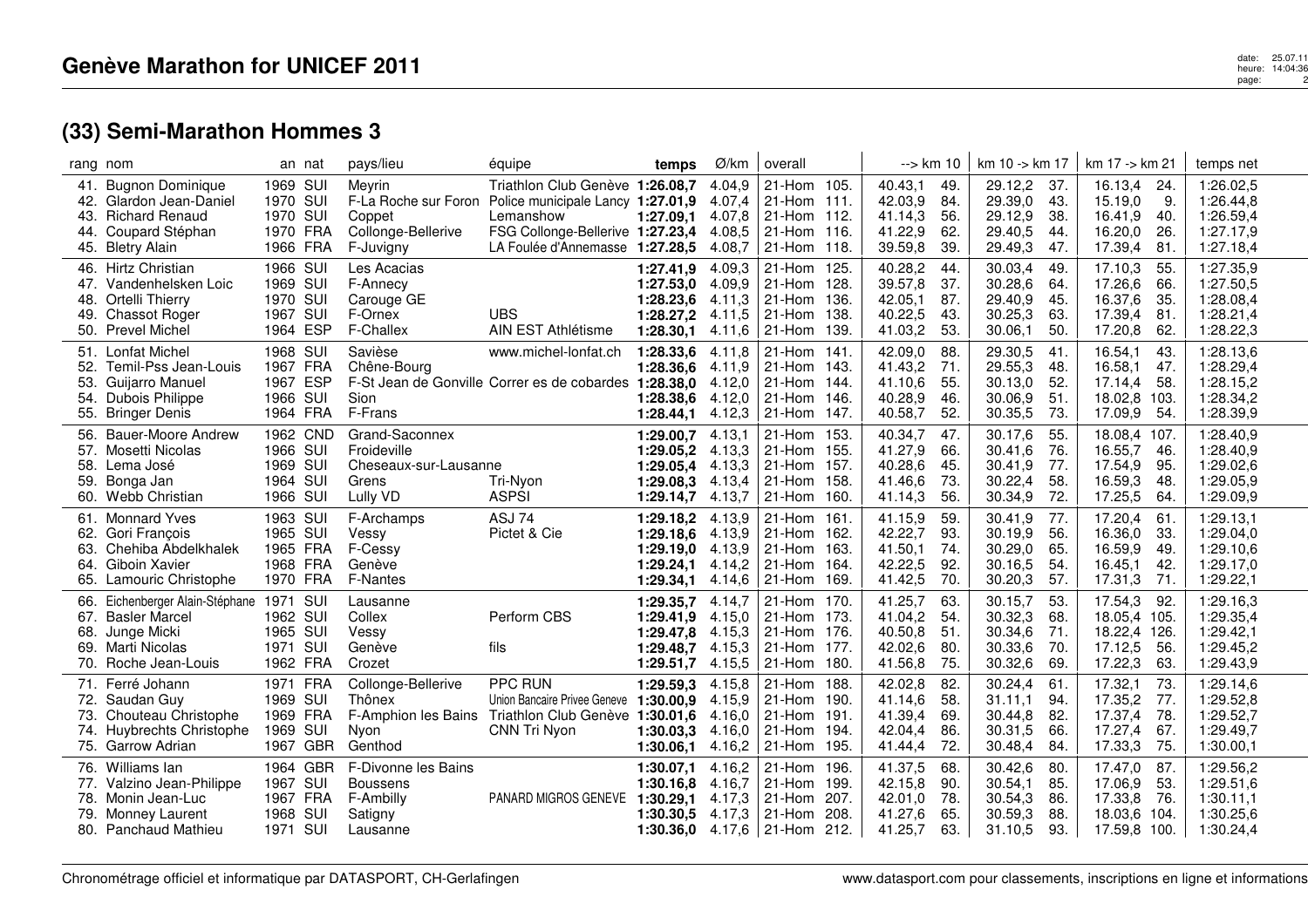## date: 25.07.11<br>heure: 14:04:36<br>page: 14:04:36 page:3

|                                      | rang nom                                                                                                                   | an nat                                                      | pays/lieu                                                                                            | équipe                                                                                           | temps                                                         | Ø/km                                           | overall                                                                                       | --> km 10                                                                                 | km 10 -> km 17                                                                        | km 17 -> km 21                                                                        | temps net                                                     |
|--------------------------------------|----------------------------------------------------------------------------------------------------------------------------|-------------------------------------------------------------|------------------------------------------------------------------------------------------------------|--------------------------------------------------------------------------------------------------|---------------------------------------------------------------|------------------------------------------------|-----------------------------------------------------------------------------------------------|-------------------------------------------------------------------------------------------|---------------------------------------------------------------------------------------|---------------------------------------------------------------------------------------|---------------------------------------------------------------|
| 81.<br>83.<br>84.<br>85.             | 81. Lapierre Dominique<br><b>Taloud Frederic</b><br><b>Bohnet Christophe</b><br><b>Tomac Drazen</b><br><b>Barras Serge</b> | 1965 FRA<br>1963 FRA<br>1968 SUI<br>1971 CRO<br>1964 FRA    | F-Bons en Chablais<br>F-Thonon les Bains<br>Bremblens<br>Lausanne<br>F-Sillingy                      | les basquettes fumantes 1:30.40,8                                                                | 1:30.40.8<br>1:30.41.5<br>1:31.06,5<br>1:31.10,4              | 4.17,8<br>4.17,8<br>4.17,8<br>4.19,0<br>4.19,2 | 21-Hom 213.<br>213.<br>21-Hom<br>21-Hom 215.<br>21-Hom 220.<br>223.<br>21-Hom                 | 41.58,6<br>77.<br>42.29,2<br>96.<br>42.47,2<br>102.<br>42.01,5<br>79.<br>40.50,4<br>50.   | 31.02,1<br>89.<br>30.41,2<br>-74.<br>30.24,5<br>62.<br>90.<br>31.02,9<br>31.44,1 114. | 17.40,1<br>83.<br>17.30,4<br>70.<br>17.29,8<br>69.<br>18.02,1<br>101.<br>18.35,9 142. | 1:30.23,1<br>1:30.28,2<br>1:30.28,4<br>1:30.54,8<br>1:31.02,8 |
| 86.<br>87.<br>88.<br>89.             | Mino Jean-Francois<br><b>Plantie Philippe</b><br><b>Vernholles Patrick</b><br>Soury-Lavergne Aubin<br>90. Guiffault René   | 1963 SUI<br>1963 FRA<br>1964 FRA<br>1971<br>FRA<br>1966 FRA | Geneve<br>F-Passy<br>F-Annecy le Vieux<br>F-Divonne les Bains<br>Romanel-sur-Lausanne traine savatte | Perform<br><b>CMBM</b><br>ROLEX <sub>4</sub>                                                     | 1:31.10,7<br>1:31.11,6<br>1:31.30.4<br>1:32.01,8<br>1:32.06,0 | 4.19,2<br>4.19,3<br>4.20,2<br>4.21,6<br>4.21,8 | 21-Hom 224.<br>225.<br>21-Hom<br>229.<br>21-Hom<br>235.<br>21-Hom<br>236.<br>21-Hom           | 42.37,8<br>99.<br>42.44,4<br>100.<br>42.46,9<br>101.<br>42.02,6<br>80.<br>43.05,6<br>110. | 30.42,3<br>79.<br>30.44,5<br>81.<br>30.41,2<br>-74<br>31.03,2<br>91<br>31.06,0<br>92. | 17.50,6<br>90.<br>17.42,7<br>85.<br>18.02,3 102.<br>18.56,0 168.<br>17.54,4<br>93.    | 1:30.55,4<br>1:31.04,6<br>1:31.05.9<br>1:31.55,5<br>1:32.02,3 |
| 91.<br>92.<br>93.<br>94.             | Romano Gianluca<br>Aeschimann Nicolas<br>Dayen Didier<br><b>Beutler Cédric</b><br>95. Naili Amar                           | 1969 ITA<br>1964 SUI<br>1966 SUI<br>1970 SUI<br>1970 SUI    | F-Sauverny<br>Prangins<br>Satigny<br>St-Prex<br>F-Annemasse                                          | <b>CICR</b>                                                                                      | 1:32.08,9<br>1:32.10,0<br>1:32.15.0<br>1:32.18,1<br>1:32.20,5 | 4.22,0<br>4.22,0<br>4.22,3<br>4.22,4<br>4.22,5 | 21-Hom<br>237.<br>21-Hom 238.<br>241.<br>21-Hom<br>246.<br>21-Hom<br>21-Hom<br>247.           | 43.51,8<br>127.<br>42.31,2<br>97.<br>42.14,3<br>89.<br>43.17,8<br>115.<br>44.25,2<br>134. | 31.14,2<br>97.<br>31.25,7 101.<br>31.32,5 108.<br>96.<br>31.11,8<br>30.23,6<br>60.    | 17.02,9<br>50.<br>18.13,1 109.<br>18.28,2 133.<br>17.48,5<br>88.<br>17.31,7<br>-72.   | 1:31.55,6<br>1:32.00,0<br>1:32.09,7<br>1:32.03,7<br>1:29.28,4 |
| 96.<br>98.<br>99.<br>100.            | Prieto Antonio<br>97. Thomas Patrick<br>Inverno José<br>Romano Alberto<br><b>Beard Kieron</b>                              | 1964 SUI<br>1970 SUI<br>1963 POR<br>1966 ITA<br>1970 GBR    | Vernier<br>F-Saint-Julien en Genevois ASJ 74<br>Mevrin<br>I-Lissone (MB)<br>F-Thoiry                 | FSG Collonge-Bellerive 1:32.47,7<br>ORTICA TEAM MILANO 1:32.48,9                                 | 1:32.20,7<br>1:32.32,2<br>1:32.49,5                           | 4.22,5<br>4.23,1<br>4.23,8<br>4.23,9<br>4.23,9 | 21-Hom<br>248.<br>21-Hom 255.<br>259.<br>21-Hom<br>21-Hom<br>261.<br>21-Hom 262.              | 42.04,0<br>85.<br>98.<br>42.37,6<br>41.35,8<br>67.<br>43.51,5<br>126.<br>42.48,7 104.     | 31.55,6 121.<br>31.17,8<br>99.<br>32.40,6 141.<br>31.16,0<br>98.<br>31.32,4 107.      | 18.21,1 122.<br>18.36,8 143.<br>18.31,3 137.<br>17.41,4<br>-84.<br>18.28,4 134.       | 1:32.04,0<br>1:32.17,5<br>1:32.40,7<br>1:32.35,4<br>1:32.32,5 |
| 101.<br>102.<br>103.<br>104.<br>105. | Maestre Juan<br><b>Brackley Graham</b><br>Spinedi Patrick<br><b>Bouamar Said</b><br>Arrigoni Raphael                       | 1966 SUI<br>1969 GBR<br>1968 SUI<br>1963 FRA<br>1969 SUI    | Confignon<br>Lausanne<br>Presinge<br>F-Chavanod<br>Vessv                                             | <b>ASPTT ANNECY</b><br>Geneva Triathlon                                                          | 1:32.53,4<br>1:32.55.1<br>1:32.58,1<br>1:33.05,8<br>1:33.08,9 | 4.24,1<br>4.24,2<br>4.24,3<br>4.24,7<br>4.24,8 | 21-Hom<br>264.<br>265.<br>21-Hom<br>21-Hom<br>269.<br>272.<br>21-Hom<br>21-Hom 274.           | 43.07,3 111.<br>42.28,8<br>95.<br>45.14,4 152.<br>42.50,1<br>106.<br>42.47,9 103.         | 31.31,7 106.<br>31.40,8 112.<br>30.23,4<br>59.<br>31.24,7 100.<br>31.41,2 113.        | 18.14,4 111.<br>18.45,5 153.<br>17.20,3<br>-60.<br>18.51,0 160.<br>18.39,8 146.       | 1:32.38,5<br>1:32.36,9<br>1:31.49,2<br>1:32.57,6<br>1:33.00,2 |
| 106.                                 | Pallas Ricardo<br>107. Grigolli Sandro<br>108. Fernandez Eric<br>109. Fontaine Yoland<br>110. Pict Charles                 | 1967<br>ESP<br>1967 ITA<br>1966 FRA<br>1964 FRA<br>1968 SUI | F-Divonne les Bains<br>Vessy<br>F-Seynod<br>F-Archamps<br>Onex                                       |                                                                                                  | 1:33.15,0<br>1:33.15.5<br>1:33.23,0<br>1:33.26,6<br>1:33.30,0 | 4.25,1<br>4.25,1<br>4.25,5<br>4.25.7<br>4.25,8 | 21-Hom<br>278.<br>279.<br>21-Hom<br>21-Hom 283.<br>288.<br>21-Hom<br>21-Hom<br>291.           | 43.38,5 121.<br>44.31,2 137.<br>43.19.4 116.<br>42.16,1<br>91.<br>42.49,8<br>105.         | 31.28,6 104.<br>31.11.1<br>-94.<br>31.48,1 118.<br>31.47,5 116.<br>31.27,7 103.       | 18.07,9 106.<br>17.33,2<br>-74.<br>18.15,5 114.<br>19.23,0 201.<br>19.12,5 183.       | 1:32.52,0<br>1:32.26,6<br>1:33.18,2<br>1:33.13,1<br>1:33.11,6 |
|                                      | 111. Tuerler Marc<br>112. Lockhart Nicolas<br>113. Chevalley Stephane<br>114. Martignano Stephane<br>115. Larkin Andrew    | 1970 SUI<br>1969 GBR<br>1968 SUI<br>1965 SUI<br>1968 IRE    | Troinex<br>Founex<br>Prangins<br>Genthod<br>IRL-Dublin                                               | Stade Genève<br><b>Sidley Austin</b><br>Geneva Triathlon                                         | 1:33.40,3<br>1:33.49.9<br>1:33.57,6<br>1:33.59,8<br>1:34.03,2 | 4.26,3<br>4.26,8<br>4.27,1<br>4.27,2<br>4.27,4 | 21-Hom<br>298.<br>21-Hom<br>304.<br>309.<br>21-Hom<br>21-Hom<br>310.<br>314.<br>21-Hom        | 43.22,2 119.<br>42.52,8<br>107.<br>43.45,6 122.<br>43.22,0 118.<br>46.04,1<br>189.        | 31.39,1 110.<br>31.45,4 115.<br>31.50,1 119.<br>31.48,0 117.<br>30.55,3<br>87.        | 18.39,0 145.<br>19.11,7 181<br>18.21,9 125.<br>18.49,8 159.<br>17.03,8<br>51.         | 1:33.22,4<br>1:33.31,0<br>1:33.46,4<br>1:33.40,7<br>1:32.05,2 |
| 118.                                 | 116. Shaw Robert<br>117. Escher Bruno<br>Barbey René<br>119. Holzer David<br>120. Revuelta Eduardo                         | 1962 USA<br>1966 FRA<br>1967 SUI<br>1968 SUI<br>1964 SUI    | Chavannes-de-Bogis<br>F-Sciez<br>Corsier GE<br>Genève                                                | Les Basquettes fumantes 1:34.06,3<br>Le Mont-sur-Lausanne Credit Agricole financements 1:34.21,1 | 1:34.05.2<br>1:34.21.4                                        | 4.27,5<br>4.27,5<br>4.28,2<br>4.28,3           | 21-Hom 317.<br>21-Hom 318.<br>21-Hom<br>324.<br>21-Hom 325.<br>1:34.24,2 $4.28,4$ 21-Hom 326. | 44.40,2 139.<br>45.53,5 178.<br>42.03,4<br>83.<br>43.50,9<br>125.<br>47.19,4 226.         | 31.26,9 102.<br>30.46,5<br>-83.<br>32.58,3 153.<br>31.55.7 122.<br>30.31,5<br>66.     | 17.58,1<br>98.<br>17.26,3<br>65.<br>19.19,4 191.<br>18.34,8 140.<br>16.33,3<br>32.    | 1:33.30,4<br>1:32.25,9<br>1:34.18,6<br>1:33.56.3<br>1:33.28,7 |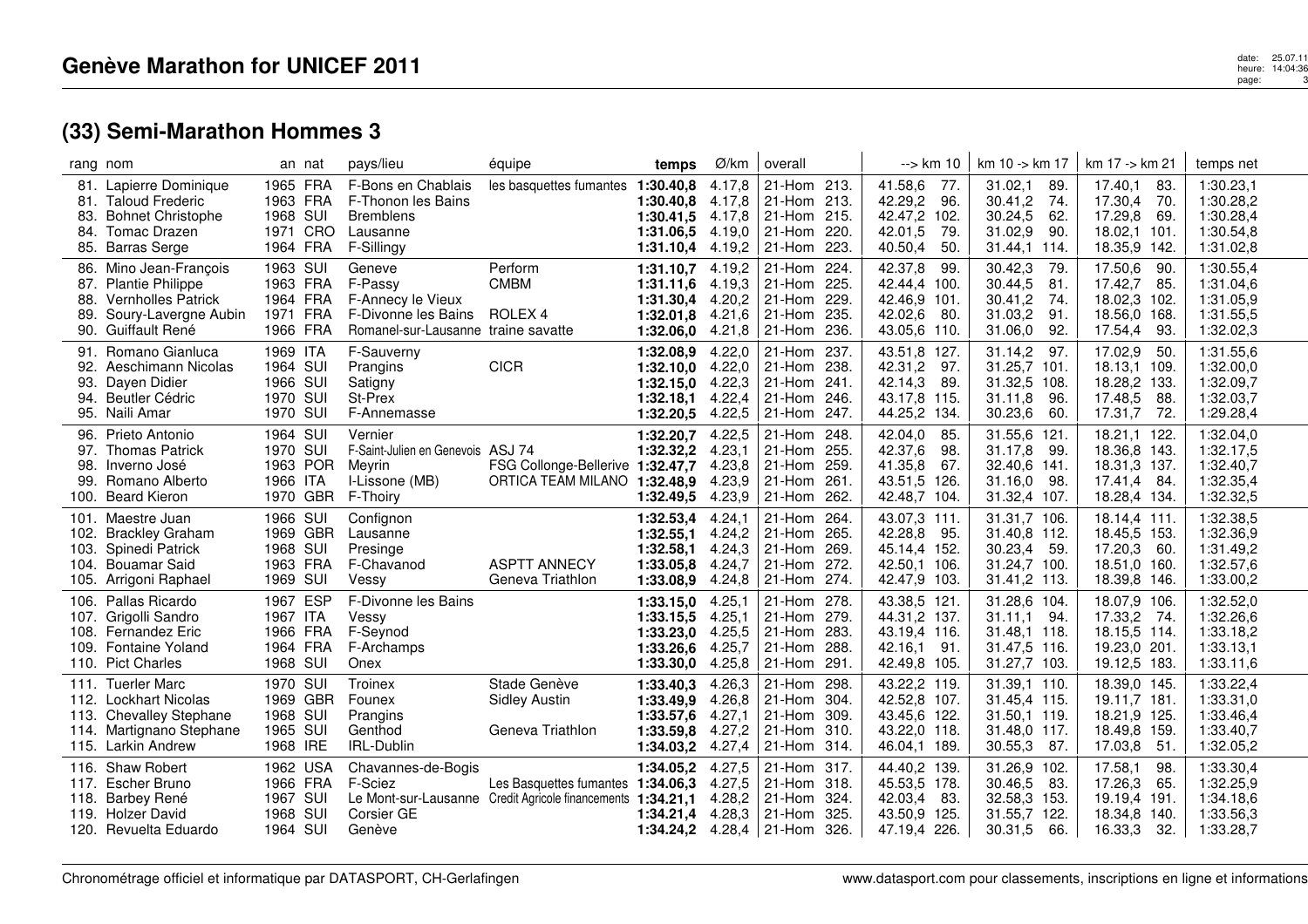|                      | rang nom                                                                                                                       |                                                          | an nat               | pays/lieu                                                                                   | équipe                                                                                  | temps                                                                                              | Ø/km                                           | overall                                                            |                                      | $\rightarrow$ km 10                                                              | km 10 -> km 17                                                               | km 17 -> km 21                                                                   | temps net                                                     |
|----------------------|--------------------------------------------------------------------------------------------------------------------------------|----------------------------------------------------------|----------------------|---------------------------------------------------------------------------------------------|-----------------------------------------------------------------------------------------|----------------------------------------------------------------------------------------------------|------------------------------------------------|--------------------------------------------------------------------|--------------------------------------|----------------------------------------------------------------------------------|------------------------------------------------------------------------------|----------------------------------------------------------------------------------|---------------------------------------------------------------|
|                      | 121. Funderskov Jens<br>122. Frison Olivier<br>123. Salman Emir<br>124. Mcintyre Niall<br>125. Toggwyler Andreas               | 1964 SUI<br>1967 SUI<br>1970 SUI                         | 1970 DEN<br>1969 GBR | Crans-près-Céligny<br><b>Bernex</b><br>Sion<br>Rolle<br>F-Mesigny                           |                                                                                         | 1:34.36,7<br>1:34.41,8<br>$1:34.42,1$ 4.29,2<br>1:34.45.4<br>1:34.52,8                             | 4.29,0<br>4.29,2<br>4.29,4<br>4.29,8           | 21-Hom 330.<br>21-Hom<br>21-Hom<br>21-Hom<br>$ 21-Hom$             | 331.<br>332.<br>333.<br>339.         | 43.52,3 128.<br>43.54,4 129.<br>43.14,3 112.<br>45.10,8 150.<br>45.04,6 148.     | 32.28,0 135.<br>32.09,3 129.<br>32.52,0 148.<br>31.39,8 111.<br>31.30,3 105. | 18.16,4 116.<br>18.38,1 144.<br>18.35,8 141.<br>17.54,8<br>-94.<br>18.17,9 117.  | 1:34.30,0<br>1:34.26,6<br>1:34.28,4<br>1:34.14,5<br>1:34.18,2 |
| 129.                 | 126. Frechet Eric<br>127. Finckh Axel<br>128. Aeby Pascal<br>Boulegue Adam<br>130. Berman Yossi                                | 1963 FRA<br>1967 SUI<br>1966 SUI<br>1966 FRA<br>1967 ISR |                      | F-Annemasse<br>Vésenaz<br>Meyrin<br><b>ISR-Ganei Tikva</b>                                  | Triathlon Club Genève 1:34.54,0<br>F-St Julien en Genevois ATHLE ST JULIEN 74 1:35.17,3 | 1:34.54,8<br>1:34.57,8 4.30,0<br>1:35.18,7                                                         | 4.29,8<br>4.29,8<br>4.30,9<br>4.31,0           | 21-Hom<br>21-Hom<br>21-Hom<br>21-Hom<br>21-Hom                     | 340.<br>341.<br>342.<br>357.<br>362. | 41.57,7<br>- 76.<br>43.17,2 114.<br>43.50,8 124.<br>43.15.9 113.<br>44.55,4 145. | 32.59,5 155.<br>32.45,2 142.<br>32.21,0 131.<br>32.07,3 128.<br>32.27,9 134. | 19.56,8 248.<br>18.52,4 166.<br>18.46,0 154.<br>19.54,1 245.<br>17.55,4<br>97.   | 1:34.50,9<br>1:34.49,5<br>1:34.16,8<br>1:34.58,3<br>1:35.04,3 |
|                      | 131. Rappo Cédric<br>132. Fleury Laurent<br>133. Colomb Miguel<br>134. Marti Damien<br>135. Jost Jean-Pierre                   | 1971 SUI<br>1967 SUI<br>1966 SUI<br>1970 SUI<br>1968 SUI |                      | Les Avanchets<br>Meyrin<br>Gilly<br>Genève<br>Avully                                        |                                                                                         | 1:35.41.3<br>1:35.42.3<br>1:35.47,4<br>1:35.58.7<br>1:36.02,8                                      | 4.32,0<br>4.32.1<br>4.32,3<br>4.32,9<br>4.33,1 | 21-Hom 376.<br>21-Hom<br>21-Hom<br>21-Hom<br>21-Hom                | 377.<br>380.<br>385.<br>386.         | 45.42,2 169.<br>45.27,6 160.<br>42.56,2 108.<br>45.40,2 166.<br>46.00,7 185.     | 32.29,7 136.<br>32.05,0 125.<br>33.02,3 160.<br>31.57,6 123.<br>32.06,8 127. | 17.29,4<br>68.<br>18.09,7 108.<br>19.48,9 233.<br>18.20,9 121.<br>17.55,3<br>96. | 1:35.31,1<br>1:35.26,1<br>1:35.26,1<br>1:35.16,3<br>1:35.20,1 |
| 139.                 | 136. Acevedo Reyes Fernando 1966 SUI<br>137. Favre Serge<br>138. Arm Laurent<br><b>Bourgine Philippe</b><br>140. Kelley Edward | 1964 FRA<br>1971 SUI<br>1964 SUI<br>1968 USA             |                      | Thônex<br>F-Margencel<br>Villeneuve VD<br>F-Collonges-sous-Salève<br>F-Chevry               | Stade Genève<br>PANARD MIGROS GENEVE                                                    | 1:36.03,8<br>1:36.05,2<br>1:36.07,4<br>1:36.14,6 4.33,6<br>1:36.18,3                               | 4.33,1<br>4.33,2<br>4.33,3<br>4.33,8           | 21-Hom<br>21-Hom<br>21-Hom<br>21-Hom<br>21-Hom                     | 389.<br>391.<br>394.<br>395.<br>397. | 44.28,4 135.<br>45.42,7 170.<br>42.56,5 109.<br>43.20,7 117.<br>45.46,8 172.     | 32.47,6 145.<br>32.02,6 124.<br>33.03,8 161.<br>33.06,6 163.<br>32.47,8 146. | 18.47,8 157.<br>18.19,9 120.<br>20.07,1 261.<br>19.47,3 229.<br>17.43,7 86.      | 1:35.54,0<br>1:35.34,9<br>1:35.55,4<br>1:36.06,1<br>1:35.53,2 |
|                      | 141. Stecchi Michael<br>142. Bortolotti Olivier<br>143. Chekroun Marc<br>144. Caignan Philippe<br>145. Weber Stéphan           | 1971 SUI<br>1966 FRA<br>1966 SUI<br>1966 SUI<br>1964 SUI |                      | Vich<br>F-Vegy<br>Genève<br>F-Bonneville<br>Chêne-Bougeries                                 |                                                                                         | 1:36.29,6<br>1:36.32,7<br>1:36.33,9<br>1:36.36,4 4.34,7<br>1:36.40,2                               | 4.34,3<br>4.34,5<br>4.34,5<br>4.34,8           | 21-Hom<br>21-Hom 408.<br>21-Hom 410.<br>21-Hom 412.<br>21-Hom 414. | 405.                                 | 45.24,2 159.<br>44.53,1 143.<br>45.14,4 152.<br>45.54,5 179.<br>45.54,8 181.     | 32.23,4 133.<br>32.48,0 147.<br>32.38,3 140.<br>32.22,4 132.<br>32.30,0 137. | 18.42,0 150.<br>18.51,6 163.<br>18.41,2 147.<br>18.19,5 119.<br>18.15,4 113.     | 1:36.09,8<br>1:36.06,5<br>1:36.18,2<br>1:33.27,9<br>1:36.05,0 |
| 148.<br>149.         | 146. Cochard Eric<br>147. Palfi Xavier<br>Bruno Dario<br><b>Boillat Olivier</b><br>150. Davet Jérome                           | 1963 FRA<br>1970 SUI<br>1962 ITA<br>1964 SUI<br>1969 SUI |                      | F-Ballaison<br>Genève<br>Adliswil<br>Genève<br>Vernier                                      | leman atletique club<br><b>Quartier Nord</b>                                            | 1:36.42,1<br>1:36.43,2<br>1:36.43.9<br>1:36.48,2 4.35,2<br>1:36.48,4                               | 4.34,9<br>4.35,0<br>4.35,0<br>4.35,2           | 21-Hom 416.<br>21-Hom 420.<br>21-Hom 421.<br>21-Hom<br>21-Hom      | 425.<br>426.                         | 43.49,5 123.<br>44.01,0 131.<br>45.35,0 163.<br>45.20,0 157.<br>45.36,7 164.     | 33.34,7 187.<br>33.29,2 182.<br>32.53,3 150.<br>32.59,5 155.<br>32.16,1 130. | 19.17,9 188.<br>19.13,0 184.<br>18.15.6 115.<br>18.28,7 135.<br>18.55,6 167.     | 1:36.34,3<br>1:36.28,4<br>1:36.09,5<br>1:36.10,5<br>1:36.07,1 |
| 153.                 | 151. Humbert-Droz Herve<br>152. Allard Dominique<br>Seiler Robert<br>154. Haller Christian<br>155. Saurer Hugues               | 1970 SUI<br>1967 FRA<br>1970 SUI<br>1971 SUI<br>1966 SUI |                      | Satigny<br>F-Sallanches<br>Bogis-Bossey<br>Carouge GE<br>Genève                             |                                                                                         | 1:37.07.8<br>1:37.11,1<br>1:37.14,9<br>1:37.15,6<br>1:37.15,7                                      | 4.36,1<br>4.36,3<br>4.36,5<br>4.36,5<br>4.36,5 | 21-Hom<br>21-Hom<br>21-Hom<br>21-Hom<br>21-Hom                     | 439.<br>440.<br>443.<br>444.<br>445. | 45.14,8 154.<br>45.53,1 177.<br>45.15,0 155.<br>42.22,9<br>94.<br>44.28,7 136.   | 33.05,6 162.<br>33.00,1 157.<br>33.15,2 172.<br>33.56,5 210.<br>33.35,2 188. | 18.47,4 156.<br>18.17,9 117.<br>18.44,7 152.<br>20.56,2 330.<br>19.11,8 182.     | 1:36.56,0<br>1:36.52,8<br>1:37.08,9<br>1:37.06,9<br>1:36.57,1 |
| 156.<br>158.<br>159. | Fernandez Fernandez Jose Manuel<br>157. Hopstaken Cornelis<br>Thomas Yves<br>Burger Juergen<br>160. Milhe Richard              | 1968 ESP<br>1968 FRA<br>1971 FRA                         | 1967 NED<br>1971 GER | E-Palma De Mallorca<br>F-Messery<br>F-La Roche sur Foron<br>F-Pougny<br>F-Divonne les Bains |                                                                                         | 1:37.23,1<br>1:37.27,8<br>1:37.28,0<br>1:37.42,3 4.37,8<br><b>1:37.44,2</b> $4.37,9$   21-Hom 462. | 4.36,9<br>4.37,1<br>4.37,1                     | 21-Hom<br>21-Hom<br>21-Hom<br>21-Hom                               | 449.<br>451.<br>452.<br>460.         | 45.41,1 168.<br>44.18,1 132.<br>45.48,0 173.<br>46.18,2 194.<br>47.05,6 216.     | 33.00,1 157.<br>33.27,0 180.<br>32.53,4 151.<br>33.01.1 159.<br>32.05,4 126. | 18.41,9 148.<br>19.42,7 220.<br>18.46,6 155.<br>18.23,0 127.<br>18.33,2 138.     | 1:37.02,3<br>1:37.17,5<br>1:36.45,8<br>1:37.15,7<br>1:36.52,5 |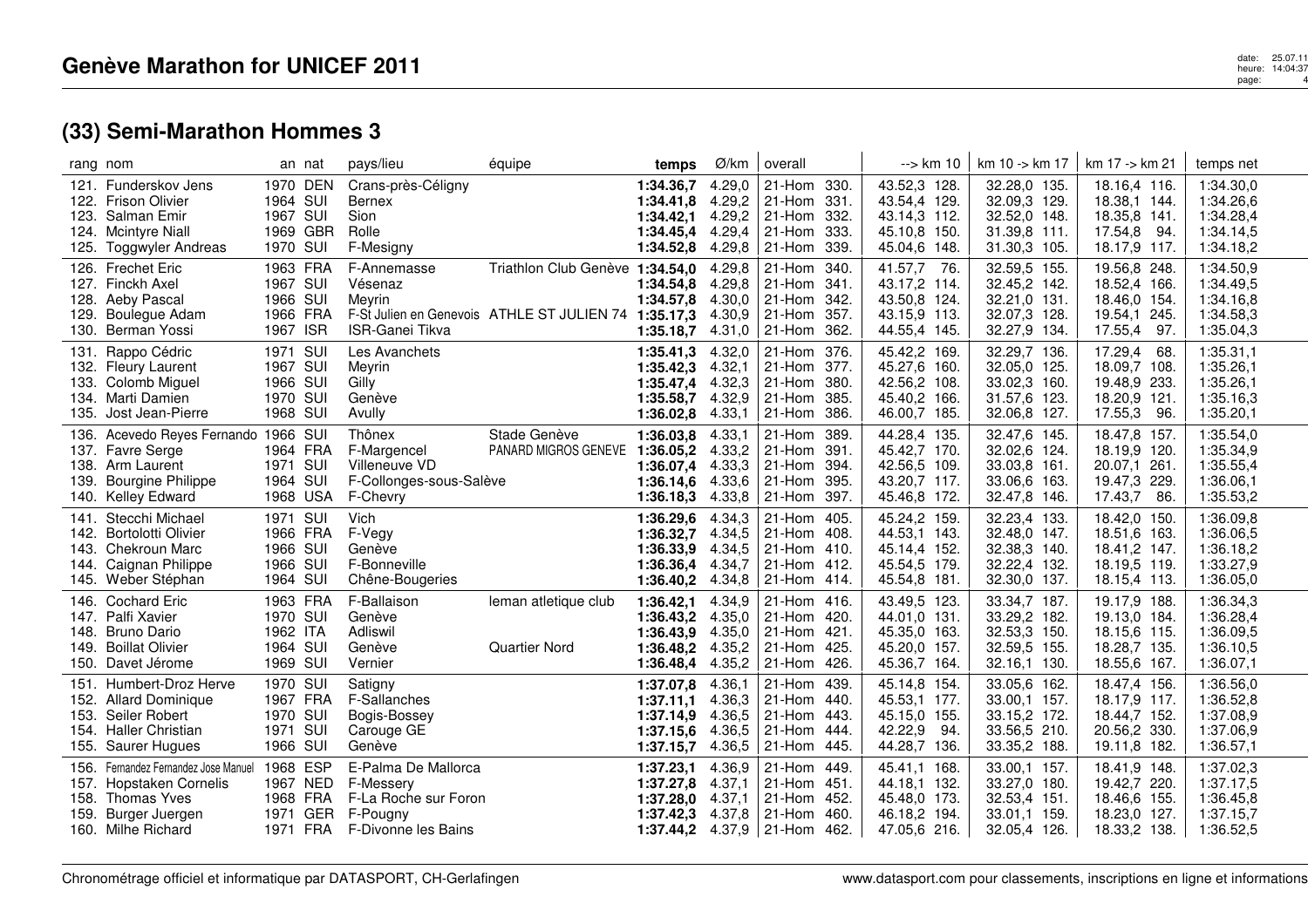|                      | rang nom                                                                                                                         |                                                          | an nat               | pays/lieu                                                                                                             | équipe                                                                        | temps                                                         | Ø/km                                           | overall                                                       |                                      | --> km 10                                                                    | km 10 -> km 17                                                               | km 17 -> km 21                                                                  | temps net                                                     |
|----------------------|----------------------------------------------------------------------------------------------------------------------------------|----------------------------------------------------------|----------------------|-----------------------------------------------------------------------------------------------------------------------|-------------------------------------------------------------------------------|---------------------------------------------------------------|------------------------------------------------|---------------------------------------------------------------|--------------------------------------|------------------------------------------------------------------------------|------------------------------------------------------------------------------|---------------------------------------------------------------------------------|---------------------------------------------------------------|
| 163.                 | 161. Piquereau Nicolas<br>162. Grawer Gregor<br><b>Drayton Steven</b><br>164. Esudero Cano Joaquim 1968 ESP<br>165. Obataya Yuji | 1971 FRA<br>1969 JPN                                     | 1967 GER<br>1968 GBR | Grand-Lancy<br>F-St Genis Pouilly<br><b>F-Ferney Voltaire</b><br>E-Mataro<br>Genève                                   | <b>CERN</b><br><b>MMKS</b>                                                    | 1:37.49,1<br>1:37.55,6<br>1:38.01,5<br>1:38.02,4<br>1:38.06,9 | 4.38,1<br>4.38,4<br>4.38,7<br>4.38,7<br>4.39,0 | 21-Hom 470.<br>21-Hom 473.<br>21-Hom 477.<br>21-Hom<br>21-Hom | 479.<br>482.                         | 45.30,6 162.<br>45.01.1 146.<br>43.58,6 130.<br>44.42,7 140.<br>44.36,2 138. | 33.26,9 178.<br>33.47,6 197.<br>33.49,8 200.<br>32.52,7 149.<br>33.35,9 189. | 18.51,6 163.<br>19.06,9 174.<br>20.13,1 271<br>20.27,0 286.<br>19.54,8 247.     | 1:37.28,0<br>1:37.44,2<br>1:37.50,7<br>1:37.36,4<br>1:37.34,4 |
| 169.                 | 166. Parker Eric<br>167. Genet Pascal<br>168. Foret Laurent<br>Rodrihuez Manuel<br>170. Martinez Laurent                         | 1966 US<br>1970 FRA<br>1969 FRA<br>1965 ESP<br>1962 FRA  |                      | <b>USA-Beaufort</b><br>F-Gex<br>F-Divonne les Bains<br>E-Lajares Fuerteventura Columbus<br>F-Bellegarde sur Valserine |                                                                               | 1:38.21,1<br>1:38.22,1<br>1:38.25.9<br>1:38.31,6<br>1:38.32,7 | 4.39,6<br>4.39,7<br>4.39,9<br>4.40,1<br>4.40,2 | 21-Hom<br>21-Hom<br>21-Hom<br>21-Hom<br>21-Hom                | 496.<br>499.<br>501.<br>504.<br>507. | 48.07,0 262.<br>46.10,0 191.<br>46.53,8 207.<br>46.01.8 187.<br>46.02,0 188. | 32.36,7 139.<br>33.45,5 194.<br>33.08,9 167.<br>33.08,9 167.<br>33.08,4 165. | 17.37,4 78.<br>18.26,6 132.<br>18.23,2 128.<br>19.20,9 196.<br>19.22,3 200.     | 1:37.53,5<br>1:37.51,7<br>1:36.50,4<br>1:37.57,9<br>1:38.05,1 |
| 171.<br>172.<br>174. | <b>Pricam Dominique</b><br>Cogne Sébastien<br>173. Montjovent Marc-Olivier<br>Olive Simon<br>175. Lequime Georges                | 1966 SUI<br>1970 SUI<br>1967 SUI<br>1966 BEL             | 1965 GBR             | F-St Genis Pouilly<br>Genève<br>Genève<br>Geneve<br>GB-Sevenoaks                                                      | Ain Est Athlétisme<br>Club Sauvons les Grenouilles<br>Kivala-HR<br>Serpentine | 1:38.32,9<br>1:38.33,4<br>1:38.34,5<br>1:38.46,4<br>1:38.51,7 | 4.40,2<br>4.40,2<br>4.40,3<br>4.40,8<br>4.41,1 | 21-Hom<br>21-Hom<br>21-Hom<br>21-Hom<br>21-Hom                | 508.<br>510.<br>511.<br>518.<br>522. | 45.41,0 167.<br>45.17,8 156.<br>46.25,8 199.<br>47.23,7 228.<br>45.54,7 180. | 33.50,1 201.<br>33.23,3 173.<br>33.43,7 192.<br>32.33,9 138.<br>33.50,7 203. | 19.01,8 171<br>19.52,3 241.<br>18.25,0 129.<br>18.48,8 158.<br>19.06,3 172.     | 1:38.12,1<br>1:38.20,6<br>1:37.56,9<br>1:37.10,4<br>1:38.38,9 |
| 176.<br>179.         | <b>Bogaerts Gilles</b><br>176. Burson Bryn<br>178. Lewis Stephen<br>Amos Lucas<br>180. Lapierre Stephane                         | 1970 SUI<br>1969 SUI<br>1969 FRA                         | 1964 GBR<br>1962 GBR | Genève<br>F-Messery<br>Vessy<br>Genève<br>F-Loisin                                                                    | <b>LAC</b><br>12h20                                                           | 1:38.57,1<br>1:38.57,1<br>1:38.59,3<br>1:39.02,8<br>1:39.03,7 | 4.41,3<br>4.41,3<br>4.41,4<br>4.41,6<br>4.41,6 | 21-Hom<br>21-Hom<br>21-Hom<br>21-Hom<br>21-Hom                | 528.<br>528.<br>531.<br>538.<br>539. | 47.08,5 219.<br>46.20,9 196.<br>46.04,9 190.<br>48.38,4 276.<br>43.33,3 120. | 33.26,9 178.<br>33.26,4 176.<br>33.33,9 186.<br>32.46,1 143.<br>34.26,0 228. | 18.21,7 124.<br>19.09,8 177.<br>19.20,5 195.<br>17.38,3<br>-80.<br>21.04,4 341. | 1:38.34,2<br>1:38.49,1<br>1:38.37,2<br>1:37.32,7<br>1:38.58,0 |
| 181.<br>183.<br>184. | <b>Barre Emmanuel</b><br>182. Caralinda José<br>So Benjamin<br>Dabelstein Steffen<br>185. Martin Michel                          | 1969 SUI<br>1965 SUI<br>1971 NZL<br>1967 FRA             | 1969 GER             | <b>Bremblens</b><br>Gland<br>HKG-Kowloon<br>Grand-Lancy<br>F-Eteaux                                                   | PANARD MIGROS GENEVE                                                          | 1:39.04,3<br>1:39.08.9<br>1:39.09,3<br>1:39.09,4<br>1:39.09,6 | 4.41,7<br>4.41,9<br>4.41,9<br>4.41,9<br>4.41,9 | 21-Hom<br>21-Hom<br>21-Hom<br>21-Hom<br>21-Hom                | 540.<br>545.<br>547.<br>548.<br>549. | 46.45,7 205.<br>44.22,3 133.<br>47.13,2 222.<br>48.23,2 268.<br>45.50,8 175. | 33.08,5 166.<br>34.14,3 220.<br>33.13,2 171.<br>32.46,7 144.<br>33.29,6 183. | 19.10,1 178.<br>20.32,3 297.<br>18.42,9 151.<br>17.59,5<br>99.<br>19.49,2 234.  | 1:38.33,8<br>1:38.59,4<br>1:38.48,7<br>1:37.57,4<br>1:38.51,4 |
| 188.<br>189.<br>190. | 186. Flatin Vincent<br>187. Kao Wayne<br>Cestele Thierry<br><b>Russias Frederic</b><br>Soppo Kingue Samuel                       | 1970 FRA<br>1967 FRA<br>1971 FRA<br>1970 FRA             | 1966 TWN             | Carouge GE<br>Genève<br>F-Thoiry<br>F-Gaillard<br>F-Collonges                                                         | <b>PIAGET</b><br><b>BNP Paribasport</b><br>PANARD MIGROS GENEVE               | 1:39.10,8<br>1:39.12,6<br>1:39.15,3<br>1:39.20,4<br>1:39.31,0 | 4.42,0<br>4.42,1<br>4.42,2<br>4.42,4<br>4.42,9 | 21-Hom<br>21-Hom<br>21-Hom<br>21-Hom<br>21-Hom                | 552.<br>553.<br>555.<br>558.<br>566. | 46.10,7 192.<br>46.26,6 200.<br>45.49,9 174.<br>45.46,1 171.<br>46.20,5 195. | 33.30,8 185.<br>34.04.1 214.<br>33.55,7 208.<br>34.07,3 217.<br>34.19,4 224. | 19.29,3 211.<br>18.41,9 148.<br>19.29,7 212.<br>19.27,0 207.<br>18.51,1 161.    | 1:38.33,3<br>1:38.40,9<br>1:38.51,7<br>1:38.52,5<br>1:39.00,5 |
| 191.<br>193.         | Longhini Michel<br>192. Conti Bruno<br><b>Delavy Francis</b><br>194. Jordan Jean-François<br>195. Hamilton Philip                | 1966 FRA<br>1966 FRA<br>1963 SUI<br>1966 SUI<br>1968 GBR |                      | Vessy<br>F-St Pierre en Faucigny<br>Thônex<br>Meinier<br>F-Collonges                                                  | Dream Team<br>Ski Club Meinier<br>Hewlett-Packard                             | 1:39.35,8<br>1:39.39.9<br>1:39.43,0<br>1:39.46,7<br>1:39.50,5 | 4.43,2<br>4.43,4<br>4.43,5<br>4.43,7<br>4.43,9 | 21-Hom<br>21-Hom<br>21-Hom<br>21-Hom<br>21-Hom                | 567.<br>574.<br>575.<br>578.<br>580. | 48.30,9 272.<br>45.09,0 149.<br>47.02,2 213.<br>46.55,7 208.<br>47.49,6 252. | 33.10,9 170.<br>34.27,0 229.<br>33.27,4 181.<br>33.30,1 184.<br>33.26,8 177. | 17.54,0<br>91.<br>20.03,9 255.<br>19.13,4 185.<br>19.20,9 196.<br>18.34,1 139.  | 1:38.17,0<br>1:39.29,8<br>1:39.02,4<br>1:38.45,3<br>1:38.33,9 |
| 196.<br>198.<br>199. | Pinneau Guillaume<br>197. Martinez Gabriel<br><b>Braha Thierry</b><br><b>Roffino Francois</b><br>200. Bueler Marc                | 1970 FRA<br>1968 SUI<br>1964 SUI<br>1963 FRA<br>1970 SUI |                      | F-Sainte Genevieve Des Bois<br>Troinex<br>Conches<br>F-Thoiry<br><b>Bernex</b>                                        | PANARD MIGROS GENEVE                                                          | 1:40.02.0<br>1:40.02.4<br>1:40.03.2<br>1:40.04.8<br>1:40.05,5 | 4.44.4<br>4.44,4<br>4.44,5<br>4.44,5           | 21-Hom<br>21-Hom<br>21-Hom<br>21-Hom<br>4.44,6 21-Hom         | 588.<br>589.<br>592.<br>594.<br>596. | 50.18,2 328.<br>47.32,9 239.<br>46.59,2 211.<br>46.38,3 204.<br>47.31,9 237. | 31.53,4 120.<br>33.07,5 164.<br>33.56,2 209.<br>34.06,4 215.<br>33.09,9 169. | 17.50,4<br>-89.<br>19.22,0 199.<br>19.07,8 176.<br>19.20,1 194.<br>19.23,7 202. | 1:38.34,1<br>1:39.30.6<br>1:39.23,9<br>1:39.47.5<br>1:39.09,6 |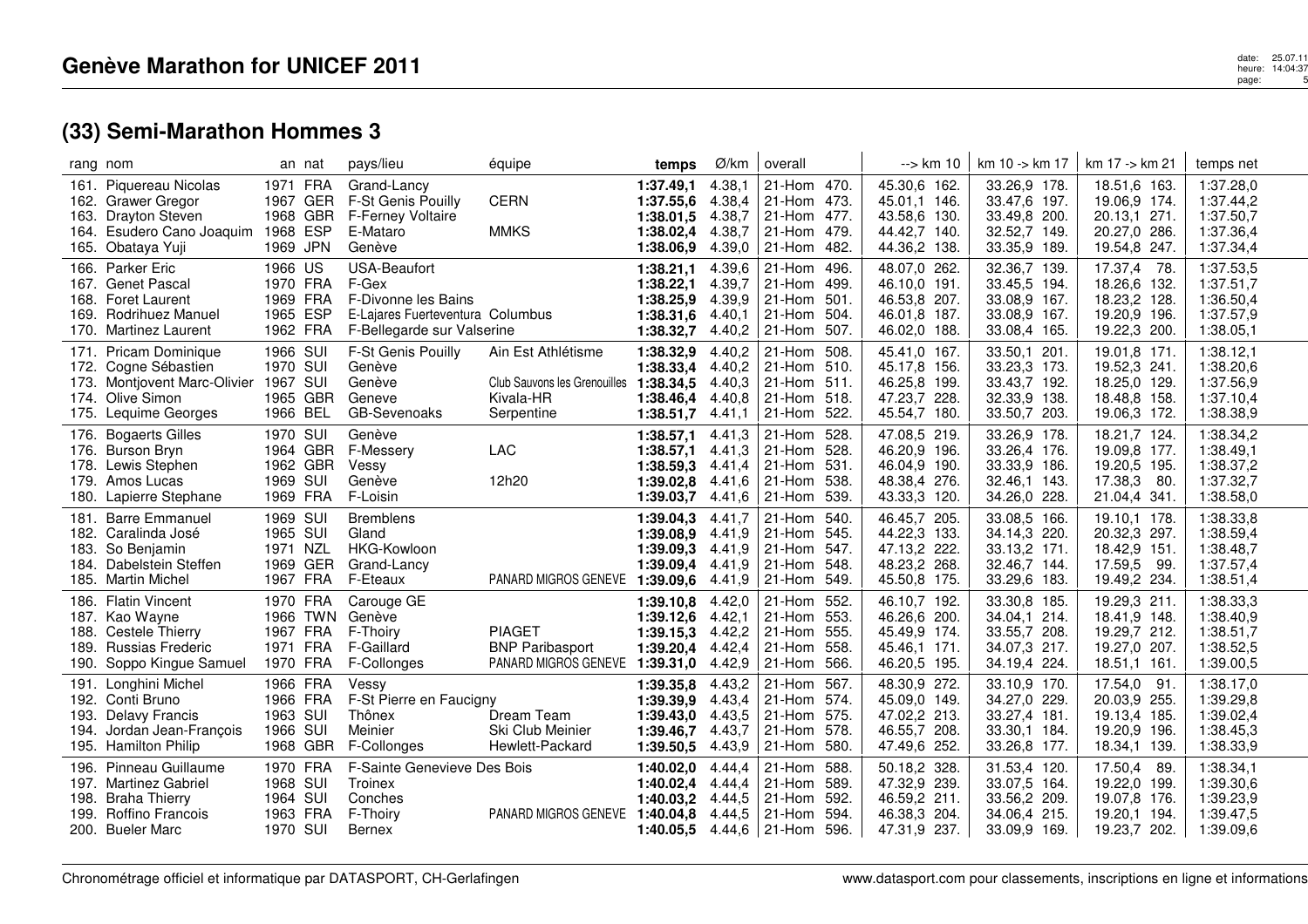|                      | rang nom                                                                                                               |                                                          | an nat   | pays/lieu                                                                          | équipe                                                                                                | temps                                                                                       | Ø/km                                           | overall                                                                 |                              | $\rightarrow$ km 10                                                             | km 10 -> km 17                                                               | km 17 -> km 21                                                               | temps net                                                     |
|----------------------|------------------------------------------------------------------------------------------------------------------------|----------------------------------------------------------|----------|------------------------------------------------------------------------------------|-------------------------------------------------------------------------------------------------------|---------------------------------------------------------------------------------------------|------------------------------------------------|-------------------------------------------------------------------------|------------------------------|---------------------------------------------------------------------------------|------------------------------------------------------------------------------|------------------------------------------------------------------------------|---------------------------------------------------------------|
| 201.                 | <b>Rey Samuel</b><br>202. Levingston Jean-Marie<br>203. Bruel Thierry<br>204. Grange Laurent<br>205. Nylund Bo Viktor  | 1965 SUI<br>1970 SUI<br>1965 SUI<br>1970 FRA<br>1967 FIN |          | Genève<br>Genève<br>Confignon<br>F-Gex<br>F-Versonnex                              |                                                                                                       | 1:40.09,1<br>1:40.17,1<br>1:40.18,5 4.45,2<br>1:40.21.9<br>1:40.22,8                        | 4.44,7<br>4.45,1<br>4.45,3<br>4.45,4           | 21-Hom<br>21-Hom<br>21-Hom 604.<br>21-Hom 605.<br>21-Hom 608.           | 599.<br>603.                 | 46.01,6 186.<br>45.56,0 182.<br>45.12,4 151.<br>47.41,6 246.<br>47.02,8 214.    | 34.03,0 213.<br>34.49,1 240.<br>34.18,4 223.<br>33.48,6 199.<br>33.53,2 205. | 20.04,5 257.<br>19.32,0 214.<br>20.47,7 317.<br>18.51,7 165.<br>19.26,8 206. | 1:39.49,2<br>1:39.56,3<br>1:40.08,2<br>1:39.54,9<br>1:39.36,9 |
| 206.                 | Isenegger Beat<br>207. Howsam Mike<br>208. Jacquod Didier<br>209. Weiland Andreas<br>210. Billon Thierry               | 1966 SUI<br>1969 GBR<br>1966 SUI<br>1962 FRA             | 1971 GER | Zürich<br><b>F-Saint Laurent</b><br><b>Bramois</b><br>Neuchâtel<br>Plan-les-Ouates | <b>TV-Unterstrass</b><br>schnuffi & Peppi                                                             | 1:40.26,3<br>1:40.27,2<br>1:40.38,4<br>1:40.38.8<br>1:40.41,9                               | 4.45,6<br>4.45,6<br>4.46,1<br>4.46,1           | 21-Hom 609.<br>21-Hom 611.<br>21-Hom 620.<br>21-Hom<br>4.46,3 21-Hom    | 623.<br>627.                 | 44.49,8 141.<br>48.30,3 271.<br>47.36,3 243.<br>45.03,2 147.<br>47.17,7 224.    | 35.14,6 263.<br>33.41,9 191.<br>33.46,7 195.<br>34.29,0 232.<br>32.53,8 152. | 20.21,9 280.<br>18.15,0 112.<br>19.15,4 186.<br>21.06.6 348.<br>20.30,4 296. | 1:40.13,9<br>1:39.11,3<br>1:39.50,6<br>1:40.29,5<br>1:39.12,3 |
|                      | 211. Martin Paul<br>212. Turrettini Samuel<br>213. Guyot Yvan<br>214. Giron Didier<br>215. Lerida Grande Cesar Eduardo | 1962 GBR<br>1968 SUI<br>1965 SUI<br>1970 FRA<br>1964 ESP |          | Genève<br>Gsteig b. Gstaad<br>Vernier<br>Chavannes-de-Bogis<br>E-Palencia          |                                                                                                       | 1:40.48.8<br>1:41.05.1<br>1:41.15,8<br>1:41.29,7<br>1:41.32,2                               | 4.46,6<br>4.47,4<br>4.47,9<br>4.48,6<br>4.48,7 | 21-Hom 629.<br>21-Hom 636.<br>21-Hom 642.<br>21-Hom 647.<br>21-Hom      | 648.                         | 47.30,3 234.<br>46.56,3 209.<br>47.19,3 225.<br>48.24,9 269.<br>49.47,5 311.    | 33.46,7 195.<br>34.51,1 244.<br>34.27,4 231.<br>33.44,8 193.<br>33.23,4 174. | 19.31,8 213.<br>19.17,7 187.<br>19.29,1 210.<br>19.20,0 193.<br>18.21,3 123. | 1:39.59,7<br>1:40.39,7<br>1:40.59,2<br>1:38.39,6<br>1:40.08,0 |
|                      | 216. Geydet Fabrice<br>217. Roussé Sylvain<br>218. Brisky Todd<br>219. Durantin Laurent<br>220. Bratu Pierre-Francois  | 1970 FRA<br>1966 FRA<br>1967 USA<br>1967 FRA<br>1969 FRA |          | F-Thonon les Bains<br>F-Aviernoz<br>Cologny<br>F-Reignier<br>Genève                |                                                                                                       | 1:41.34,2<br>1:41.35,1<br>1:41.36,1<br>1:41.38,3<br>1:41.41.8                               | 4.48,8<br>4.48,8<br>4.48,9<br>4.49,0<br>4.49,1 | 21-Hom 649.<br>21-Hom 650.<br>21-Hom 651.<br>21-Hom 654.<br>21-Hom      | 659.                         | 44.54,6 144.<br>50.22,6 332.<br>48.32,9 273.<br>47.31,7 236.<br>47.34,1<br>241. | 35.11,1 261.<br>32.58,9 154.<br>33.52,0 204.<br>33.54,4 206.<br>34.21,5 226. | 21.28,5 373.<br>18.13,6 110.<br>19.11,2 180.<br>20.12,2 268.<br>19.46,2 225. | 1:41.27,9<br>1:39.38,7<br>1:39.48,5<br>1:40.38,6<br>1:41.10,5 |
| 221.<br>223.<br>224. | Lecci Vittorio<br>222. Fleury Philippe<br>Rossique Georges<br>Lefebvre Richard<br>225. Rentsch Denis                   | 1962 ITA<br>1971 SUI<br>1965 SUI<br>1963 SUI<br>1964 SUI |          | Le Lignon<br>Vessy<br>La Praille<br>Cologny<br>Conches                             | rolex                                                                                                 | 1:41.42,7<br>1:41.43,1 4.49,2<br>1:41.44,0 $4.49,2$ 21-Hom<br>1:41.46,2 4.49,3<br>1:41.49,7 | 4.49,2<br>4.49,5                               | 21-Hom<br>21-Hom 661.<br>$ 21-Hom $<br>21-Hom                           | 660.<br>662.<br>664.<br>665. | 48.19,5 265.<br>49.38,6 306.<br>48.03,5 261.<br>45.51,7 176.<br>46.18,0 193.    | 33.54,6 207.<br>33.39,0 190.<br>33.50,2 202.<br>34.33,3 233.<br>34.48,0 238. | 19.28,6 208.<br>18.25,5 130.<br>19.50,3 236.<br>21.21,2 365.<br>20.43,7 308. | 1:41.12,0<br>1:39.33,1<br>1:40.51,3<br>1:41.30,5<br>1:41.20,9 |
| 226.<br>228.<br>229. | Barata Jean-Paul<br>227. Goll Pascal<br>Carnevali Andres<br><b>Polliend Patrick</b><br>230. Zemrani Abdellah           | 1968 FRA<br>1962 SUI<br>1967 VEN<br>1965 FRA             | 1970 MAR | F-Annemasse<br>Carouge GE<br>Bogis-Bossey<br>F-Chens sur Leman<br>Perroy           | Rolex<br><b>VISILAB</b>                                                                               | 1:41.50,4<br>1:41.58,8<br>1:41.59.2<br>1:42.00.9<br>1:42.02,5                               | 4.49,5<br>4.49,9<br>4.50,0<br>4.50,0<br>4.50,1 | 21-Hom 666.<br>21-Hom 670.<br>21-Hom 671.<br>21-Hom 673.<br>21-Hom 674. |                              | 47.27,3 229.<br>48.56,5 290.<br>48.13.3 263.<br>48.01,6 259.<br>47.32,8 238.    | 34.49,7 241<br>34.10,8 219.<br>34.02,0 212.<br>34.39,9 235.<br>34.27,3 230.  | 19.33,4 215.<br>18.51,5 162.<br>19.43,9 221.<br>19.19,4 191.<br>20.02,4 254. | 1:41.00,3<br>1:41.02,2<br>1:40.44,7<br>1:41.08,3<br>1:41.29,9 |
| 231.<br>233.         | Lamy Olivier<br>232. Poncioni Francis<br><b>Soudry Patrick</b><br>234. Loisel Jerome<br>235. Rouvinet Olivier          | 1969 FRA<br>1967 SUI<br>1968 FRA<br>1965 FRA<br>1966 SUI |          | Genève<br>Laconnex<br>F-Chas<br>F-Mougins<br>Muraz (Collombey)                     | <b>AEA</b><br>Deeps - Customized sportswear<br>Chas Sport' Bien<br>Gillette Deodorants Team 1:42.11,3 | 1:42.04,2<br>1:42.05,5<br>1:42.10,1<br>1:42.11,5                                            | 4.50,2<br>4.50,3<br>4.50,5<br>4.50,5<br>4.50,5 | 21-Hom 675.<br>21-Hom 679.<br>21-Hom 680.<br>21-Hom<br>21-Hom           | 682.<br>683.                 | 47.34,0 240.<br>45.37,1 165.<br>48.53,8 286.<br>47.50,1 253.<br>46.21,9 198.    | 34.49,0 239.<br>35.22,5 272.<br>33.58,2 211.<br>34.08,7 218.<br>35.04,1 254. | 19.41,2 219.<br>21.05,9 344.<br>19.18.1 189.<br>20.12,5 269.<br>20.45,5 311. | 1:41.34,8<br>1:41.51,4<br>1:40.41,2<br>1:41.21,2<br>1:41.33,6 |
| 236.                 | <b>Ardiff Barry</b><br>237. Depensaz Laurent<br>238. Chavanne Laurent<br>239. Buffard Frank<br>240. Formica Pierre     | 1970 IRL<br>1968 SUI<br>1968 FRA<br>1969 FRA<br>1963 SUI |          | F-Ornex<br>Aïre<br>F-Sciez<br>F-Cruseilles<br>Chêne-Bourg                          | <b>Team GAVI</b><br>Team raid TKC<br>Crédit Agricole Financements<br>le pannard                       | 1:42.17,5<br>1:42.23,0<br>1:42.24,8<br>1:42.31,7<br>1:42.33,6 $4.51,6$ 21-Hom 698.          | 4.50,8<br>4.51,1<br>4.51,2<br>4.51,5           | 21-Hom 689.<br>21-Hom 693.<br>21-Hom 695.<br>21-Hom 697.                |                              | 47.09,4 220.<br>47.31,0 235.<br>47.41,5 245.<br>47.56,9 257.<br>49.00,8 292.    | 35.10,4 259.<br>34.45,0 236.<br>34.58,1 249.<br>34.58,7 251.<br>34.07,0 216. | 19.57,7 249.<br>20.07,0 260.<br>19.45,2 223.<br>19.36,1 217.<br>19.25,8 204. | 1:41.42,3<br>1:41.36,6<br>1:41.32,9<br>1:42.22,3<br>1:41.46,6 |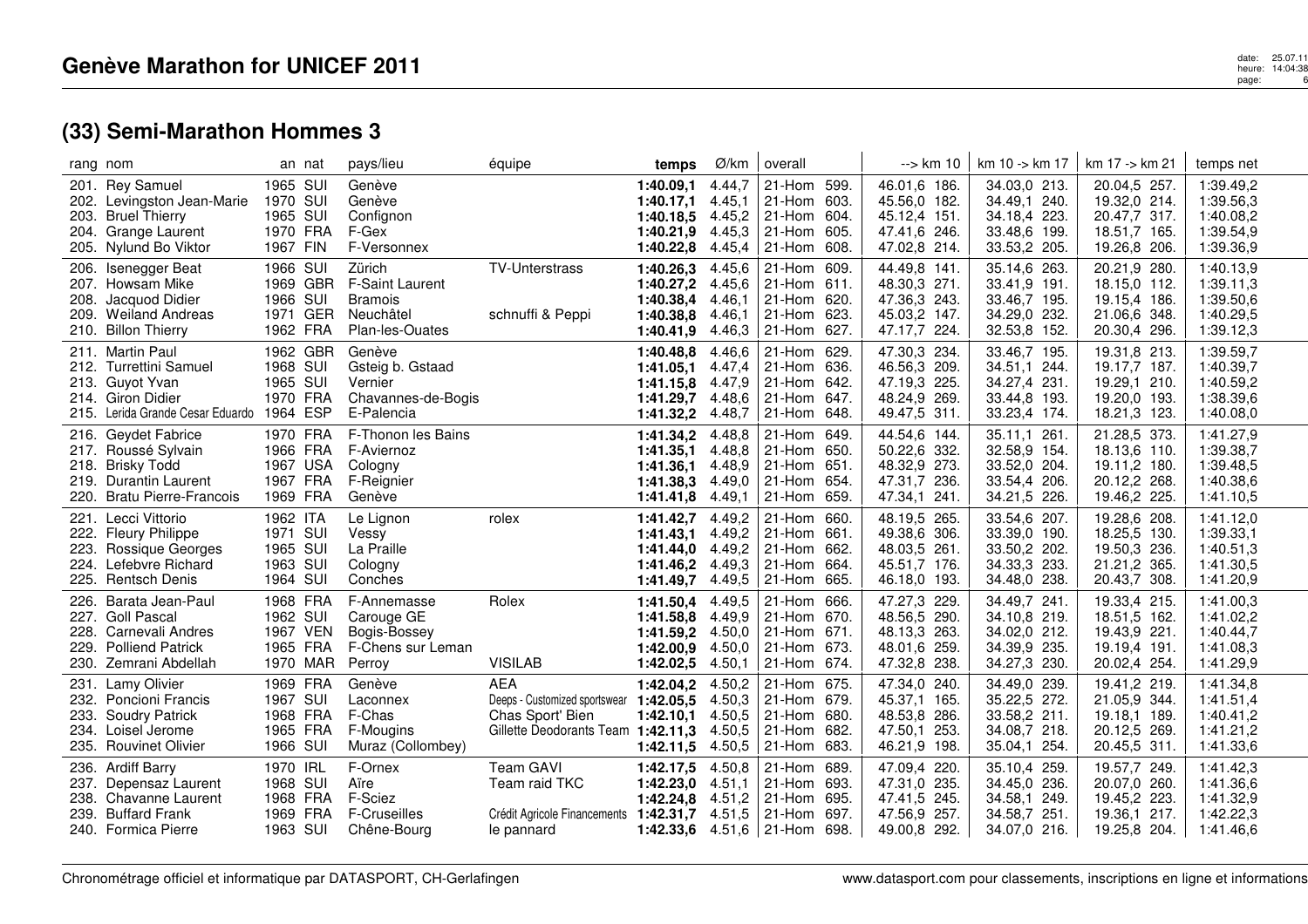|              | rang nom                                                                                                                         | an nat                                                   | pays/lieu                                                                            | équipe                                                           | temps                                                                              | Ø/km                                           | overall                                                  |                                      | --> km 10                                                                    | km 10 -> km 17                                                               | km 17 -> km 21                                                               | temps net                                                     |
|--------------|----------------------------------------------------------------------------------------------------------------------------------|----------------------------------------------------------|--------------------------------------------------------------------------------------|------------------------------------------------------------------|------------------------------------------------------------------------------------|------------------------------------------------|----------------------------------------------------------|--------------------------------------|------------------------------------------------------------------------------|------------------------------------------------------------------------------|------------------------------------------------------------------------------|---------------------------------------------------------------|
|              | 241. Rozant Olivier<br>242. David Didier<br>243. Beneventi Michel<br>244. Delieutraz Mathieu<br>245. Roch Jeremie                | 1970 FRA<br>1969 FRA<br>1971 SUI<br>1971 SUI<br>1967 FRA | Grand-Saconnex<br>F-Versonnex<br>Lausanne<br>Genève<br>F-Ayse                        | <b>AEA</b>                                                       | 1:42.37,8<br>1:42.47,5<br>1:42.57,8<br>1:42.58,1<br>1:42.59,5                      | 4.51,8<br>4.52,2<br>4.52,7<br>4.52,8<br>4.52,8 | 21-Hom 703.<br>21-Hom<br>21-Hom 718.<br>21-Hom<br>21-Hom | 707.<br>719.<br>720.                 | 45.58,1 184.<br>50.15,0 325.<br>47.54,0 256.<br>47.42,5 248.<br>47.51,5 254. | 35.14,8 264.<br>33.25,7 175.<br>35.12,8 262.<br>34.57,5 248.<br>35.09,0 258. | 21.24,9 370.<br>19.06,8 173.<br>19.51,0 238.<br>20.18,1 275.<br>19.59,0 250. | 1:41.53,5<br>1:41.10,7<br>1:42.40,3<br>1:42.25,6<br>1:42.31,0 |
|              | 246. Nabialek Alban<br>247. Leuba Frederic<br>248. Seguin Yvan<br>249. Schneeberger Luc-Olivier 1966 SUI<br>250. Minetto Claudio | 1962 SUI<br>1970 SUI<br>1969 SUI<br>1965 SUI             | Plan les Ouates<br>Genève<br>F-Beaumont<br>Troinex<br>Thônex                         |                                                                  | 1:43.02,0<br>1:43.11,9<br>1:43.14.3<br>1:43.16.7<br>1:43.17,5                      | 4.52,9<br>4.53,4<br>4.53,5<br>4.53,6<br>4.53,7 | 21-Hom<br>21-Hom<br>21-Hom<br>21-Hom<br>21-Hom           | 722.<br>733.<br>734.<br>736.<br>739. | 47.04,1 215.<br>50.58,6 351.<br>48.03.4 260.<br>49.54,0 316.<br>48.22,3 267. | 35.37,4 292.<br>33.47,7 198.<br>35.24,1 275.<br>34.15,1 221.<br>35.08,5 257. | 20.20,5 278.<br>18.25,6 131.<br>19.46.8 227.<br>19.07,6 175.<br>19.46,7 226. | 1:42.57,5<br>1:42.20,5<br>1:42.45,3<br>1:42.06,4<br>1:42.45,3 |
| 251.<br>254. | <b>Deconfin Patrick</b><br>252. Yaakoubi Faical<br>253. Olin Terry<br><b>Rohaut Xavier</b><br>255. Wavre Rolin                   | 1969 FRA<br>1968 TUN<br>1962 SUI<br>1969 FRA<br>1963 SUI | F-Divonne les Bains<br>Genève<br>Genève<br>F-Valleiry<br>Chambésy                    | fc crans<br>Valartis<br>Versoix Athlétisme                       | 1:43.27,0<br>1:43.27,6<br>1:43.28.5<br>1:43.30,1<br>1:43.35,4                      | 4.54,1<br>4.54,1<br>4.54,2<br>4.54,3<br>4.54,5 | 21-Hom<br>21-Hom<br>21-Hom<br>21-Hom<br>21-Hom           | 745.<br>747.<br>748.<br>750.<br>752. | 46.20,9 196.<br>45.30,1 161.<br>47.00,6 212.<br>47.47,9 249.<br>47.06,5 217. | 35.33,1 285.<br>36.40,4 351.<br>35.27,5 279.<br>35.15,8 265.<br>35.29,9 281. | 21.33,0 380.<br>21.17,1 360.<br>21.00,4 335.<br>20.26,4 283.<br>20.59,0 334. | 1:43.08,6<br>1:43.10,9<br>1:42.58,2<br>1:43.22,3<br>1:43.10,3 |
| 256.<br>258. | <b>Hainot Christophe</b><br>257. Bernard Stephane<br><b>Grossrieder Philippe</b><br>259. Lacroix Hervé<br>260. Despas Gilles     | 1964 FRA<br>1968 SUI<br>1967 SUI<br>1968 FRA<br>1969 FRA | F-Richardmenil<br>Plan-les-Ouates<br>Plan-les-Ouates<br>F-Pourrain<br>Genève         | <b>XTRATRAIL</b><br>le gazon/pourrain                            | 1:43.36,8<br>1:43.46,0 4.55,0<br>1:43.47,0<br>1:43.52,6<br>1:43.55,3               | 4.54,6<br>4.55,1<br>4.55,3<br>4.55,5           | 21-Hom<br>21-Hom<br>21-Hom<br>21-Hom<br>21-Hom           | 753.<br>759.<br>760.<br>765.<br>768. | 49.25,0 300.<br>48.50,2 284.<br>49.18,6 297.<br>46.35,6 203.<br>47.28,6 231. | 34.50,1 242.<br>35.04,7 255.<br>34.18,1 222.<br>35.50,8 304.<br>35.45,0 298. | 19.21,7 198.<br>19.51,1 239.<br>20.10,3 266.<br>21.26,2 371.<br>20.41,7 305. | 1:42.06,5<br>1:42.48,5<br>1:42.27,2<br>1:43.38,1<br>1:43.32,7 |
| 261.<br>263. | Pascal-Suisse Frederic<br>262. Leon Hector<br><b>Baude Pierre</b><br>264. Oehen Erich<br>265. Agesne Patrick                     | 1966 FRA<br>1963 CHI<br>1967 FRA<br>1965 SUI<br>1970 FRA | F-Lucinges<br>Genève<br>F-St Martin Bellevue<br>F-St Julien en Genevois<br>F-Cornier |                                                                  | 1:44.03,0<br>1:44.11.1 4.56,2<br>1:44.11,4<br>1:44.11,9<br>1:44.12,9 4.56,3        | 4.55,8<br>4.56,2<br>4.56,2                     | 21-Hom<br>21-Hom<br>21-Hom<br>21-Hom<br>21-Hom           | 774.<br>783.<br>785.<br>786.<br>788. | 49.47,6 312.<br>49.18,6 297.<br>47.41,3 244.<br>49.55,1 317.<br>46.35,3 202. | 34.25,9 227.<br>34.51,5 245.<br>35.16,9 266.<br>34.50,5 243.<br>36.04,1 316. | 19.49,5 235.<br>20.01,0 253.<br>21.13,2 354.<br>19.26,3 205.<br>21.33,5 382. | 1:41.32,5<br>1:42.54,7<br>1:43.17,2<br>1:43.37,8<br>1:43.45,9 |
| 266.<br>268. | Ducrest Thierry<br>267. Juillard Alain<br>Sellier Mario<br>269. Delauzun Jerome<br>270. Monnerat Olivier                         | 1971 SUI<br>1971 SUI<br>1966 FRA<br>1971 FRA<br>1965 SUI | Nyon<br>Thônex<br>F-Thoiry<br>F-Gex<br>Plan-les-Ouates                               | PJ Sports                                                        | 1:44.14,9<br>1:44.24,4<br>1:44.24,6<br>1:44.25,2<br>1:44.42,6                      | 4.56,4<br>4.56,8<br>4.56,9<br>4.56,9<br>4.57,7 | 21-Hom<br>21-Hom<br>21-Hom<br>21-Hom<br>21-Hom           | 789.<br>793.<br>794.<br>795.<br>803. | 46.58,5 210.<br>49.36,7 304.<br>47.58,8 258.<br>47.19,7 227.<br>47.48,9 250. | 35.23,3 274.<br>34.56,8 247.<br>35.22,5 272.<br>35.35,8 290.<br>36.26,5 338. | 21.53,1 404.<br>19.50,9 237.<br>21.03,3 339.<br>21.29,7 377.<br>20.27,2 287. | 1:43.38,2<br>1:43.28,1<br>1:44.12,2<br>1:43.46,7<br>1:44.14,7 |
|              | 271. Muster Olivier<br>272. Deram Eric<br>273. Cursio Mario<br>274. Trably Jean-François<br>275. Tournebize Denis                | 1971 SUI<br>1966 FRA<br>1968 FRA<br>1965 FRA<br>1969 FRA | Vandoeuvres<br>La Rippe<br>F-Grieges<br>F-St Remy<br>F-Thoiry                        | FORREST Compagnie                                                | 1:44.42,8<br>1:44.45.2<br>1:44.47,6<br>1:44.53,2<br>1:44.54,8                      | 4.57,7<br>4.57,8<br>4.57,9<br>4.58,2<br>4.58,3 | 21-Hom<br>21-Hom<br>21-Hom<br>21-Hom 811.<br>21-Hom 814. | 804.<br>806.<br>807.                 | 45.57,0 183.<br>48.51,9 285.<br>48.44,6 281.<br>47.34,7 242.<br>50.36,3 339. | 36.42,8 355.<br>35.24,3 276.<br>35.27,9 280.<br>35.45,1 299.<br>35.19,1 269. | 22.03.0 417.<br>20.29,0 292.<br>20.35,1 299.<br>21.33,4 381.<br>18.59,4 169. | 1:44.35,2<br>1:44.10.6<br>1:43.14,4<br>1:44.43,8<br>1:43.54,9 |
| 276.<br>278. | <b>Bonnet Pierre</b><br>277. Mallick Thierry<br><b>Heilig Michael</b><br>279. Geiser Etienne<br>280. Swinnen Olivier             | 1967 FRA<br>1967 FRA<br>1971 ALL<br>1965 FRA<br>1964 BEL | Geneve<br>F-Annemasse<br>Genève<br>Carouge GE<br>Bernex                              | <b>CARTIER</b><br><b>BNP PARIBASPORT</b><br><b>FAIRCOM GROUP</b> | 1:45.00.7<br>1:45.04.1<br>1:45.05.1<br>1:45.08.4<br>1:45.10,5 $4.59,0$ 21-Hom 827. | 4.58,6<br>4.58,7<br>4.58,8<br>4.58,9           | 21-Hom 818.<br>21-Hom 820.<br>21-Hom<br>21-Hom           | 822.<br>825.                         | 48.54,2 287.<br>47.53,7 255.<br>46.28,1 201.<br>48.44,0 280.<br>47.28,7 232. | 34.52,5 246.<br>35.33,5 286.<br>36.21,9 334.<br>35.44,3 297.<br>36.17,0 330. | 21.14.0 356.<br>21.36,9 386.<br>22.15,1 434.<br>20.40.1 304.<br>21.24,8 368. | 1:44.00.5<br>1:44.30.1<br>1:44.23,6<br>1:44.05.4<br>1:44.52,9 |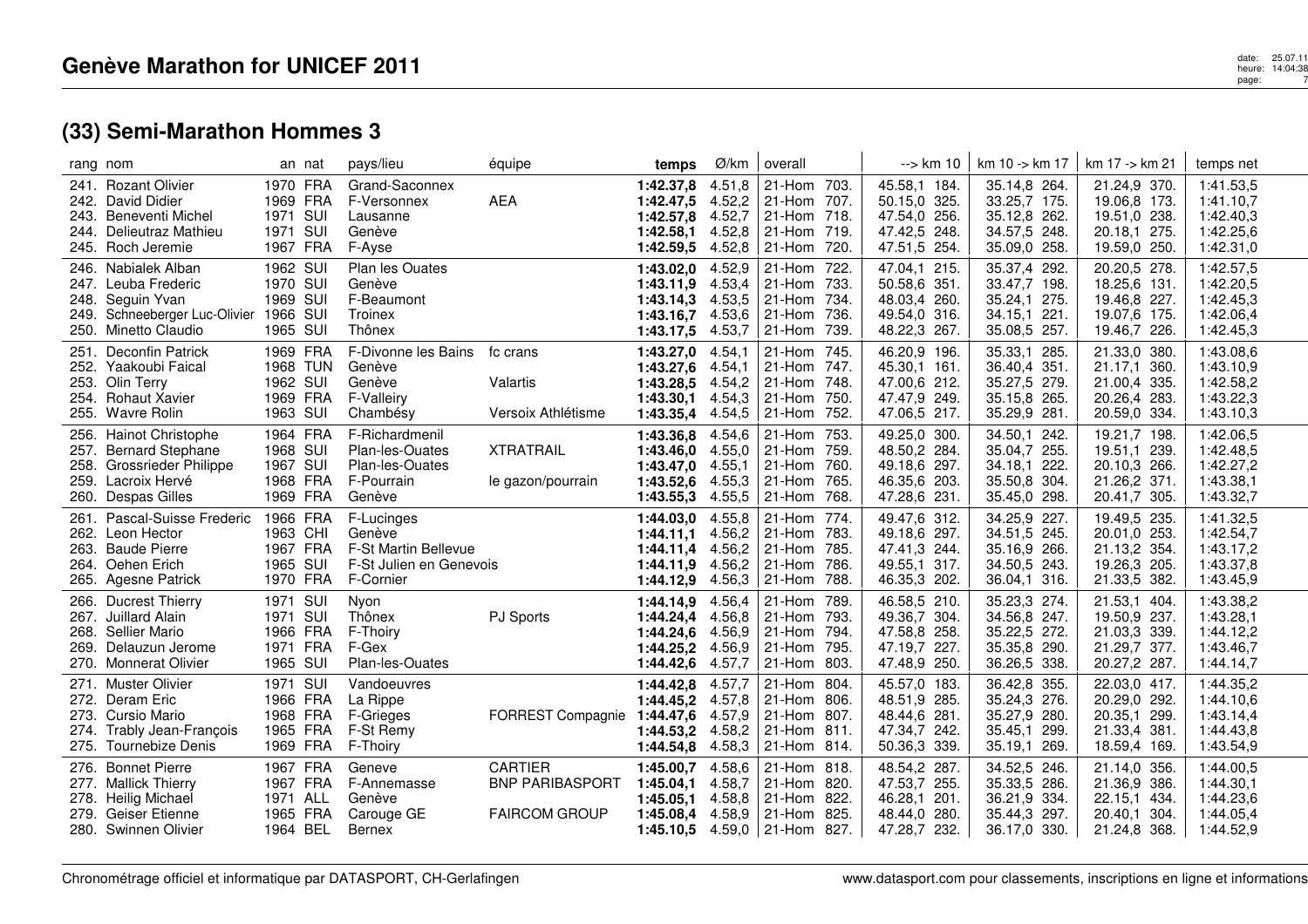|              | rang nom                                                                                                               |                                                          | an nat   | pays/lieu                                                                      | équipe                                           | temps                                                                        | Ø/km                                           | overall                                                       |                              | --> km 10                                                                       | km 10 -> km 17                                                               | km 17 -> km 21                                                               | temps net                                                     |
|--------------|------------------------------------------------------------------------------------------------------------------------|----------------------------------------------------------|----------|--------------------------------------------------------------------------------|--------------------------------------------------|------------------------------------------------------------------------------|------------------------------------------------|---------------------------------------------------------------|------------------------------|---------------------------------------------------------------------------------|------------------------------------------------------------------------------|------------------------------------------------------------------------------|---------------------------------------------------------------|
| 281.         | Tebbani Youcef<br>282. Deranville Emmanuel<br>283. Hiltpold Yves<br>284. Forner Karl<br>285. Navet Frédéric            | 1967 FRA<br>1971 FRA<br>1971 SUI<br>1971 FRA<br>1968 FRA |          | F-Bonneville<br>F-Fillinges<br>Grand-Lancy<br>Genève<br>F-Seynod               |                                                  | 1:45.15,8<br>$1:45.16,2$ 4.59,3<br>1:45.16,4<br>1:45.17,2<br>1:45.20,2       | 4.59,3<br>4.59,3<br>4.59,3<br>4.59,5           | 21-Hom 834.<br>  21-Hom<br>21-Hom 837.<br>21-Hom<br>$ 21-Hom$ | 836.<br>838.<br>839.         | 48.20,2 266.<br>47.12,7 221.<br>51.14,0 363.<br>48.49,6 283.<br>47.28,0 230.    | 35.40,8 293.<br>35.01,3 252.<br>34.38,4 234.<br>35.41,8 294.<br>34.20,9 225. | 21.14,8 358.<br>23.02,2 479.<br>19.24,0 203.<br>20.45,8 313.<br>23.31,3 519. | 1:44.17,6<br>1:44.46,4<br>1:43.25,3<br>1:44.00,1<br>1:44.41,8 |
| 286.         | von Rohr Stephan<br>287. Little Rod<br>288. Lüscher Antoine<br>289. Jeavons Adam<br>290. Maier Marcel                  | 1963 SUI<br>1969 USA<br>1965 SUI<br>1970 SUI             | 1968 GBR | Veyrier<br>Cologny<br>Carouge GE<br><b>F-Challex</b><br>F-Veigy Foncenex       | <b>Coutts Bank</b>                               | 1:45.20,9<br>1:45.27,8<br>1:45.28,4<br>1:45.33.0<br>1:45.44.0                | 4.59,5<br>4.59,8<br>4.59,9<br>5.00,1<br>5.00,6 | 21-Hom<br>21-Hom 845.<br>21-Hom<br>21-Hom 853.<br>$ 21-H$ om  | - 840.<br>846.<br>859.       | 48.56,0 289.<br>51.11,0 359.<br>47.15,6 223.<br>49.51,3 314.<br>46.51,3 206.    | 35.34,1 287.<br>34.58,3 250.<br>36.15,3 328.<br>35.34,5 289.<br>35.36,7 291. | 20.50,8 322.<br>19.18,5 190.<br>21.57,5 409.<br>20.07,2 262.<br>23.16,0 500. | 1:44.35,4<br>1:44.12,2<br>1:45.23,4<br>1:44.04,6<br>1:45.05,6 |
| 291.<br>294. | Ricardo Marques Ricardo 1971 POR<br>292. Da Silva Jorge<br>293. Riondel Alain<br>Pons Sebastia<br>295. Nissen Henrik   | 1967 SUI<br>1967 SUI<br>1966 ESP<br>1970 DEN             |          | Genève<br>Grand-Saconnex<br>Genève<br>F-Ferney-Voltaire<br>F-Divonne les Bains |                                                  | 1:45.44,7<br>1:45.54,2<br>1:45.57,4<br>1:46.05.8 5.01,6<br>1:46.08,2         | 5.00,6<br>5.01,1<br>5.01,2<br>5.01,8           | 21-Hom<br>21-Hom<br>21-Hom 873.<br>$ 21-Hom$<br>$ 21-H$ om    | 860.<br>869.<br>882.<br>886. | 49.37,6 305.<br>48.42,8 279.<br>49.56,1 319.<br>50.15,5 326.<br>49.30,0 301.    | 35.17,3 267.<br>36.15,3 328.<br>35.34,1 287.<br>35.32,6 283.<br>36.04,2 317. | 20.49,8 321.<br>20.56,1 329.<br>20.27,2 287.<br>20.17,7 274.<br>20.34,0 298. | 1:44.37,7<br>1:45.31,9<br>1:45.06,1<br>1:45.15,0<br>1:45.00,8 |
| 296.<br>299. | <b>Bessie Eric</b><br>297. Reynolds Gregory<br>298. Friedbacher Todd<br>Bernasconi Patrick<br>300. Form Bernard        | 1964 FRA<br>1963 SUI<br>1968 SUI<br>1966 SUI<br>1962 FRA |          | F-Cruseilles<br>Genève<br>Vésenaz<br>Puplinge<br>F-Neuvy                       | PANARD MIGROS GENEVE                             | 1:46.08,6<br>1:46.08,7<br>1:46.14.3<br>1:46.20,5<br>1:46.27.1                | 5.01,8<br>5.01.8<br>5.02,0<br>5.02,3<br>5.02,7 | 21-Hom 887.<br>21-Hom 888.<br>21-Hom 894.<br>21-Hom<br>21-Hom | 897.<br>902.                 | 47.41,9 247.<br>51.21,4 370.<br>51.18,2 368.<br>50.48,7 346.<br>51.07,1<br>356. | 36.21,8 333.<br>35.10,8 260.<br>35.27,4 278.<br>35.43,7 296.<br>35.32,0 282. | 22.04,9 420.<br>19.36,5 218.<br>19.28,7 209.<br>19.48,1 231.<br>19.48,0 230. | 1:45.38,3<br>1:44.30,5<br>1:44.20,9<br>1:45.23,7<br>1:45.45.1 |
| 301.         | Herrero Miguel<br>302. Epars Gilbert<br>303. Kervarec Armel<br>304. Guichard Christophe<br>305. Riello Mario           | 1971 SUI<br>1969 SUI<br>1963 FRA<br>1969 FRA<br>1971 ITA |          | Châtelaine<br>Onex<br>F-Gex<br>Genève<br>Genève                                |                                                  | 1:46.28,1<br>1:46.29,1<br>1:46.36.3<br>1:46.49,6 5.03,7<br>1:46.52,0         | 5.02,7<br>5.02,8<br>5.03,1<br>5.03,8           | 21-Hom 904.<br>21-Hom 907.<br>21-Hom 915.<br>21-Hom<br>21-Hom | 923.<br>924.                 | 44.51,7 142.<br>51.49,8 401.<br>50.21,3 331.<br>47.49,0 251.<br>50.16,9 327.    | 36.25,5 336.<br>34.47,2 237.<br>35.53,7 308.<br>36.42,2 354.<br>35.59,0 311. | 25.10,9 582.<br>19.52,1 240.<br>20.21,3 279.<br>22.18,4 438.<br>20.36,1 300. | 1:46.20,4<br>1:44.57,9<br>1:45.31,3<br>1:46.18,6<br>1:44.59,0 |
|              | 306. Gosteli Michel<br>307. Wuillemin Philippe<br>308. Uyttersport Frederic<br>309. Davet Yves<br>310. Maruzzi Raphael | 1970 SUI<br>1966 SUI<br>1971 BEL<br>1964 SUI<br>1969 FRA |          | Onex<br>Genève<br>Plan-les-Ouates<br>Confignon<br>F-Chamonix Mont Blanc        | Totsa Total Oil Trading SA 1:47.03,8<br>Perform  | 1:46.53,5 5.03,9<br>1:46.57.3<br>1:47.06,2 5.04,5<br>1:47.06,9               | 5.04,1<br>5.04,4<br>5.04,5                     | 21-Hom 926.<br>21-Hom 929.<br>21-Hom 936.<br>21-Hom<br>21-Hom | 938.<br>939.                 | 48.55,3 288.<br>50.33,7 337.<br>50.33,5 336.<br>49.57,1 321.<br>51.17,8 367.    | 36.08,4 323.<br>35.53,6 307.<br>35.45,6 301.<br>36.25,6 337.<br>35.03,4 253. | 21.49,8 401.<br>20.30,0 294.<br>20.44,7 309.<br>20.43,5 307.<br>20.45,7 312. | 1:45.51,5<br>1:45.47,5<br>1:46.17,6<br>1:46.26,6<br>1:45.37,1 |
| 313.         | 311. Martinelli Pascal<br>312. Khamassi Faouzi<br>Delary Benoît<br>314. Michon Jean Pierre<br>315. Willems Jeremy      | 1970 SUI<br>1965 FRA<br>1966 FRA<br>1965 FRA<br>1966 GBR |          | Collex<br>F-Champigny sur Marne<br>F-Divonne les Bains<br>F-Paris<br>F-Paris   | ut & run                                         | 1:47.09,4<br>1:47.12,9<br>1:47.15,4<br>1:47.17,8<br>1:47.18,9                | 5.04,7<br>5.04,8<br>5.04,9<br>5.05,1<br>5.05,1 | 21-Hom<br>21-Hom 944.<br>21-Hom<br>21-Hom<br>21-Hom           | 940.<br>947.<br>949.<br>951. | 51.22,5 372.<br>49.49,8 313.<br>360.<br>51.11,1<br>51.58,6 407.<br>51.58,4 406. | 35.53,7 308.<br>36.04,8 320.<br>36.04,2 317.<br>35.25,3 277.<br>35.20,1 270. | 19.53,2 242.<br>21.18,3 361.<br>20.00,1 251.<br>19.53,9 244.<br>20.00,4 252. | 1:46.00,2<br>1:46.31,3<br>1:46.25,5<br>1:44.39,7<br>1:45.33,1 |
|              | 316. Oke Anthony<br>317. Macchieraldo Alex<br>318. Lhuissier Yann<br>319. Schulte Stephan<br>320. Bosc Bertrand        | 1969 GBR<br>1968 SUI<br>1969 FRA<br>1966 SUI<br>1968 FRA |          | Genève<br>Plan-les-Ouates<br>F-Chambery<br>Onex<br>F-Veigy Foncenex            | Swisscom<br>Credit Agricole des SAVOIE 1:47.23,7 | 1:47.20,3<br>1:47.21,3<br>1:47.30.0 5.05,6<br>1:47.30,6 $5.05,7$ 21-Hom 960. | 5.05,2<br>5.05,2<br>5.05,3                     | 21-Hom<br>21-Hom<br>21-Hom<br>$ 21-Hom$                       | 952.<br>953.<br>954.<br>959. | 49.56,4 320.<br>51.02,8 352.<br>48.18.4 264.<br>48.57,7 291.<br>49.46,2 309.    | 35.20,8 271.<br>35.59,8 313.<br>37.44,0 414.<br>36.34,0 342.<br>36.38,0 346. | 22.03,1 418.<br>20.18,7 276.<br>21.21,3 366.<br>21.58,3 411.<br>21.06,4 346. | 1:45.18,1<br>1:46.14.4<br>1:47.14,3<br>1:46.45,7<br>1:46.15,4 |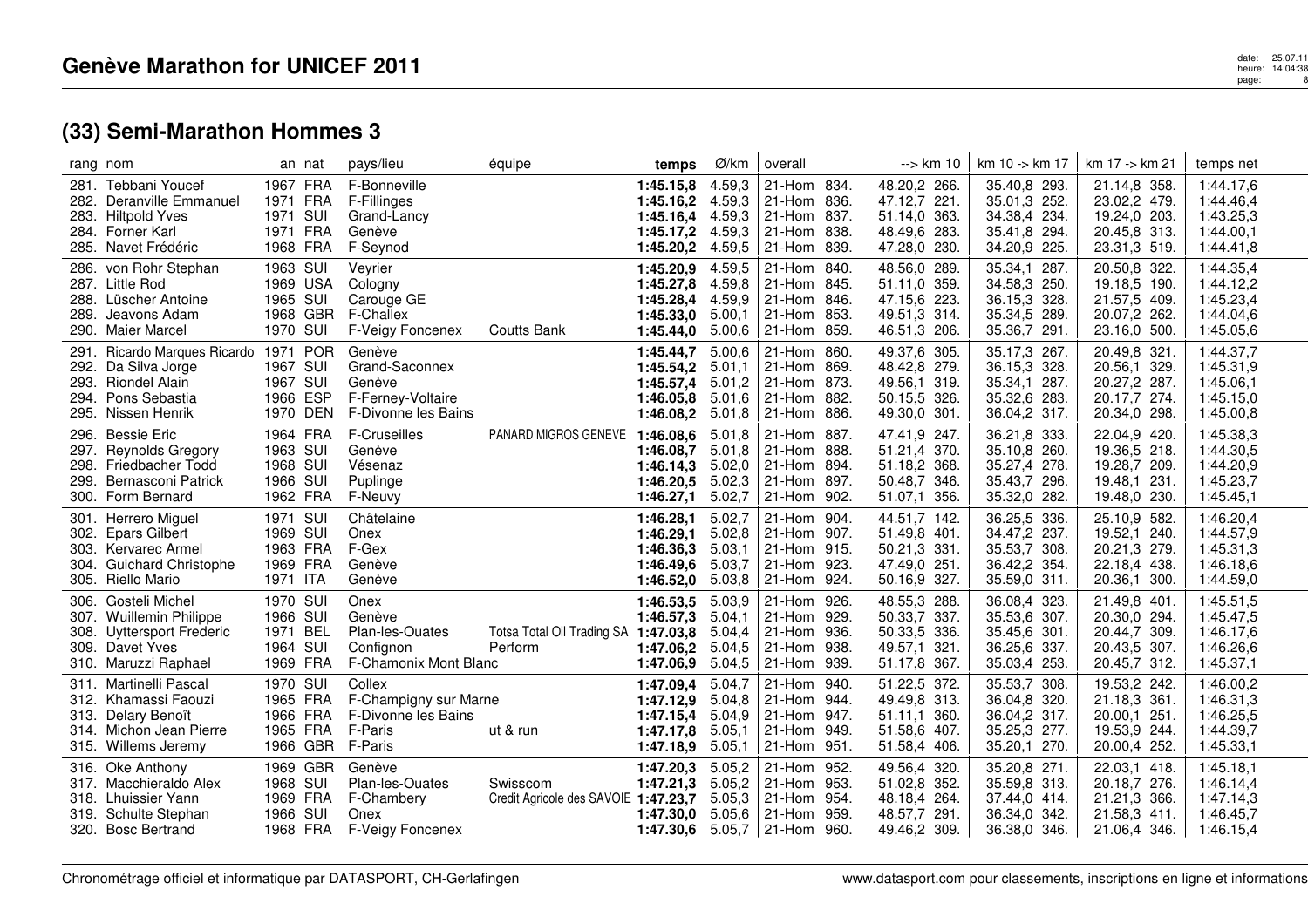|      | rang nom                                                                                                                   |                                                          | an nat   | pays/lieu                                                                          | équipe                                               | temps                                                         | Ø/km                                           | overall                                                                                           | --> km 10                                                                    | km 10 -> km 17                                                               | km 17 -> km 21                                                               | temps net                                                     |
|------|----------------------------------------------------------------------------------------------------------------------------|----------------------------------------------------------|----------|------------------------------------------------------------------------------------|------------------------------------------------------|---------------------------------------------------------------|------------------------------------------------|---------------------------------------------------------------------------------------------------|------------------------------------------------------------------------------|------------------------------------------------------------------------------|------------------------------------------------------------------------------|---------------------------------------------------------------|
|      | 321. Payne Julian<br>322. Tarridec Jean-Luc<br>323. Son Mauri<br>324. Bisschop Axel<br>325. Philip Rafael                  | 1969 GBR<br>1962 SUI<br>1962 BRA<br>1970 SUI             | 1962 SWE | GB-London<br>Lavigny<br><b>BR-CanoasBrazil</b><br>Mies-Tannay<br>La Croix-de-Rozon | <b>Ealing Runners</b><br><b>LSSG</b><br><b>ASPSI</b> | 1:47.31,9<br>1:47.33,0<br>1:47.37,6<br>1:47.40,1<br>1:47.40,4 | 5.05,7<br>5.05,8<br>5.06,0<br>5.06,1<br>5.06,1 | 21-Hom 961.<br>962.<br>21-Hom<br>964.<br>21-Hom<br>967.<br>21-Hom<br>21-Hom<br>968.               | 50.35,5 338.<br>50.20,9 330.<br>48.40,8 277.<br>51.19,8 369.<br>51.10,2 358. | 36.13,1 325.<br>36.22,8 335.<br>36.56,1 370.<br>35.18,6 268.<br>36.03,7 315. | 20.43,3 306.<br>20.49,3 320.<br>22.00,7 413.<br>21.01,7 337.<br>20.26,5 284. | 1:46.20,0<br>1:47.00,1<br>1:47.21,2<br>1:46.32,9<br>1:46.21,4 |
|      | 326. Chaïba Rachid<br>327. Buttet Pascal<br>328. Barry Brian<br>329. Stachnick Arnaud<br>330. Borrelli Claudio             | 1968 FRA<br>1965 SUI<br>1968 NZL<br>1971 FRA<br>1970 SUI |          | F-Annemasse<br>Pampigny<br>F-Divonne les Bains<br><b>Borex</b><br>Avully           |                                                      | 1:47.41,3<br>1:47.41,5<br>1:47.45.6<br>1:47.52.6<br>1:47.55,2 | 5.06,2<br>5.06,2<br>5.06,4<br>5.06,7<br>5.06,8 | 21-Hom 970.<br>21-Hom 971.<br>21-Hom 976.<br>21-Hom<br>981.<br>21-Hom<br>983.                     | 49.12,1 294.<br>51.31,4 392.<br>50.14,3 324.<br>51.29,0 389.<br>50.37,6 340. | 36.59,5 374.<br>35.50,3 302.<br>36.36,9 345.<br>35.53,4 306.<br>36.31,3 339. | 21.29,7 377.<br>20.19,8 277.<br>20.54,4 326.<br>20.30,2 295.<br>20.46,3 314. | 1:47.03,1<br>1:46.41,4<br>1:46.55,1<br>1:46.41,4<br>1:46.46,6 |
|      | 331. Kyd Laurent<br>332. Bernheim Laurent<br>333. Risse Vincent<br>334. Charles Yann<br>335. Carpin Laurent                | 1967 SUI<br>1967 SUI<br>1970 SUI<br>1964 FRA<br>1969 SUI |          | Genève<br>Vevrier<br>Fribourg<br>Genthod<br>Thônex                                 |                                                      | 1:48.01,8<br>1:48.01,9<br>1:48.07,3<br>1:48.10,3<br>1:48.13,3 | 5.07,1<br>5.07,1<br>5.07,4<br>5.07,5<br>5.07,7 | 21-Hom<br>989.<br>990.<br>21-Hom<br>21-Hom 994.<br>21-Hom<br>997.<br>21-Hom 1000.                 | 52.13,2 413.<br>51.30,5 390.<br>51.23,2 375.<br>48.33,5 274.<br>51.24,4 377. | 35.42,2 295.<br>36.04,5 319.<br>36.14,5 326.<br>37.46,8 417.<br>36.40,5 352. | 20.06,4 258.<br>20.26,9 285.<br>20.29,6 293.<br>21.50,0 403.<br>20.08,4 263. | 1:46.42,2<br>1:47.16,9<br>1:46.56,7<br>1:47.34,0<br>1:47.25,0 |
|      | 336. Radice Luc<br>337. Mazzaferri Patrick<br>338. Brugger Marcus<br>339. Jarrige Rémi<br>340. Paoliello Laurent           | 1968 SUI<br>1970 ITA<br>1966 SUI<br>1962 FRA<br>1967 SUI |          | Presinge<br>Genève<br>Chavornay<br>F-Chenex<br>Meinier                             | pao                                                  | 1:48.15,9<br>1:48.18,5<br>1:48.19,8<br>1:48.21,6<br>1:48.23,8 | 5.07,8<br>5.07,9<br>5.08,0<br>5.08,1<br>5.08,2 | 21-Hom 1002.<br>21-Hom 1006.<br>21-Hom 1007.<br>21-Hom 1012.<br>21-Hom 1016.                      | 51.46,7 400.<br>50.50,1 348.<br>52.18,1 416.<br>50.03,4 322.<br>52.24,1 419. | 36.44,0 357.<br>36.14,6 327.<br>35.06,3 256.<br>36.36,0 344.<br>36.05,5 321. | 19.45,2 223.<br>21.13,8 355.<br>20.55,4 328.<br>21.42,2 394.<br>19.54,2 246. | 1:47.04,2<br>1:47.11,1<br>1:46.46,0<br>1:47.26,6<br>1:46.58,2 |
| 341. | <b>Stettler Christoph</b><br>342. Dautreppe Stéphane<br>343. Kroon Michael<br>344. Sarda Ramon<br>345. Maddock Christopher | 1970 SUI<br>1964 FRA<br>1963 NED<br>1965 ESP<br>1968 USA |          | Genève<br>La Tour-de-Peilz<br>Bernex<br>Genève<br>F-Ferney Voltaire                |                                                      | 1:48.26,9<br>1:48.27.5<br>1:48.30,2<br>1:48.31,4<br>1:48.31,9 | 5.08,3<br>5.08,4<br>5.08.5<br>5.08,5<br>5.08,6 | 21-Hom 1019.<br>21-Hom 1022.<br>21-Hom 1023.<br>21-Hom 1025.<br>  21-Hom $1026$ .                 | 50.18,7 329.<br>49.21,9 299.<br>48.48,6 282.<br>52.24,2 420.<br>51.26,6 383. | 36.20,7 332.<br>37.20,2 392.<br>37.05,7 381.<br>35.57,8 310.<br>36.38,0 346. | 21.47,5 399.<br>21.45,4 395.<br>22.35,9 462.<br>20.09,4 264.<br>20.27,3 289. | 1:47.20,2<br>1:47.45,9<br>1:48.01,4<br>1:47.04,3<br>1:47.21,0 |
| 346. | Günther-Schmidt Kay<br>347. Vallat Jérôme<br>348. Brun Pierre-Yves<br>349. Mbu Rombaut<br>350. Pellet Olivier              | 1965 ALL<br>1971 SUI<br>1965 SUI<br>1962 SUI<br>1970 SUI |          | D-Karlsruhe<br>F-Segny<br>Meinier<br>Carouge GE<br>Grand-Lancy                     |                                                      | 1:48.40,4<br>1:48.41,0<br>1:48.41,5<br>1:48.41,8<br>1:48.42,4 | 5.09,0<br>5.09,0<br>5.09,0<br>5.09,0<br>5.09,1 | 21-Hom 1033.<br>21-Hom 1034.<br>21-Hom 1035.<br>21-Hom 1037.<br>21-Hom 1038.                      | 51.38,6 395.<br>50.48,3 345.<br>52.24,2 420.<br>51.25,8 381.<br>47.29,0 233. | 36.09,5 324.<br>36.32,5 341.<br>36.05,5 321.<br>36.39,0 349.<br>38.48,9 457. | 20.52,3 323.<br>21.20,2 364.<br>20.11,8 267.<br>20.37,0 301.<br>22.24,5 447. | 1:47.36,4<br>1:47.32,9<br>1:47.16,0<br>1:47.39,4<br>1:48.03,2 |
|      | 351. Mason Glen<br>352. Harland Chris<br>353. Mach Nicolas<br>354. Aeby Karel<br>355. Mutter Francois                      | 1971 NZL<br>1967 CAN<br>1962 SUI<br>1970 SUI<br>1970 SUI |          | Conches<br><b>IND-New Delhi</b><br>Collonge-Bellerive<br>Genève<br>Genève          | <b>CICR</b><br><b>Lombard Odier</b>                  | 1:48.45,0<br>1:48.45,8<br>1:48.51,3<br>1:48.54,2<br>1:48.55,4 | 5.09,2<br>5.09,2<br>5.09,5<br>5.09,6<br>5.09,7 | 21-Hom 1045.<br>21-Hom 1047.<br>21-Hom 1049.<br>21-Hom 1053.<br>21-Hom 1055.                      | 51.11,5 361.<br>50.57,6 349.<br>48.27,5 270.<br>51.26,2 382.<br>49.46,9 310. | 35.59,5 312.<br>36.19,7 331.<br>37.37,6 406.<br>36.39,1 350.<br>36.43,5 356. | 21.34,0 384.<br>21.28,5 373.<br>22.46,2 468.<br>20.48,9 319.<br>22.25,0 449. | 1:47.28,8<br>1:47.58,3<br>1:47.59,3<br>1:47.44,7<br>1:47.53,2 |
|      | 356. Monneret Didier<br>357. Mathot Bernard<br>358. Roux Jean-Jacques<br>359. Sainz José<br>360. Seale Andy                | 1969 FRA<br>1969 BEL<br>1970 SUI<br>1964 SUI<br>1968 GBR |          | F-Gex<br>F-Viry<br>Champlan<br>Lens<br>Genève                                      |                                                      | 1:48.55,8<br>1:48.56,0<br>1:48.56,2<br>1:48.56,8              | 5.09,7<br>5.09,7<br>5.09,7<br>5.09,8           | 21-Hom 1056.<br>21-Hom 1057.<br>21-Hom 1058.<br>21-Hom 1059.<br>1:48.59.0 $5.09.9$   21-Hom 1061. | 50.07,2 323.<br>52.30,5 425.<br>50.57,9 350.<br>50.31,6 334.<br>49.35,9 303. | 37.45,6 416.<br>35.32,8 284.<br>36.51,1 366.<br>36.45,1 360.<br>36.47,0 362. | 21.03,0 338.<br>20.52,7 324.<br>21.07,2 349.<br>21.40,1 391.<br>22.36,1 463. | 1:48.08.8<br>1:47.28,2<br>1:48.08,0<br>1:48.14,2<br>1:47.35,6 |

date: 25.07.11<br>heure: 14:04:39<br>page: 9 page:9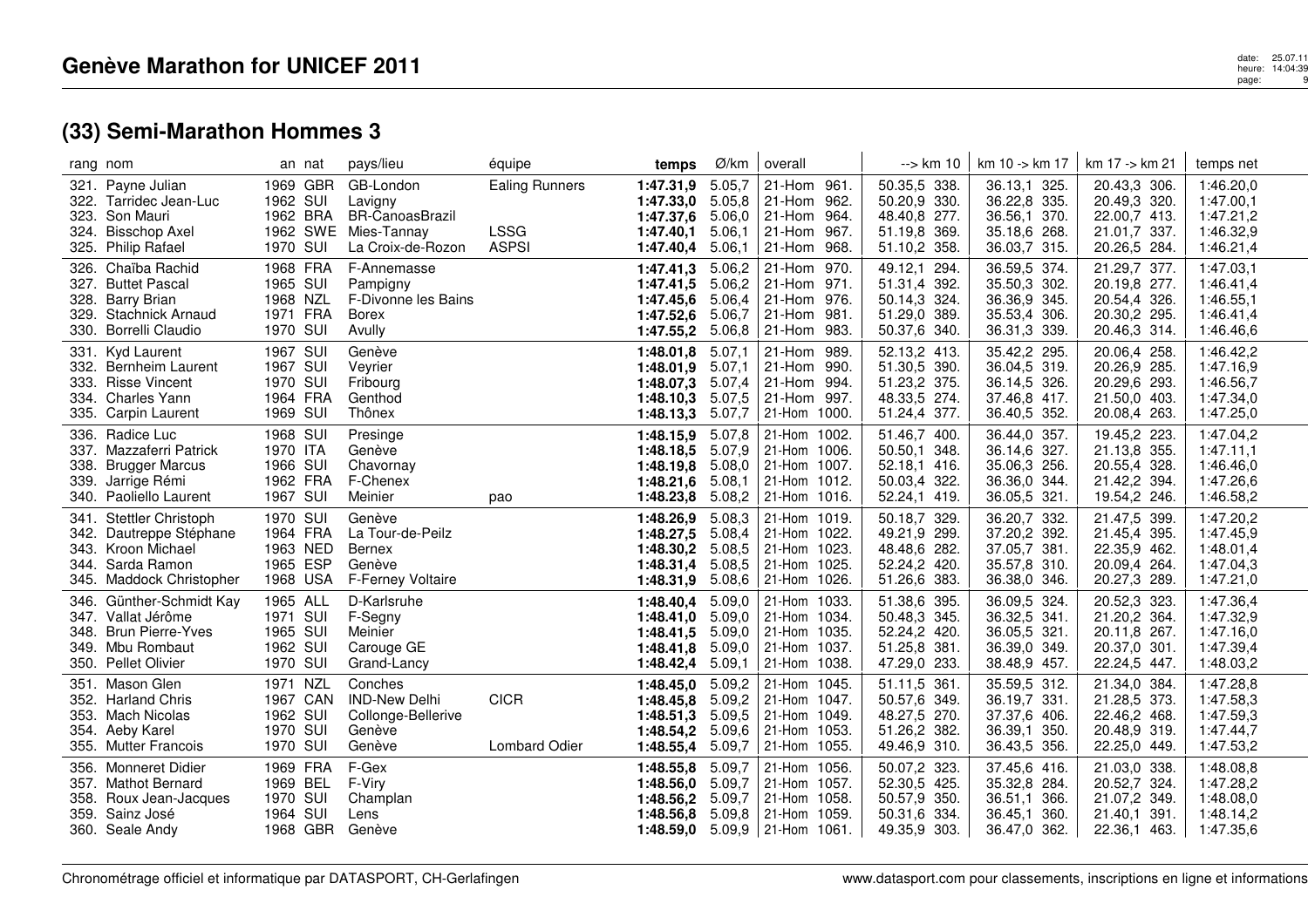|                      | rang nom                                                                                                                    |                                                          | an nat   | pays/lieu                                                                | équipe                                                                     | temps                                                                                      | Ø/km                                           | overall                                                                           | --> km 10                                                                       | km 10 -> km 17                                                               | km 17 -> km 21                                                               | temps net                                                     |
|----------------------|-----------------------------------------------------------------------------------------------------------------------------|----------------------------------------------------------|----------|--------------------------------------------------------------------------|----------------------------------------------------------------------------|--------------------------------------------------------------------------------------------|------------------------------------------------|-----------------------------------------------------------------------------------|---------------------------------------------------------------------------------|------------------------------------------------------------------------------|------------------------------------------------------------------------------|---------------------------------------------------------------|
|                      | 361. Chenevas-Paule Xavier 1965 SUI<br>362. Montagne Alberto<br>363. Keiser Laurent<br>364. Liers Alain<br>365. Estenne Luc | 1964 GBR<br>1966 FRA<br>1971 FRA<br>1965 BEL             |          | Genève<br>E-Madrid<br>Vessy<br>F-Saint Martin D'Uriage<br>Genève         | GoFit                                                                      | 1:48.59,8<br>1:49.01,9<br>1:49.06.5 5.10,2<br>1:49.07,8<br>1:49.08,2                       | 5.09,9<br>5.10,0<br>5.10,3<br>5.10,3           | 21-Hom 1063.<br>21-Hom 1065.<br>21-Hom 1070.<br>21-Hom 1072.<br>21-Hom 1073.      | 47.07,5 218.<br>50.31,6 334.<br>51.25,3 379.<br>51.05,0 354.<br>51.25,4 380.    | 38.25,8 440.<br>37.10,3 384.<br>36.47,7 364.<br>36.54,7 369.<br>36.38,8 348. | 23.26,5 510.<br>21.20,0 363.<br>20.53,5 325.<br>21.08,1 350.<br>21.04,0 340. | 1:48.23,3<br>1:47.47,3<br>1:47.41,6<br>1:48.33,5<br>1:48.05,4 |
| 368.                 | 366. Bolh Emmanuel<br>367. Robert Gilbert<br><b>Bohm Wilfrid</b><br>369. Ghisletta Paolo<br>370. Randu Alexandre            | 1970 FRA<br>1965 FRA<br>1967 FRA<br>1970 SUI<br>1965 FRA |          | F-Bonneville<br>Vésenaz<br>F-St Julien en Genevois<br>Veyrier<br>F-Cessy | Ola Team<br>ProLibre<br>Totsa Total Oil Trading SA 1:49.21,2<br>ticinocino | 1:49.11,0 5.10,4<br>1:49.16,8<br>1:49.28,3<br>1:49.29,4                                    | 5.10,7<br>5.10,9<br>5.11,2<br>5.11,3           | 21-Hom 1074.<br>21-Hom 1077.<br>21-Hom 1079.<br>21-Hom 1081.<br>21-Hom 1084.      | 51.08,3 357.<br>52.13,2 413.<br>49.40,7 307.<br>49.53,7 315.<br>51.17,1 365.    | 36.54,3 368.<br>35.51,8 305.<br>37.20,6 393.<br>37.01,4 376.<br>37.10,7 385. | 21.08,4 351.<br>21.11,8 352.<br>22.19,9 442.<br>22.33,2 457.<br>21.01,6 336. | 1:48.17,1<br>1:47.57,7<br>1:48.27,4<br>1:48.33,6<br>1:48.20,3 |
| 371.<br>372.<br>374. | Paquelin Stéphane<br>Jorgensen David<br>373. Rochat Serge<br>Davies John Marc<br>375. Pereira Joaquim                       | 1970 FRA<br>1971 USA<br>1969 SUI<br>1962 GAL             | 1971 POR | F-Courbouzon<br>Petit-Lancy<br>F-Ambilly<br>Genève                       | Expedia<br>F-St Julien en Genevois BNP PARIBAS (Suisse) SA 1:49.50,0       | 1:49.31,1<br>1:49.33,7<br>$1:50.03,5$ 5.12,9<br>1:50.03,8                                  | 5.11,4<br>5.11,5<br>5.12,3<br>5.12,9           | 21-Hom 1086.<br>21-Hom 1089.<br>21-Hom 1099.<br>21-Hom 1105.<br>21-Hom 1106.      | 51.37,3 394.<br>48.34,6 275.<br>51.21,9 371.<br>50.26,5 333.<br>53.44,7 457.    | 36.41,0 353.<br>37.50,1 418.<br>37.01,1 375.<br>37.29,3 396.<br>35.50,3 302. | 21.12,8 353.<br>23.09,0 489.<br>21.27,0 372.<br>22.07,7 426.<br>20.28,8 291. | 1:48.56,5<br>1:48.40,1<br>1:48.55,5<br>1:48.38,9<br>1:48.44,2 |
| 379.                 | 376. Marcelin Didier<br>377. Bontorno Sebastiano<br>378. Nurchi Camille<br>Squillaci Francesco<br>380. Widmer Stephane      | 1962 FRA<br>1970 ITA<br>1965 FRA<br>1966 SUI<br>1971 SUI |          | Genève<br>F-Farges<br>Petit-Lancy<br>Genève                              | F-Charnay les Macon FORREST Compagnie<br><b>Team Alptis</b>                | 1:50.08,3<br>1:50.10.5<br>1:50.23,1<br>1:50.23,3<br>1:50.24,2 5.13,9                       | 5.13,1<br>5.13,2<br>5.13,8<br>5.13,9           | 21-Hom 1110.<br>21-Hom 1113.<br>21-Hom 1123.<br>21-Hom 1124.<br>$ 21 -$ Hom 1126. | 52.54,1 436.<br>49.45,7 308.<br>49.05,4 293.<br>51.27,9<br>387.<br>53.14,9 446. | 36.46,2 361.<br>37.44,3 415.<br>38.54,6 461.<br>36.57,5 371.<br>36.44,8 359. | 20.28,0 290.<br>22.40,5 466.<br>22.23,1 446.<br>21.57,9 410.<br>20.24,5 282. | 1:48.34,6<br>1:49.41,7<br>1:50.11,0<br>1:49.12,0<br>1:48.58,3 |
| 381.<br>383.<br>384. | Alonso Miguel<br>382. Zell Alain<br><b>Bastard Nicolas</b><br>Verdonnet Christian<br>385. Pitton Julien                     | 1963 SUI<br>1969 SUI<br>1971 SUI<br>1964 FRA<br>1963 SUI |          | F-St Genis Pouilly<br>Gland<br>Carouge GE<br>F-Annemasse<br>La Rippe     | Sport Evolution<br><b>RTS</b>                                              | 1:50.25,2<br>1:50.30,7<br>1:50.31,4<br>1:50.35,4<br>1:50.46,4                              | 5.13,9<br>5.14,2<br>5.14,2<br>5.14,4<br>5.14,9 | 21-Hom 1128.<br>21-Hom 1133.<br>21-Hom 1135.<br>21-Hom 1136.<br>  21-Hom $1142.$  | 51.17,1<br>365.<br>52.03,3 408.<br>52.19,3 417.<br>51.24,7 378.<br>52.28,7 423. | 36.47,3 363.<br>37.31,1 397.<br>37.06,9 382.<br>37.07,3 383.<br>37.12,9 386. | 22.20,8 443.<br>20.56,3 331.<br>21.05,2 343.<br>22.03,4 419.<br>21.04,8 342. | 1:49.08,5<br>1:49.41,2<br>1:49.23,4<br>1:49.44,7<br>1:49.36,6 |
| 386.                 | Guillen Jorge<br>387. Gerardi Vincenzo<br>388. Racloz Pascal<br>389. Stanley Tom<br>390. De Saint Pol Tugdual               | 1970 ESP<br>1970 ITA<br>1964 SUI<br>1964 USA<br>1969 FRA |          | Genève<br>Ecublens VD<br>Genève<br>Genève<br>F-Divonne les Bains         | Triathlon Club Genève 1:51.01,8                                            | 1:50.48,7<br>1:50.59,1<br>1:50.59,9 5.15,6<br>1:51.07,7                                    | 5.15,1<br>5.15,5<br>5.15,7<br>5.16,0           | 21-Hom 1143.<br>21-Hom 1147.<br>21-Hom 1148.<br>21-Hom 1149.<br>21-Hom 1152.      | 53.48,5 461.<br>50.47,1<br>344.<br>52.26,2 422.<br>54.45,7 492.<br>52.58,2 439. | 36.50,1 365.<br>38.00,4 425.<br>37.34,9 401.<br>36.32,2 340.<br>37.03,6 379. | 20.10,1 265.<br>22.11,6 431.<br>20.58,8 333.<br>19.43,9 221.<br>21.05,9 344. | 1:49.53,3<br>1:50.48,7<br>1:49.18,0<br>1:50.08,5<br>1:49.32,3 |
| 391.<br>393.         | <b>Perrotton Philippe</b><br>392. Keumo Martin<br>Gloor Serge<br>394. Rouaux Richard<br>395. Michenaud Francois             | 1965 FRA<br>1962 SUI<br>1966 SUI<br>1971 SUI<br>1967 FRA |          | F-Reignier<br>Carouge GE<br>Perly<br>Dardagny<br>F-La Celle Saint-Cloud  | calypso club                                                               | 1:51.07,8<br>1:51.08.1 5.16.0<br>1:51.12,0 5.16,2<br>1:51.12,4 5.16,2<br>1:51.13,9         | 5.16,0<br>5.16,2                               | 21-Hom 1153.<br>21-Hom 1154.<br>21-Hom 1157.<br>21-Hom 1159.<br>21-Hom 1160.      | 51.23,8 376.<br>54.04,1 471.<br>51.31,0 391.<br>51.27,7 386.<br>51.43,8 397.    | 37.42,1 413.<br>37.17,0 391.<br>37.15,9 390.<br>37.15,2 389.<br>37.01,9 377. | 22.01,9 415.<br>19.47,0 228.<br>22.25,1 450.<br>22.29,5 453.<br>22.28,2 451. | 1:50.12,3<br>1:49.51,9<br>1:49.57,2<br>1:50.01,4<br>1:48.41,7 |
|                      | 396. Frohle Yves<br>397. Wicker Gary<br>398. Antelo Antonio<br>399. Grobet Mathias<br>400. Moreno Ysaias                    | 1971 SUI<br>1967 USA<br>1968 SUI<br>1971 SUI<br>1971 ESP |          | Genève<br>USA-San Diego California<br>Gland<br>Gimel<br>Vernier          | Triathlon Club Genève<br>la côte wheelers                                  | 1:51.18,8 5.16,5<br>1:51.19,0<br>1:51.24,7<br>1:51.25.7<br>1:51.27,3 $5.16,9$ 21-Hom 1174. | 5.16,5<br>5.16,8                               | 21-Hom 1162.<br>21-Hom 1163.<br>21-Hom 1170.<br>$5.16,8$   21-Hom 1172.           | 51.55,8 404.<br>55.04,2 501.<br>52.09,7 412.<br>51.41,4 396.<br>51.13,3 362.    | 36.58,2 372.<br>37.14,4 387.<br>37.38,6 407.<br>37.34,7 400.<br>37.03,3 378. | 22.24,8 448.<br>19.00,4 170.<br>21.36,4 385.<br>22.09,6 429.<br>23.10,7 493. | 1:49.52,3<br>1:49.36,0<br>1:50.26,7<br>1:49.53,7<br>1:50.51,5 |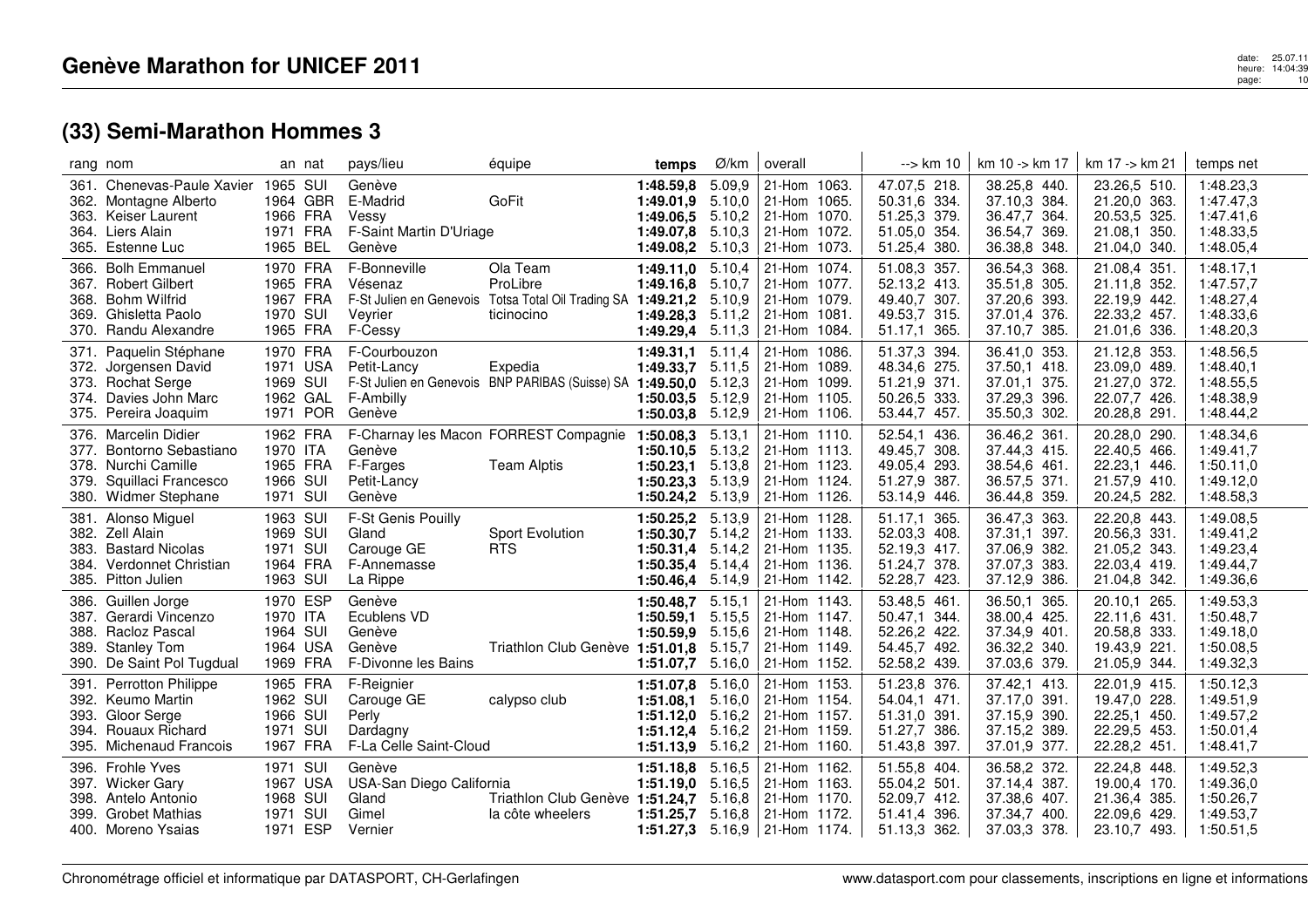|                      | rang nom                                                                                                                    |                                                          | an nat   | pays/lieu                                                                      | équipe                                                                        | temps                                                                         | Ø/km                                           | overall                                                                                           | --> km 10                                                                       | km 10 -> km 17                                                               | km 17 -> km 21                                                               | temps net                                                     |
|----------------------|-----------------------------------------------------------------------------------------------------------------------------|----------------------------------------------------------|----------|--------------------------------------------------------------------------------|-------------------------------------------------------------------------------|-------------------------------------------------------------------------------|------------------------------------------------|---------------------------------------------------------------------------------------------------|---------------------------------------------------------------------------------|------------------------------------------------------------------------------|------------------------------------------------------------------------------|---------------------------------------------------------------|
|                      | 401. Laurent Claude<br>402. Aminpour Ata<br>403. Segura Nilo<br>404. Constraint René<br>405. Piana Claude                   | 1969 FRA<br>1970 IRN<br>1964 ESP<br>1971 FRA<br>1965 FRA |          | F-Gaillard<br>Genève<br>F-Thoiry<br>Genève                                     | Trakhtor<br>Correr es de Cobardes<br>F-St Germain en Laye UA Société Générale | 1:51.28,3<br>1:51.32,3<br>1:51.35.0 5.17,2<br>1:51.36,5<br>1:51.37,7          | 5.16,9<br>5.17,1<br>5.17,3<br>5.17,4           | 21-Hom 1177.<br>21-Hom 1179.<br>21-Hom 1182.<br>21-Hom 1184.<br>21-Hom 1185.                      | 51.15,4 364.<br>53.14,4 445.<br>51.57,6 405.<br>52.43,8 431.<br>50.43,2 342.    | 37.54,5 421.<br>37.03,9 380.<br>38.00,5 426.<br>36.51,1 366.<br>37.36,1 404. | 22.18,4 438.<br>21.14,0 356.<br>21.36,9 386.<br>22.01,6 414.<br>23.18,4 503. | 1:50.32,5<br>1:49.43,5<br>1:50.37,3<br>1:50.48,1<br>1:51.01,1 |
|                      | 406. S'Hyek Alain<br>407. Branle-Branicki Richard<br>408. Kirke Per-Olof<br>409. Sideris Christian<br>410. Caze Regis       | 1967 FRA<br>1967 FRA<br>1971 SUI<br>1971 FRA             |          | F-Bons en Chablais<br>F-Voiron<br>1969 SWE S-Karlstad<br>Genève<br>Founex      | LES PANARDS Migros<br>AL VOIRON                                               | 1:51.44,4<br>1:51.44.7<br>1:51.48.4<br>1:51.49.8<br>1:51.50,3                 | 5.17,7<br>5.17,7<br>5.17,9<br>5.18,0<br>5.18,0 | 21-Hom 1192.<br>21-Hom 1193.<br>21-Hom 1195.<br>21-Hom 1196.<br>21-Hom 1197.                      | 49.15,8 296.<br>54.33,0 484.<br>53.33,4 452.<br>50.44,2 343.<br>53.59,7 468.    | 39.08,3 470.<br>36.59,1 373.<br>37.35,4 403.<br>39.19,4 480.<br>37.33,9 399. | 23.20,3 505.<br>20.12,6 270.<br>20.39.6 302.<br>21.46,2 396.<br>20.16,7 273. | 1:50.55,3<br>1:49.01,9<br>1:50.06,0<br>1:51.39,0<br>1:50.15,9 |
| 411.<br>414.         | Rattray Adam<br>412. Rouyer Pierre<br>413. Garnier Jean-Pierre<br>Deveaux Roger-Pierre<br>415. Pinto Piero                  | 1967 USA<br>1966 FRA<br>1966 SUI<br>1968 FRA<br>1969 ITA |          | Satigny<br>F-Alby sur Cheran<br>Avully<br>F-St Genis Pouilly<br>Genève         | Achievers<br>induni<br>FooTAG                                                 | 1:51.52,2<br>1:51.53,1<br>1:51.59,4<br>1:52.06.7<br>1:52.06,9                 | 5.18,1<br>5.18,1<br>5.18,4<br>5.18,8<br>5.18,8 | 21-Hom 1199.<br>21-Hom 1200.<br>21-Hom 1201.<br>21-Hom 1207.<br>21-Hom 1208.                      | 56.40,0 544.<br>50.39,2 341.<br>54.36,9 486.<br>51.27,3<br>385.<br>53.57,9 465. | 36.01,5 314.<br>38.11,2 433.<br>36.35,3 343.<br>37.22,6 394.<br>36.44,2 358. | 19.10,7 179.<br>23.02,7 480.<br>20.47,2 315.<br>23.16,8 502.<br>21.24,8 368. | 1:49.25,8<br>1:51.01,0<br>1:45.21,7<br>1:50.56,6<br>1:49.15,4 |
|                      | 416. Berthier Jean-Christophe 1966 FRA<br>417. Emch Roger<br>418. Leuba Bernard<br>419. Giersch Knut<br>420. Planzo Raymond | 1962 SUI<br>1968 SUI<br>1967 SUI<br>1968 SUI             |          | F-Sceaux<br>Puplinge<br>Plan-les-Ouates<br>Plan-les-Ouates<br>Genève           | Stade Genève<br>Perform CBS                                                   | 1:52.20,2<br>1:52.22.3<br>1:52.23,0<br>1:52.40,0<br>1:52.45,4                 | 5.19,4<br>5.19.5<br>5.19,5<br>5.20.3<br>5.20,6 | 21-Hom 1218.<br>21-Hom 1219.<br>21-Hom 1221.<br>21-Hom 1231.<br>21-Hom 1235.                      | 51.22,8 373.<br>54.20,3 477.<br>55.13,5 507.<br>51.27,1<br>384.<br>53.04,5 443. | 38.24,8 439.<br>37.14,4 387.<br>37.35,3 402.<br>37.41,1 412.<br>38.44,4 453. | 22.32,6 455.<br>20.47,6 316.<br>19.34,2 216.<br>23.31,8 520.<br>20.56,5 332. | 1:52.12,6<br>1:51.06,3<br>1:50.38,9<br>1:51.56,1<br>1:51.25,6 |
| 421.<br>423.<br>425. | Jaccard Bernard<br>422. Cognasse Yvan<br>423. Akcadag Can<br>Daniel Brad<br>Reumann Erik                                    | 1971 SUI<br>1971 FRA<br>1967 TUR<br>1970 SUI<br>1964 SUI |          | Nyon<br>F-Annecy<br>Cointrin<br>Zug<br>Fribourg                                | Swisscom                                                                      | 1:52.47,1<br>1:52.48,5 5.20,7<br>1:52.51,1<br>1:52.51,1<br>$1:52.59,5$ 5.21,3 | 5.20,7<br>5.20,9<br>5.20,9                     | 21-Hom 1240.<br>21-Hom 1243.<br>21-Hom 1246.<br>21-Hom 1246.<br>21-Hom 1252.                      | 53.39,5 456.<br>53.45,8 458.<br>51.28,4 388.<br>52.57,4 438.<br>50.50,0 347.    | 38.22,5 437.<br>37.38,6 407.<br>38.11,1 432.<br>38.03,9 428.<br>38.07,3 429. | 20.45,1 310.<br>21.24,1 367.<br>23.11,6 494.<br>21.49,8 401.<br>24.02,2 541. | 1:51.51,2<br>1:51.03,2<br>1:51.39,2<br>1:50.32,7<br>1:51.03,0 |
| 426.<br>427.         | Valette Philippe<br>Lamanna Massimo<br>428. Ceyzeriat Jocelyn<br>429. Dubois Daniel<br>430. Clerc Nicolas                   | 1963 FRA<br>1964 ITA<br>1969 FRA<br>1964 SUI<br>1971 SUI |          | F-Ville la Grand<br>F-St Jean de Gonville<br>F-Oyonnax<br>Onex<br>Bogis-Bossey |                                                                               | 1:52.59,7<br>1:53.01,9<br>1:53.03,3<br>1:53.03,4<br>1:53.05.2                 | 5.21,3<br>5.21,4<br>5.21,4<br>5.21,4<br>5.21,5 | 21-Hom 1253.<br>21-Hom 1256.<br>21-Hom 1257.<br>21-Hom 1258.<br>21-Hom 1260.                      | 52.38,5 428.<br>52.50,7 434.<br>52.56,9 437.<br>53.04,4 442.<br>52.44,6 433.    | 35.45,1 299.<br>37.57,0 422.<br>37.59,5 424.<br>37.51,4 420.<br>38.40.3 448. | 24.36,1 566.<br>22.14,2 433.<br>22.06,9 423.<br>22.07,6 425.<br>21.40,3 392. | 1:51.58,8<br>1:51.43,5<br>1:51.41,2<br>1:51.46,1<br>1:52.23,2 |
| 431.                 | <b>Chatelanat Pascal</b><br>432. Haymes Chris<br>433. Gontier Eric<br>434. Boon Mike<br>435. Cusimano Massimo               | 1968 SUI<br>1962 SUI<br>1964 SUI<br>1971 ITA             | 1965 GBR | Plan-les-Ouates<br>F-Evian les Bains<br>Genève<br>Vionnaz<br>La Praille        | Régisseurs du Léman                                                           | 1:53.16,4<br>1:53.30,7<br>1:53.45,1<br>1:53.50,4<br>1:53.54,9                 | 5.22,1<br>5.22,7<br>5.23,4<br>5.23,7<br>5.23,9 | 21-Hom 1266.<br>21-Hom 1273.<br>21-Hom 1280.<br>21-Hom 1283.<br>21-Hom 1287.                      | 51.44,9 399.<br>56.08,3 530.<br>49.55,7 318.<br>54.55,2 498.<br>54.33,0 484.    | 38.40,0 447.<br>37.28,9 395.<br>40.43,0 538.<br>37.38,9 409.<br>38.34,2 445. | 22.51,5 471.<br>19.53,5 243.<br>23.06,4 485.<br>21.16,3 359.<br>20.47,7 317. | 1:52.29,9<br>1:50.57,5<br>1:53.05,1<br>1:51.32,9<br>1:52.35,7 |
|                      | 436. Weisse Arno<br>437. Mcguire Pauldarrell<br>438. Dinelli Laurent<br>439. Sumi Manabu<br>440. Clivaz Stéphane            | 1963 SUI<br>1964 USA<br>1967 FRA<br>1971 JPN<br>1967 SUI |          | Veyrier<br>Dully<br>Carouge GE<br>Genève<br>Lutry                              | <b>FAIRCOM GROUP</b><br><b>WHO</b>                                            | 1:54.02,9<br>1:54.18.6<br>1:54.19.6<br>1:54.24.4 5.25,3                       | 5.24,3<br>5.25,0<br>5.25.0                     | 21-Hom 1293.<br>21-Hom 1304.<br>21-Hom 1306.<br>l 21-Hom 1309.<br>1:54.25,4 $5.25,3$ 21-Hom 1311. | 51.44,3 398.<br>54.59,8 499.<br>52.31,9 426.<br>53.23,4 448.<br>56.11,0 533.    | 39.10,5 473.<br>37.32,2 398.<br>39.12,6 475.<br>38.26,8 444.<br>37.58,4 423. | 23.08.1 486.<br>21.46,6 397.<br>22.35,1 459.<br>22.34,2 458.<br>20.16,0 272. | 1:53.12,7<br>1:52.01,6<br>1:53.17,6<br>1:53.22,8<br>1:52.39,3 |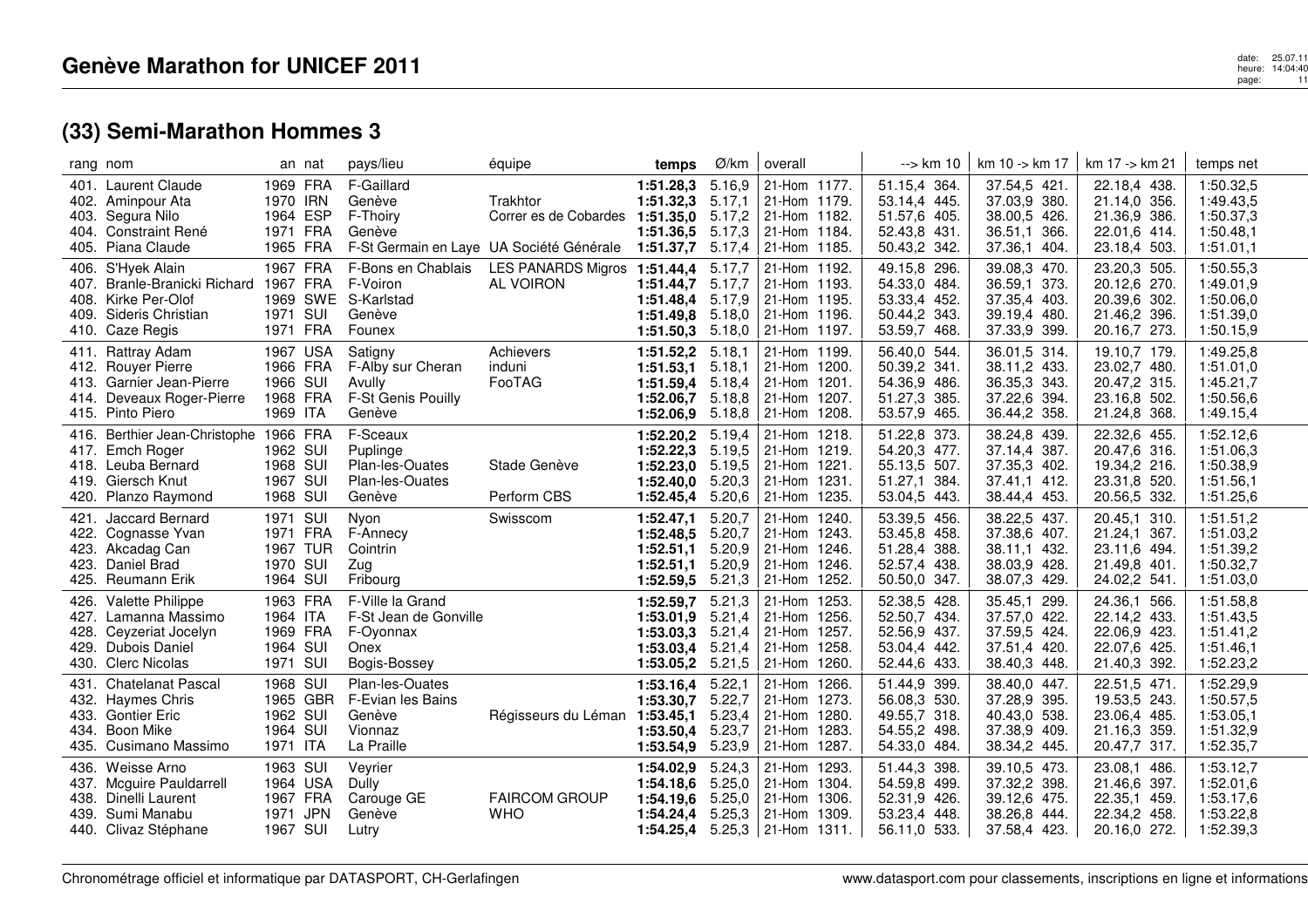|                                      | rang nom                                                                                                                     |                                                          | an nat                           | pays/lieu                                                                      | équipe                                      | temps                                                         | Ø/km                                           | overall                                                                                           | --> km 10                                                                             | km 10 -> km 17                                                               | km 17 -> km 21                                                               | temps net                                                     |
|--------------------------------------|------------------------------------------------------------------------------------------------------------------------------|----------------------------------------------------------|----------------------------------|--------------------------------------------------------------------------------|---------------------------------------------|---------------------------------------------------------------|------------------------------------------------|---------------------------------------------------------------------------------------------------|---------------------------------------------------------------------------------------|------------------------------------------------------------------------------|------------------------------------------------------------------------------|---------------------------------------------------------------|
| 441.<br>442.<br>443.<br>444.<br>445. | Misky Karoly<br>Vasconcellos Fernando A Rolla De 1970 BRA<br>Jeannerat Ignace<br>Relandeau Ludovic<br><b>Hasler Martin</b>   | 1963 SUI<br>1967 SUI                                     | 1970 HUN<br>1969 FRA             | Nyon<br><b>BR-Belo Horizonte</b><br>F-Ville la Grand<br>GB-London<br>St-Prex   | perform<br><b>Ealing Runners</b>            | 1:54.44.1<br>1:55.02.2<br>1:55.04.1<br>1:55.06,7<br>1:55.12,7 | 5.26,2<br>5.27,1<br>5.27,2<br>5.27,3<br>5.27,6 | 21-Hom 1318.<br>21-Hom 1322.<br>21-Hom 1325.<br>21-Hom 1327.<br>21-Hom 1331.                      | 54.50,2 493.<br>55.10,5 503.<br>51.02,9 353.<br>53.03,0 441.<br>51.05,1 355.          | 38.23,1 438.<br>37.41,0 411.<br>39.11.4 474.<br>39.13,4 477.<br>40.15,9 517. | 21.30,8 379.<br>22.10,7 430.<br>24.49,8 573.<br>22.50,3 469.<br>23.51,7 534. | 1:52.08,5<br>1:52.54,3<br>1:54.22,7<br>1:53.53,9<br>1:53.46,2 |
| 448.<br>449.                         | 446. Ceillier Eric<br>447. Pierdomenico Pascal<br>Jang Juneho<br><b>Python Didier</b><br>450. Ramos Jean-Paul                | 1971 FRA<br>1970 SUI<br>1967 SUI<br>1965 SUI             | 1968 KOR                         | F-Divonne les Bains<br>Grand-Lancy<br>Genève<br>Genève<br>Plan-les-Ouates      | <b>CICR</b><br><b>WIPO</b><br>Lemanshow     | 1:55.14,7<br>1:55.17,0<br>1:55.26.6<br>1:55.36,5<br>1:55.38,5 | 5.27,7<br>5.27,8<br>5.28,2<br>5.28,7<br>5.28,8 | 21-Hom 1333.<br>21-Hom 1336.<br>21-Hom 1342.<br>21-Hom 1347.<br>21-Hom 1349.                      | 53.30,8 451.<br>52.20,7 418.<br>54.07,6 474.<br>56.37,2 542.<br>56.02,3 525.          | 38.18,3 435.<br>38.45,8 456.<br>39.09,8 472.<br>38.55,3 462.<br>39.13,1 476. | 23.25,6 508.<br>24.10,5 551.<br>22.09,2 428.<br>20.04,0 256.<br>20.23,1 281. | 1:54.11,0<br>1:54.08,6<br>1:54.11,7<br>1:53.42,2<br>1:54.29,3 |
| 451.<br>454.                         | <b>Chapsal Eric</b><br>452. Joia James<br>453. Krattiger Jerry<br>Barbagallo Gaetano<br>455. Poittevin Luc                   | 1964 FRA<br>1970 SUI<br>1968 ITA<br>1969 FRA             | 1966 GBR                         | F-Yvoire<br>Athenaz (Avusy)<br>Yverdon-les-Bains<br>Bernex<br>F-Ville la Grand | Team raid TKC<br>Procter & Gamble           | 1:55.39,1<br>1:55.41,0<br>1:55.43,9<br>1:55.48,1<br>1:55.58,0 | 5.28,8<br>5.28,9<br>5.29,0<br>5.29,2<br>5.29,7 | 21-Hom 1350.<br>21-Hom 1351.<br>21-Hom 1354.<br>21-Hom 1357.<br>21-Hom 1366.                      | 49.33,7 302.<br>51.35,5 393.<br>52.53,6 435.<br>54.25,2 481.<br>55.11,8 506.          | 40.37,4 532.<br>39.20,4 481.<br>38.58,3 464.<br>39.16,6 479.<br>38.52,8 459. | 25.28,0 596.<br>24.45,1 572.<br>23.52,0 535.<br>22.06,3 421.<br>21.53,4 405. | 1:54.52,8<br>1:54.45,4<br>1:53.31,3<br>1:54.09,8<br>1:54.51,0 |
| 456.<br>459.<br>460.                 | Vincent Eric<br>457. Corral Carrizo Joan Carles 1969 AND<br>458. Serre Frederic<br><b>Buschbeck Christian</b><br>Vigna Hervé | 1965 SUI<br>1968 FRA<br>1965 SUI<br>1966 SUI             |                                  | Geneve<br>AND-Encamp<br>F-Fontenay sous Bois zatopeques<br>Le Lignon<br>Bernex |                                             | 1:56.00,9<br>1:56.01,1<br>1:56.02,3<br>1:56.08,0<br>1:56.08,6 | 5.29,9<br>5.29,9<br>5.29,9<br>5.30,2<br>5.30,2 | 21-Hom 1367.<br>21-Hom 1369.<br>21-Hom 1370.<br>21-Hom 1376.<br>21-Hom 1377.                      | 54.54,1<br>496.<br>53.38,2 455.<br>509.<br>55.17,7<br>55.45,7<br>521.<br>53.58,3 467. | 39.24,7 484.<br>39.27,1 488.<br>37.40,5 410.<br>38.03,8 427.<br>39.34,7 491. | 21.42,1 393.<br>22.55,8 477.<br>23.04,1 483.<br>22.18,5 440.<br>22.35,6 461. | 1:54.54,8<br>1:54.46,1<br>1:53.23,1<br>1:54.22,3<br>1:54.45,0 |
| 461.<br>462.<br>463.<br>464.         | Delémont Thierry<br>Jermann Beat<br>Michaut Stéphane<br>Nahum Olivier<br>465. Dubois Fabien                                  | 1969 SUI<br>1966 SUI<br>1967 FRA<br>1964 SUI<br>1962 FRA |                                  | Versoix<br>Vernier<br>Choulex<br>F-Chimilin                                    | F-La Roche sur Foron OM Pharma Running Club | 1:56.16,1<br>1:56.24,2<br>1:56.27,5<br>1:56.28,4<br>1:56.32,0 | 5.30,6<br>5.31,0<br>5.31,1<br>5.31,2<br>5.31,3 | 21-Hom 1379.<br>21-Hom 1382.<br>21-Hom 1384.<br>21-Hom 1385.<br>21-Hom 1388.                      | 51.22,8 373.<br>53.38,1 454.<br>53.19,5 447.<br>51.52,3 402.<br>53.57,9 465.          | 39.54,6 504.<br>39.21,6 482.<br>38.37,2 446.<br>40.36,7 531.<br>39.14,5 478. | 24.58,7 578.<br>23.24,5 507.<br>24.30,8 563.<br>23.59,4 538.<br>23.19,6 504. | 1:55.22,3<br>1:55.05,8<br>1:54.49,2<br>1:56.12,5<br>1:55.05,8 |
| 466.<br>467.                         | <b>Fivaz Sebastien</b><br>Bassani Ugo<br>468. Cherruault Serge<br>469. Marinoni Yves<br>470. Crottaz Didier                  | 1971 SUI<br>1971 ITA<br>1963 FRA<br>1967 SUI<br>1967 SUI |                                  | F-Yvoire<br>Carouge GE<br>F-St Jean de Gonville RTS<br>Vessy<br>Chêne-Bourg    | Physport                                    | 1:56.33,2<br>1:56.33,4<br>1:56.36,6<br>1:56.36,7<br>1:56.39,4 | 5.31,4<br>5.31,4<br>5.31,5<br>5.31,5<br>5.31,7 | 21-Hom 1391.<br>21-Hom 1392.<br>21-Hom 1398.<br>21-Hom 1399.<br>21-Hom 1402.                      | 52.15,3 415.<br>53.47,5<br>460.<br>53.54,3 462.<br>54.00,9 469.<br>56.09,5 531.       | 40.14,9 516.<br>39.36,8 492.<br>40.26,0 522.<br>39.00,7 466.<br>38.41,2 449. | 24.03,0 542.<br>23.09,1 490.<br>22.16,3 436.<br>23.35,1 522.<br>21.48,7 400. | 1:54.53,0<br>1:55.52,4<br>1:55.07,5<br>1:55.10,7<br>1:54.52,9 |
| 471.<br>473.                         | Broome Jonathan<br>472. Terrier Nicolas<br>Hughes Jim<br>474. Rakness Gregory<br>475. Gillet Philippe                        | 1966 SUI<br>1971 FRA                                     | 1962 GBR<br>1968 USA<br>1971 USA | Versoix<br>Vandoeuvres<br><b>B-Neerpelt</b><br>F-Versonnex<br>F-Collonges      | Totsa Total Oil Trading SA                  | 1:56.48,7<br>1:56.48.8<br>1:56.51,7<br>1:56.52,0<br>1:56.56.2 | 5.32,1<br>5.32,1<br>5.32,3<br>5.32,3<br>5.32,5 | 21-Hom 1405.<br>21-Hom 1406.<br>21-Hom 1409.<br>21-Hom 1410.<br>21-Hom 1412.                      | 56.13,8 535.<br>54.40,6 490.<br>54.29,4 483.<br>57.42,3 572.<br>55.37,6 518.          | 39.05,4 468.<br>39.32,0 490.<br>38.44,0 451.<br>37.50,5 419.<br>38.45,7 455. | 21.29,5 376.<br>22.36,2 464.<br>23.38,3 525.<br>21.19,2 362.<br>22.32,9 456. | 1:55.08.5<br>1:55.28,8<br>1:55.20,2<br>1:54.12,7<br>1:54.23,5 |
| 476.<br>477.<br>478.                 | Nicholson Christopher<br><b>Pradervand Eric</b><br>Manry Jean-Michel<br>479. Lenssens Bernard<br>480. De Luna Roland         | 1965 FRA<br>1963 SUI<br>1967 FRA<br>1970 BEL<br>1968 SUI |                                  | F-Paris<br>Vandoeuvres<br>Genève<br><b>B-Berchem</b><br>Chavannes-de-Bogis     | ut & run<br>Codit                           | 1:57.09.2<br>1:57.13.5<br>1:57.20.8<br>1:57.24.7              | 5.33,1<br>5.33,3<br>5.33.6<br>5.33,8           | 21-Hom 1418.<br>21-Hom 1420.<br>21-Hom 1426.<br>l 21-Hom 1430.<br>1:57.25,8 $5.33,9$ 21-Hom 1432. | 56.22,0 538.<br>54.54,7 497.<br>56.31,1<br>540.<br>56.42,8 545.<br>57.21,7 559.       | 38.51,0 458.<br>39.24,7 484.<br>38.43,4 450.<br>38.44,5 454.<br>38.26,3 441. | 21.56,2 407.<br>22.54,1 475.<br>22.06,3 421.<br>21.57,4 408.<br>21.37,8 389. | 1:54.32,2<br>1:55.34,1<br>1:55.11,3<br>1:55.15.0<br>1:55.18,4 |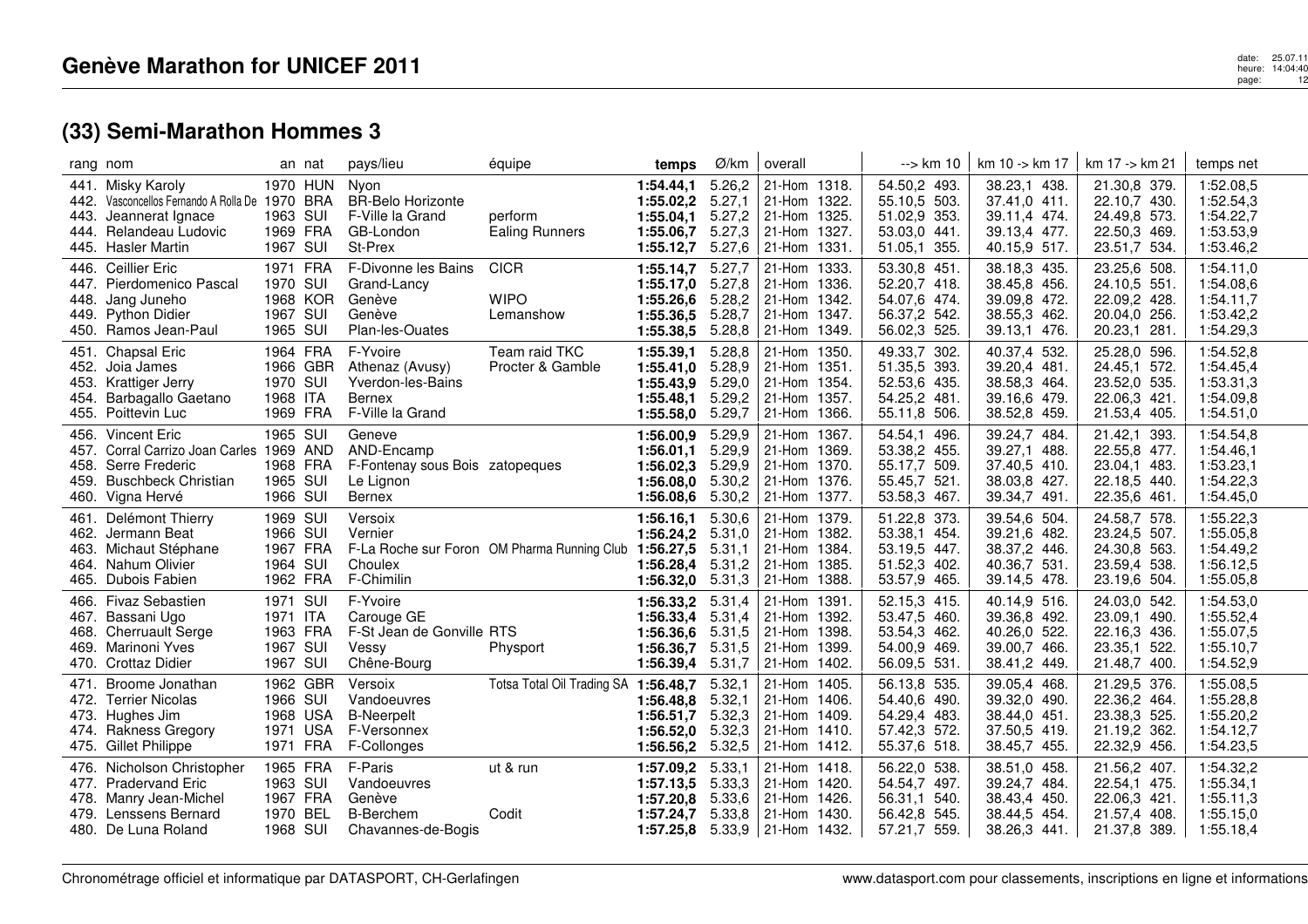| rang nom                                                        |                                                                                                                                     |                                                          | an nat               | pays/lieu                                                                   | équipe                                                             | temps                                                                               | Ø/km                                           | overall                                                                      | --> km 10                                                                          | km 10 -> km 17                                                               | km 17 -> km 21                                                               | temps net                                                     |
|-----------------------------------------------------------------|-------------------------------------------------------------------------------------------------------------------------------------|----------------------------------------------------------|----------------------|-----------------------------------------------------------------------------|--------------------------------------------------------------------|-------------------------------------------------------------------------------------|------------------------------------------------|------------------------------------------------------------------------------|------------------------------------------------------------------------------------|------------------------------------------------------------------------------|------------------------------------------------------------------------------|---------------------------------------------------------------|
| 483. Coray Edgar                                                | 481. Battiaz Claude-Alain<br>482. Bolle Thierry<br>484. Herentrey Klaus<br>484. Le Faou Hervoan                                     | 1967 SUI<br>1968 SUI<br>1969 SUI<br>1963 FRA             | 1966 GER             | <b>Bernex</b><br>Versoix<br>Genève<br>Lausanne<br>F-Paris                   | Basket poussive<br>Pictet & Cie<br>Nestle Running Club<br>ut & run | 1:57.26,4<br>1:57.33,9<br>1:57.34,4 5.34,3<br>1:57.37,0<br>1:57.37,0                | 5.33,9<br>5.34,3<br>5.34,4<br>5.34,4           | 21-Hom 1434.<br>21-Hom 1438.<br>21-Hom 1439.<br>21-Hom 1440.<br>21-Hom 1440. | 57.21,3 558.<br>56.56,3 550.<br>52.39,0 429.<br>57.19,8 557.<br>55.00,1 500.       | 38.26,5 443.<br>39.08,4 471.<br>40.21,8 520.<br>38.15,3 434.<br>39.43,0 499. | 21.38,6 390.<br>21.29,2 375.<br>24.33,6 564.<br>22.01,9 415.<br>22.53,9 474. | 1:55.19,5<br>1:55.52,5<br>1:56.49,1<br>1:55.28,4<br>1:54.59,0 |
| 486. Murphy Niall                                               | 487. Pizzelli Claudio<br>488. Perrotton Pierre<br>489. Python Daniel<br>490. Daniels Mark                                           | 1966 SUI<br>1967 FRA<br>1965 SUI                         | 1969 GBR<br>1970 GBR | Coppet<br>Carrouge VD<br>F-Reignier<br>Petit-Lancy<br>Genève                | <b>UBS</b>                                                         | 1:57.37,7<br>1:57.47,7<br>1:57.50.0<br>1:57.51.7<br>1:57.51,9                       | 5.34,4<br>5.34,9<br>5.35,0<br>5.35.1<br>5.35,1 | 21-Hom 1442.<br>21-Hom 1443.<br>21-Hom 1446.<br>21-Hom 1448.<br>21-Hom 1449. | 53.30,2 450.<br>54.51,4 495.<br>52.44,0 432.<br>56.37,5 543.<br>56.02,8 526.       | 40.28,3 525.<br>38.52,9 460.<br>41.26,3 574.<br>38.57,1 463.<br>39.27,4 489. | 23.39,2 526.<br>24.03,4 544.<br>23.39,7 527.<br>22.17,1 437.<br>22.21,7 444. | 1:57.01,9<br>1:55.59,5<br>1:56.53,3<br>1:55.54,1<br>1:56.19,9 |
| 494. Bader Yves<br>495.                                         | 491. Laurencet Antonio<br>492. Nectoux Frédéric<br>493. Polgar Cédric<br>Jeanrenaud Yves                                            | 1964 SUI<br>1967 FRA<br>1968 SUI<br>1966 FRA<br>1962 SUI |                      | Grand-Saconnex<br>Genève<br>Lausanne<br>Grand-Saconnex<br>Grand-Saconnex    |                                                                    | 1:58.01,2<br>1:58.04,3<br>1:58.06.1<br>1:58.10,5<br>1:58.10,8                       | 5.35,6<br>5.35,7<br>5.35,8<br>5.36,0<br>5.36,0 | 21-Hom 1450.<br>21-Hom 1452.<br>21-Hom 1453.<br>21-Hom 1459.<br>21-Hom 1460. | 55.11,4 505.<br>55.10,9 504.<br>54.37,9 487.<br>534.<br>56.11,9<br>52.07,3 410.    | 39.37,4 493.<br>39.26,4 487.<br>40.01,0 509.<br>39.39,5 496.<br>42.57,6 602. | 23.12,4 495.<br>23.27,0 512.<br>23.27,2 513.<br>22.19,1 441<br>23.05,9 484.  | 1:56.26,7<br>1:56.40,0<br>1:56.28,4<br>1:56.12,0<br>1:56.59,9 |
| 496.<br>497. Mall Goulam<br>499. Fehr Serge<br>500. Hafsi Smain | Weil Guillaume<br>498. Page Philippe                                                                                                | 1965 FRA<br>1964 FRA<br>1965 SUI<br>1966 SUI<br>1964 FRA |                      | F-Paris<br>F-Annecy<br>Vandoeuvres<br>Mevrin<br>F-Champigny sur Marne       | ut & run                                                           | 1:58.10,9<br>1:58.16,1<br>1:58.17,6<br>1:58.22,3<br>1:58.22,6                       | 5.36,0<br>5.36,3<br>5.36.3<br>5.36.6<br>5.36,6 | 21-Hom 1461.<br>21-Hom 1462.<br>21-Hom 1465.<br>21-Hom 1470.<br>21-Hom 1471. | 54.42,3 491.<br>52.09,4 411.<br>57.45,0 574.<br>55.56,9<br>523.<br>54.16,8 476.    | 39.51,9 501.<br>40.44,0 539.<br>39.38,2 495.<br>39.57,1 505.<br>39.54,3 503. | 23.36,7 523.<br>25.22,7 592.<br>20.54,4 326.<br>22.28,3 452.<br>24.11,5 552. | 1:55.36,5<br>1:57.10,8<br>1:56.26,0<br>1:56.40,7<br>1:56.54,5 |
| 501.<br>503.<br>505.                                            | Gobert Benoit<br>502. Dethurens Vincent<br>Thierrin Pierre-Alain<br>504. Duche Serge<br>Jaquiery Stéphane                           | 1969 SUI<br>1966 FRA<br>1967 SUI<br>1970 SUI<br>1969 SUI |                      | Le Lignon<br><b>F-Cranves Sales</b><br>Founex<br>Genève<br>Le Vaud          | PANARD MIGROS GENEVE                                               | 1:58.25,5<br>1:58.28.5 5.36,8<br>1:58.37,8<br>1:58.43,4<br>1:58.47,2                | 5.36,7<br>5.37,3<br>5.37,6<br>5.37,7           | 21-Hom 1473.<br>21-Hom 1476.<br>21-Hom 1480.<br>21-Hom 1484.<br>21-Hom 1485. | 54.51,3 494.<br>55.34,1 515.<br>55.35,4 517.<br>53.28,5 449.<br>57.09,3 551.       | 40.17,9 519.<br>40.03,2 510.<br>39.53,5 502.<br>40.45,8 541.<br>38.59,8 465. | 23.16,3 501.<br>22.51,2 470.<br>23.08,9 488.<br>24.29,1 562.<br>22.38,1 465. | 1:57.21,8<br>1:57.24,4<br>1:57.03,0<br>1:57.10,5<br>1:55.52,3 |
| 506.<br>509.                                                    | <b>Droz Nicolas</b><br>507. Roberts Jason<br>508. Martinet Eric<br>Gerdil Pierre-Dominique 1964 SUI<br>510. Caloia Beresford        | 1962 SUI<br>1966 SUI<br>1970 SUI                         | 1970 GBR             | Thônex<br>F-Les Houches<br>Collonge-Bellerive<br>Veyrier<br>Chêne-Bougeries | <b>Team Dillon Racing</b><br>PricewaterhouseCoopers                | 1:58.55,5<br>1:58.56,4<br>1:59.05,9<br>1:59.17,6<br>1:59.21,0 5.39,3                | 5.38,1<br>5.38,2<br>5.38,6<br>5.39,2           | 21-Hom 1487.<br>21-Hom 1488.<br>21-Hom 1495.<br>21-Hom 1500.<br>21-Hom 1501. | 54.40,0 489.<br>52.59,9 440.<br>57.32,5 566.<br>57.41,7 571.<br>53.36,6 453.       | 41.12,0 559.<br>39.42,2 498.<br>39.59,7 507.<br>39.40,0 497.<br>41.06,1 555. | 23.03,5 481<br>26.14,3 613.<br>21.33,7 383.<br>21.55,9 406.<br>24.38,3 567.  | 1:57.40,5<br>1:57.30,7<br>1:57.19,4<br>1:57.18,0<br>1:58.49,1 |
| 511. Ritz Jorge<br>515. Canet Jacky                             | 512. Calderone François<br>513. Guasco Giulio<br>514. Danet Pierre                                                                  | 1966 SUI<br>1969 SUI<br>1963 ITA<br>1970 FRA<br>1970 SUI |                      | Confignon<br>Le Lignon<br>Hermance<br>Vessy<br>Genève                       |                                                                    | 1:59.21,5<br>1:59.22.9<br>1:59.24,9<br>1:59.26,2<br>1:59.31,3                       | 5.39,4<br>5.39,4<br>5.39,5<br>5.39,6<br>5.39,8 | 21-Hom 1502.<br>21-Hom 1503.<br>21-Hom 1506.<br>21-Hom 1509.<br>21-Hom 1512. | 52.41,1<br>430.<br>55.30,4 514.<br>55.18,5 511.<br>55.18,8 512.<br>1:00.17,7 618.  | 40.38,2 533.<br>40.38,6 534.<br>40.51,3 545.<br>40.26,7 523.<br>37.36,6 405. | 26.02,2 608.<br>23.13,9 497.<br>23.15,1 498.<br>23.40.7 529.<br>21.37,0 388. | 1:57.18,2<br>1:58.18,9<br>1:58.32,2<br>1:57.49,0<br>1:56.18,0 |
|                                                                 | 516. Sermondadaz Jean Francois 1966 FRA<br>517. Le Bras Philippe<br>518. Osborne John<br>519. Anker Cedric<br>520. Grandjean Manuel | 1971 FRA<br>1967 SUI<br>1963 SUI                         | 1967 GBR             | F-Lucinges<br>F-Queven<br>F-Peron<br>Genève<br>Genève                       | <b>CERN</b><br><b>DIP</b>                                          | 1:59.34,7<br>1:59.37,2<br>1:59.43,1<br>1:59.45.5<br>1:59.46,5 $5.40,5$ 21-Hom 1521. | 5.40,0<br>5.40,1<br>5.40.4<br>5.40,5           | 21-Hom 1514.<br>21-Hom 1515.<br>21-Hom 1519.<br>21-Hom 1520.                 | 55.59,6 524.<br>56.53,9 549.<br>54.21,0<br>478.<br>58.17.0<br>587.<br>51.54,9 403. | 39.25,1 486.<br>39.03,5 467.<br>41.21,6 572.<br>38.07,5 430.<br>42.01,8 586. | 24.10,0 549.<br>23.39,8 528.<br>24.00,5 539.<br>23.21,0 506.<br>25.49,8 604. | 1:57.16.3<br>1:57.22,8<br>1:58.29,0<br>1:56.56,0<br>1:58.16,4 |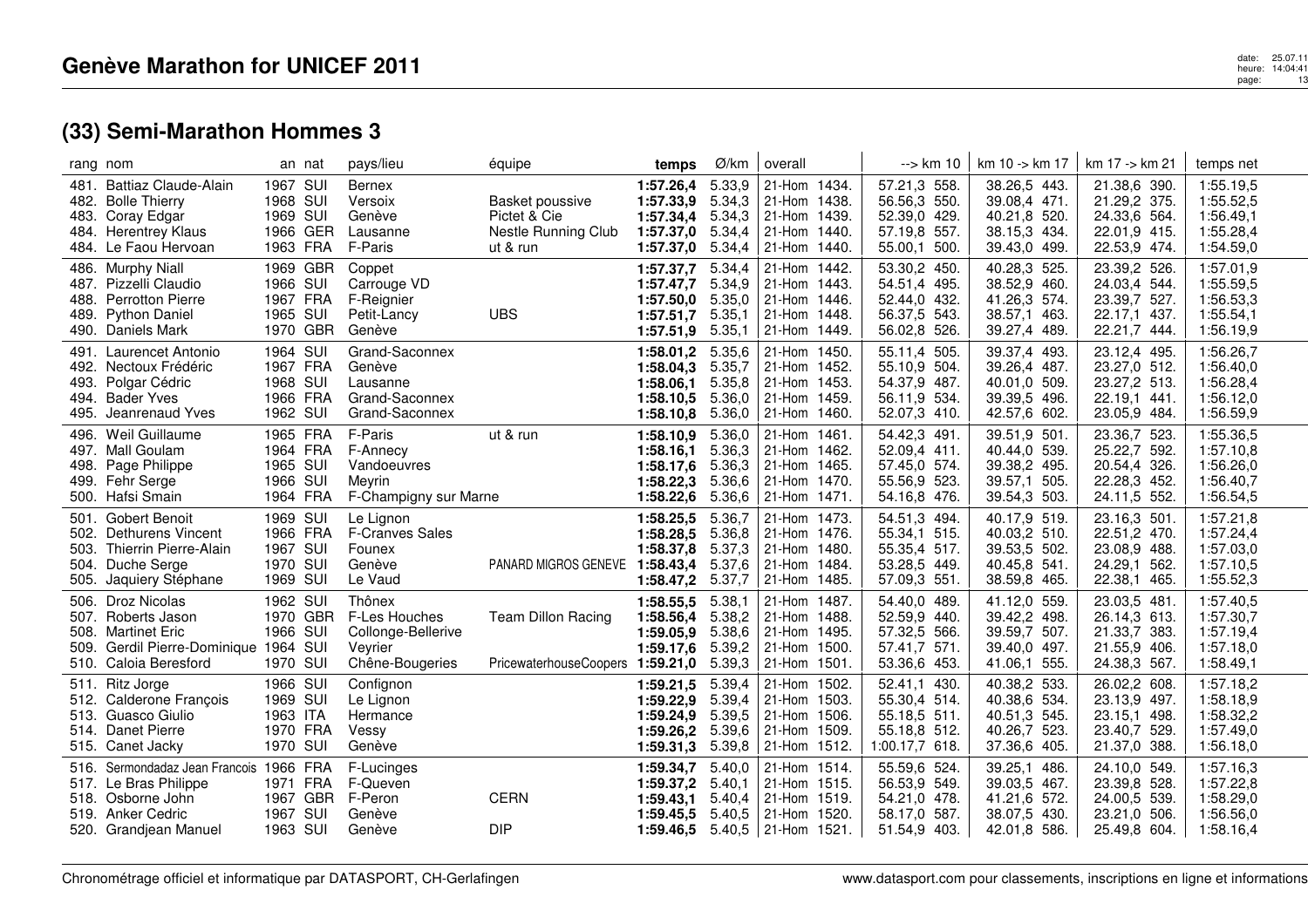|              | rang nom                                                                                                                      | an nat                                                   | pays/lieu                                                                    | équipe                                                                           | temps                                                                                  | Ø/km                                 | overall                                                                          | --> km 10                                                                       | km 10 -> km 17                                                               | km 17 -> km 21                                                               | temps net                                                     |
|--------------|-------------------------------------------------------------------------------------------------------------------------------|----------------------------------------------------------|------------------------------------------------------------------------------|----------------------------------------------------------------------------------|----------------------------------------------------------------------------------------|--------------------------------------|----------------------------------------------------------------------------------|---------------------------------------------------------------------------------|------------------------------------------------------------------------------|------------------------------------------------------------------------------|---------------------------------------------------------------|
| 521.         | Delprato Jean-Marc<br>522. Cosme Urrutia Rivas<br>523. Horvath Imre<br>524. Cerf Gerald<br>525. Cocaud Bernard                | 1968 SUI<br>1964 SUI<br>1966 SUI<br>1969 SUI<br>1970 FRA | Veyrier<br>Grand-Saconnex<br>Founex<br>Carouge GE<br>F-Vetraz Monthoux       |                                                                                  | 1:59.49,8<br>1:59.55,2<br>1:59.56.1 5.41,0<br>2:00.02,6<br>2:00.03,7                   | 5.40,7<br>5.41,0<br>5.41,3<br>5.41,4 | 21-Hom 1523.<br>21-Hom 1532.<br>21-Hom 1533.<br>21-Hom 1536.<br>21-Hom 1537.     | 58.09,6 583.<br>57.23,5 560.<br>55.25,4 513.<br>55.18,4 510.<br>56.10,2 532.    | 39.24,2 483.<br>40.00,0 508.<br>40.30,2 529.<br>40.35,5 530.<br>41.18,1 565. | 22.16,0 435.<br>22.31,7 454.<br>24.00,5 539.<br>24.08,7 548.<br>22.35,4 460. | 1:57.49,8<br>1:57.39,1<br>1:58.53,7<br>1:58.49,5<br>1:58.34,6 |
|              | 526. Micheli Olivier<br>527. Diallo Elhadji<br>528. Hendriks Jean-Pierre<br>529. Corbelli Stefano<br>530. Wegener Jean-Pierre | 1967 SUI<br>1967 SEN<br>1965 SUI<br>1968 SUI<br>1963 SUI | Genève<br>Genève<br>Genève<br>Chambésy<br>Meinier                            |                                                                                  | 2:00.05.5<br>2:00.11,4<br>2:00.19,7 5.42,1<br>2:00.25.3<br>2:00.26.8                   | 5.41,4<br>5.41,7<br>5.42,4<br>5.42,5 | 21-Hom 1540.<br>21-Hom 1543.<br>21-Hom 1546.<br>21-Hom 1553.<br>$ 21$ -Hom 1554. | 54.25,1 480.<br>56.25,8 539.<br>56.05,8 528.<br>57.16,1 555.<br>1:02.11,9 640.  | 41.06,2 556.<br>40.10,9 512.<br>40.42,7 536.<br>38.44,1 452.<br>38.26,4 442. | 24.34,2 565.<br>23.34,7 521.<br>23.31,2 518.<br>24.25,1 560.<br>19.48,5 232. | 1:58.50,3<br>1:58.53,6<br>1:59.37,8<br>1:57.31,3<br>1:59.05,7 |
| 531.         | <b>Ryser Stephan</b><br>532. Soucramanien Didier<br>533. Ferguson Brian<br>534. Perut Marc<br>535. Perronnin Patrick          | 1969 SUI<br>1970 FRA<br>1964 SUI<br>1968 SUI<br>1964 FRA | Genève<br><b>F-Rueil Malmaison</b><br>Genève<br>Genève<br>F-Gex              |                                                                                  | 2:00.31,0<br>2:00.34,4<br>$2:00.35.1$ 5.42,8<br>2:00.38,3 5.43,0<br>2:00.42,2          | 5.42,7<br>5.42,8<br>5.43,2           | 21-Hom 1557.<br>21-Hom 1558.<br>21-Hom 1559.<br>21-Hom 1563.<br>21-Hom 1568.     | 57.10,5 553.<br>57.29,7 565.<br>1:00.13,4 617.<br>57.38,3 570.<br>54.28,4 482.  | 40.28,9 526.<br>40.12,5 513.<br>38.08,9 431.<br>40.16,0 518.<br>40.55,8 548. | 22.51,6 472.<br>22.52,2 473.<br>22.12,8 432.<br>22.44,0 467.<br>25.18,0 586. | 1:58.20,1<br>1:59.09,4<br>1:57.41,4<br>1:58.50,9<br>1:59.43,0 |
|              | 536. Del Notaro Luca<br>537. Sauser Thierry<br>538. Kindschi Blaise<br>539. Clerc Patrick<br>540. Methel Stefan               | 1963 SUI<br>1965 SUI<br>1966 SUI<br>1962 FRA<br>1970 FRA | Genève<br>La Tour-de-Peilz<br>Conches<br>F-Sence<br>F-Cernex                 | Steelrider<br>Love Poulet<br>FORREST Compagnie                                   | 2:00.47,4<br>2:00.48,3 5.43,5<br>$2:00.50,0$ 5.43,6<br>2:00.52,7<br>$2:00.59,3$ 5.44,0 | 5.43,4<br>5.43,7                     | 21-Hom 1572.<br>21-Hom 1573.<br>21-Hom 1574.<br>21-Hom 1577.<br>21-Hom 1579.     | 57.26,7 561.<br>57.28,1<br>564.<br>54.03,6 470.<br>55.34,1 515.<br>52.36,3 427. | 41.12,5 560.<br>39.43,2 500.<br>42.24,4 591.<br>41.15,3 562.<br>41.26,7 575. | 22.08,2 427.<br>23.37,0 524.<br>24.22,0 557.<br>24.03,3 543.<br>26.56,3 629. | 1:59.04,7<br>1:58.19,9<br>1:59.54,3<br>1:59.16,9<br>2:00.11,6 |
| 541.         | Laurent Sebastien<br>542. Schurink Jérôme<br>543. Legou Nicolas<br>544. Vassant Marc<br>545. Collomb Andre                    | 1970 FRA<br>1970 SUI<br>1971 FRA<br>1962 SUI<br>1969 FRA | Petit-Lancy<br>Thônex<br>F-Bons en Chablais<br>Veyrier<br>F-Bonneville       | Les Basquettes fumantes<br>judo club bonneville                                  | 2:01.01,2<br>2:01.06,4 5.44,3<br>2:01.09,9<br>2:01.13,8 5.44,7<br>2:01.19,9            | 5.44,1<br>5.44,5<br>5.45,0           | 21-Hom 1581<br>21-Hom 1583.<br>21-Hom 1584.<br>21-Hom 1587.<br>21-Hom 1589.      | 55.38,1 519.<br>53.12,3 444.<br>57.36,4 569.<br>58.09,0 581.<br>56.52,4 548.    | 41.19,0 567.<br>42.31,5 593.<br>40.04,1 511.<br>42.58,1 604.<br>41.19,0 567. | 24.04,1 546.<br>25.22,6 591.<br>23.29,4 515.<br>20.06,7 259.<br>23.08,5 487. | 1:59.17,8<br>1:59.57,3<br>1:58.12,6<br>1:58.57,4<br>2:01.00,2 |
| 549.         | 546. Bellahcene Ali<br>547. Blackwell Mark<br>548. Golliet-Mercier Laurent<br>Defay Stephane<br>550. Passola Jordi            | 1969 FRA<br>1968 GBR<br>1963 FRA<br>1971 FRA<br>1969 ESP | F-Bonneville<br>Grand-Saconnex<br>F-Meythet<br>F-Prevessin Moens<br>F-Thoiry | judo club bonneville                                                             | 2:01.20,2 5.45,0<br>2:01.21.8<br>$2:01.24,1$ 5.45,2<br>2:01.36,8 5.45,8<br>2:01.48,4   | 5.45,1<br>5.46,3                     | 21-Hom 1590.<br>21-Hom 1592.<br>21-Hom 1595.<br>$ 21-Hom 1607.$<br>21-Hom 1610.  | 56.52,1 547.<br>56.15,0 536.<br>58.42,6 596.<br>58.07,3 580.<br>59.06,8 603.    | 41.18,7 566.<br>41.15,6 563.<br>40.42,7 536.<br>39.59,3 506.<br>40.54,5 546. | 23.09,4 492.<br>23.51,2 533.<br>21.58,8 412.<br>23.30,2 517.<br>21.47,1 398. | 2:01.00,9<br>1:59.52,4<br>1:59.47,0<br>1:59.18,9<br>1:59.21,9 |
|              | 551. Spahr David<br>552. Chassot Eric<br>553. Zerafa Jean-Philippe<br>554. Kilbey Jonathan<br>555. Guerfali Anis              | 1971 SUI<br>1971 SUI<br>1970 FRA<br>1962 GBR<br>1967 TN  | Plan-les-Ouates<br>Vésenaz<br>Genève<br>Plan-les-Ouates<br>Grand-Saconnex    |                                                                                  | 2:01.50.1<br>2:02.11,6 5.47,4<br>2:02.15,4<br>2:02.16,2 5.47,6<br>2:02.17,9            | 5.46,4<br>5.47,6<br>5.47,7           | 21-Hom 1611.<br>21-Hom 1624.<br>21-Hom 1625.<br>21-Hom 1626.<br>21-Hom 1630.     | 58.40,4 595.<br>58.31,7 590.<br>55.06,9 502.<br>52.29,8 424.<br>1:01.33,9 632.  | 41.02,4 553.<br>40.13,5 514.<br>42.47,2 598.<br>42.48,3 600.<br>39.37,5 494. | 22.07,3 424.<br>23.26,4 509.<br>24.21,3 556.<br>26.58,1 630.<br>21.06,5 347. | 1:58.48,0<br>1:59.21,8<br>2:01.38,1<br>2:01.00,3<br>1:59.44,7 |
| 556.<br>557. | <b>Vuichard Cedric</b><br><b>Baud Marc-Andre</b><br>558. Bonneau David<br>559. Martin Eric<br>560. Cardenas Francisco         | 1968 SUI<br>1968 SUI<br>1969 FRA<br>1967 FRA<br>1962 PHL | Genève<br>Genève<br>F-Gex<br>F-Bonneville<br>Genève                          | <b>TAG Aviation</b><br>World Health Organization 2:02.30.1 5.48,3   21-Hom 1642. | 2:02.19.0 5.47,8<br>2:02.22.6<br>2:02.26,3<br>2:02.29,6                                | 5.47.9<br>5.48,1                     | 21-Hom 1632.<br>21-Hom 1633.<br>21-Hom 1639.<br>$5.48.3$ 21-Hom 1641.            | 58.46,3 599.<br>55.38,2 520.<br>57.59,1 578.<br>56.20,8 537.<br>57.15,6 554.    | 40.29,2 527.<br>41.03,7 554.<br>41.11,4 558.<br>41.47,6 580.<br>40.24,5 521. | 23.03,5 481.<br>25.40,7 601.<br>23.15,8 499.<br>24.21,2 555.<br>24.50,0 574. | 2:00.28,2<br>2:00.33,4<br>2:00.17,5<br>2:01.26,9<br>1:59.44,9 |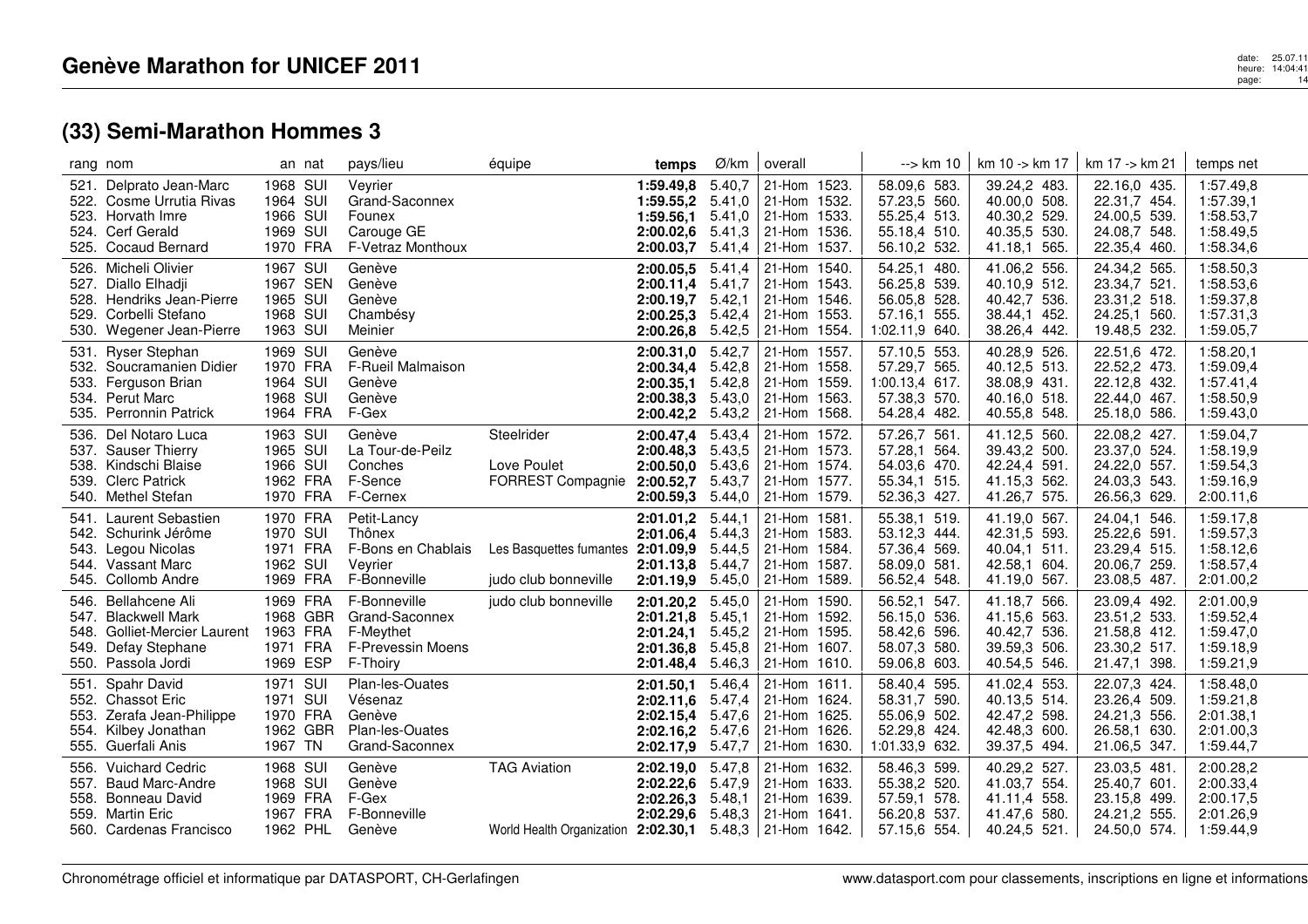|                      | rang nom                                                                                                                                               | an nat                                                   |     | pays/lieu                                                                       | équipe                                   | temps                                                         | Ø/km                                           | overall                                                                               | --> km 10                                                                            | km 10 -> km 17                                                               | km 17 -> km 21                                                               | temps net                                                     |
|----------------------|--------------------------------------------------------------------------------------------------------------------------------------------------------|----------------------------------------------------------|-----|---------------------------------------------------------------------------------|------------------------------------------|---------------------------------------------------------------|------------------------------------------------|---------------------------------------------------------------------------------------|--------------------------------------------------------------------------------------|------------------------------------------------------------------------------|------------------------------------------------------------------------------|---------------------------------------------------------------|
| 563.                 | 561. Vivet Richard<br>562. Jensen Jesper<br>Gartmann Pascal<br>564. Cretignier Yannick<br>565. Carlson Sarge                                           | 1969 FRA<br>1970 DEN<br>1969 SUI<br>1965 FRA<br>1964 USA |     | F-Thoiry<br>F-Divonne les Bains<br>Onex<br>F-Vetraz Monthoux<br>Genève          | Gillette Deodorants Team 2:02.53,0       | 2:02.30,6<br>2:02.31,4<br>2:02.37,3<br>2:02.50,3              | 5.48,3<br>5.48,4<br>5.48,6<br>5.49,3<br>5.49,4 | 21-Hom 1643.<br>21-Hom 1644.<br>21-Hom 1649.<br>21-Hom 1655.<br>21-Hom 1657.          | 59.26,3 606.<br>57.16,7 556.<br>54.22,3 479.<br>58.01,1 579.<br>57.57,7 577.         | 39.07,4 469.<br>40.51,2 544.<br>41.29,5 577.<br>41.02,2 552.<br>40.40,5 535. | 23.56,9 537.<br>24.23,5 559.<br>26.45,5 628.<br>23.47,0 531.<br>24.14,8 553. | 1:59.30,6<br>1:59.43,8<br>2:01.33,0<br>2:01.04,7<br>2:00.16,7 |
| 567.<br>568.<br>569. | 566. Provost Jean-Christophe 1967 FRA<br>Machado Jose Carlos Martins 1965 BRA<br>Volpetti Stefano<br><b>Schilling Philippe</b><br>570. Franchi Patrick | 1971 ITA<br>1963 SUI<br>1970 ITA                         |     | F-Annemasse<br><b>BR-Itabuna-Bahia</b><br>Troinex<br>F-Viuz en Sallaz<br>Apples | Procter & Gamble                         | 2:03.03,2<br>2:03.16,7<br>2:03.33,5<br>2:03.38,2<br>2:03.44,8 | 5.49,9<br>5.50,5<br>5.51,3<br>5.51,5<br>5.51,8 | 21-Hom 1663.<br>21-Hom 1666.<br>21-Hom 1672.<br>21-Hom 1673.<br>21-Hom 1674.          | 56.36,6 541.<br>53.56,1 464.<br>58.48.1 600.<br>57.26,8 562.<br>58.43,5 597.         | 41.20,9 571.<br>42.52,9 601.<br>41.15.6 563.<br>42.07,9 588.<br>40.55,8 548. | 25.05,7 580.<br>26.27,7 617.<br>23.29,8 516.<br>24.03,5 545.<br>24.05,5 547. | 2:01.34,4<br>2:02.52,7<br>2:00.35,3<br>2:02.51,9<br>2:01.40,3 |
| 571.                 | Reynaud Christophe<br>572. Matthey-Doret Serge<br>573. Harless Russell<br>574. Hilsberg Juergen<br>575. Hebrard Philippe                               | 1969 FRA<br>1963 SUI<br>1962 SUI<br>1963 GER<br>1965 FRA |     | F-Brenthonne<br>Versoix<br>Collonge-Bellerive<br>Bernex<br>F-Chavanod           |                                          | 2:03.54,8<br>2:03.59,7<br>2:04.07.4<br>2:04.35.9<br>2:04.36,1 | 5.52,3<br>5.52,5<br>5.52,9<br>5.54,3<br>5.54,3 | 21-Hom 1679.<br>21-Hom 1680.<br>21-Hom 1681.<br>21-Hom 1689.<br>21-Hom 1690.          | 57.27,6 563.<br>56.03,9 527.<br>53.54,3 462.<br>54.38,7 488.<br>57.10,4 552.         | 40.55,4 547.<br>41.51,9 583.<br>44.25,9 625.<br>43.27,6 613.<br>42.11,0 589. | 25.31,8 597.<br>26.03,9 609.<br>25.47,2 603.<br>26.29,6 619.<br>25.14,7 585. | 2:01.40,6<br>2:02.19,2<br>2:03.51,3<br>2:02.47,9<br>2:02.59,4 |
| 579.                 | 576. Pinguely Nicolas<br>577. Sonthonnax Christophe<br>578. Leseigneur Henri<br><b>Tissot Sebastien</b><br>580. Nascimento Gilberto                    | 1967 SUI<br>1970 FRA<br>1964 FRA<br>1971 FRA<br>1970 SUI |     | Genève<br>F-Nantua<br>F-Chevilly Larue<br>Vessy<br>Carouge GE                   | Symbiotics                               | 2:04.37,7<br>2:04.42,4<br>2:04.44,6<br>2:04.47,2<br>2:04.48.7 | 5.54,3<br>5.54,6<br>5.54,7<br>5.54,8<br>5.54,9 | 21-Hom 1692.<br>21-Hom 1694.<br>21-Hom 1695.<br>21-Hom 1696.<br>21-Hom 1698.          | 55.15,3 508.<br>55.47,5 522.<br>1:00.30,3 621.<br>58.13,1<br>585.<br>1:01.21,8 631.  | 44.12,6 624.<br>44.03,8 622.<br>40.47,7 542.<br>41.50,7 582.<br>40.27,3 524. | 25.09,8 581<br>24.51,1 575.<br>23.26,6 511.<br>24.43,4 570.<br>22.59,6 478.  | 2:02.56,2<br>2:03.00,5<br>2:01.32,5<br>2:02.54,7<br>2:01.41,8 |
| 581.<br>583.<br>585. | Sebastianelli Gianpiero<br>582. Tosto Maurizio<br>Huber Rolf<br>584. Hookayah Eric<br><b>Bagshaw Simon</b>                                             | 1969 SUI<br>1971 SUI<br>1966 ALL<br>1968 MAU<br>1970 GBR |     | Plan-les-Ouates<br>Genève<br>Petit-Lancy<br>Avenches<br>Bellevue                | ALOHA TRANSPORT SA                       | 2:05.00,3<br>2:05.15,0<br>2:05.32,9<br>2:05.35,9<br>2:05.39,6 | 5.55,4<br>5.56,1<br>5.57,0<br>5.57,1<br>5.57,3 | 21-Hom 1702.<br>21-Hom 1709.<br>21-Hom 1712.<br>21-Hom 1714.<br>21-Hom 1716.          | 1:01.00,1 626.<br>1:01.34,2 633.<br>54.06,3 473.<br>58.16,4 586.<br>1:00.13,0 616.   | 40.51,0 543.<br>41.19,1 569.<br>44.50,9 631.<br>42.06,9 587.<br>41.57,5 585. | 23.09,2 491.<br>22.21,7 444.<br>26.35,7 622.<br>25.12,6 584.<br>23.29,1 514. | 2:01.49,4<br>2:02.31,1<br>2:04.51,5<br>2:04.02,1<br>2:03.22,4 |
| 586.<br>589.<br>590. | Marques Fausto<br>587. Labzaoui Hassan<br>588. Luvisotto Franco<br>Garbani Alain<br><b>Petignat Patrick</b>                                            | 1970 SUI<br>1966 SUI<br>1965 SUI<br>1969 SUI<br>1964 SUI |     | Plan-les-Ouates<br>Le Lignon<br>Tannay<br>Genève<br>La Croix-de-Rozon           |                                          | 2:05.43,0<br>2:05.44.3<br>2:05.45,5<br>2:05.54,3<br>2:05.58.6 | 5.57,4<br>5.57,5<br>5.57,6<br>5.58,0<br>5.58,2 | 21-Hom 1718.<br>21-Hom 1720.<br>21-Hom 1721.<br>21-Hom 1725.<br>21-Hom 1728.          | 57.35,4 568.<br>56.51,4 546.<br>1:01.47,2 637.<br>1:00.12,0 615.<br>59.49,3 610.     | 42.43,1 595.<br>43.18,8 609.<br>40.45,3 540.<br>41.48,1 581.<br>41.29,7 578. | 25.24,5 593.<br>25.34,1 598.<br>23.13,0 496.<br>23.54,2 536.<br>24.39,6 568. | 2:04.14,4<br>2:05.40,8<br>2:03.19,6<br>2:03.41,3<br>2:03.30,8 |
| 591.<br>593.<br>595. | Navarro Javier Franelsco 1971 SUI<br>592. Chardon Michel<br>Debarnot Christian<br>594. Ghedini Umberto<br>Dougan Alexander A                           | 1967 SUI<br>1964 FRA<br>1966 ITA<br>1965 SOU             |     | E-Malaga<br>Genève<br>F-Ouroux sur Saone<br>F-Ambilly<br>Troinex                | Procter & Gamble<br>CipherTec            | 2:05.59,4<br>2:06.05.9<br>2:06.07,8<br>2:06.10,3<br>2:06.20,8 | 5.58,2<br>5.58,5<br>5.58,6<br>5.58,7<br>5.59,2 | 21-Hom 1729.<br>21-Hom 1732.<br>21-Hom 1735.<br>21-Hom 1736.<br>21-Hom 1739.          | 1:01.04,5 627.<br>54.05,0 472.<br>56.08,0 529.<br>53.45,9 459.<br>49.14,2 295.       | 40.29,7 528.<br>42.44,6 597.<br>43.20,7 611.<br>41.19,5 570.<br>47.22,4 651. | 24.25,2 561.<br>29.16,3 655.<br>26.39,1 623.<br>31.04,9 669.<br>29.44,2 661  | 2:03.45,8<br>2:03.19,2<br>2:05.33,5<br>2:04.47,1<br>2:05.49,9 |
| 596.<br>598.         | <b>Griffin Gerard</b><br>597. Intat Jens Uwe<br>Scalea Alberto<br>599. Rivilla Velasco Juan Carlos 1969 ESP<br>600. Ali Ayaz                           | 1967 IRI<br>1963 GER<br>1966<br>1971 GBR                 | SUI | Eysins<br>Genève<br>Vessy<br>E-Algete / Madrid<br>GB-Orpington                  | <b>EA Swiss Sarl</b><br><b>EA Sports</b> | 2:06.23,7<br>2:06.24,1<br>2:06.41,1<br>2:06.46.1<br>2:06.49,9 | 5.59,4<br>5.59,4<br>6.00,2<br>6.00,4           | 21-Hom 1740.<br>21-Hom 1741.<br>21-Hom 1744.<br>21-Hom 1747.<br>$6.00,6$ 21-Hom 1748. | 59.44,8 608.<br>59.45,7 609.<br>59.51,9<br>611.<br>1:01.11,2<br>629.<br>58.12,5 584. | 41.00,7 551.<br>40.59,6 550.<br>41.38,2 579.<br>41.24,5 573.<br>41.12,9 561. | 25.38,2 599.<br>25.38,8 600.<br>25.11,0 583.<br>24.10,4 550.<br>27.24,5 636. | 2:03.42,2<br>2:03.41,8<br>2:04.11,9<br>2:03.34,2<br>2:04.47,7 |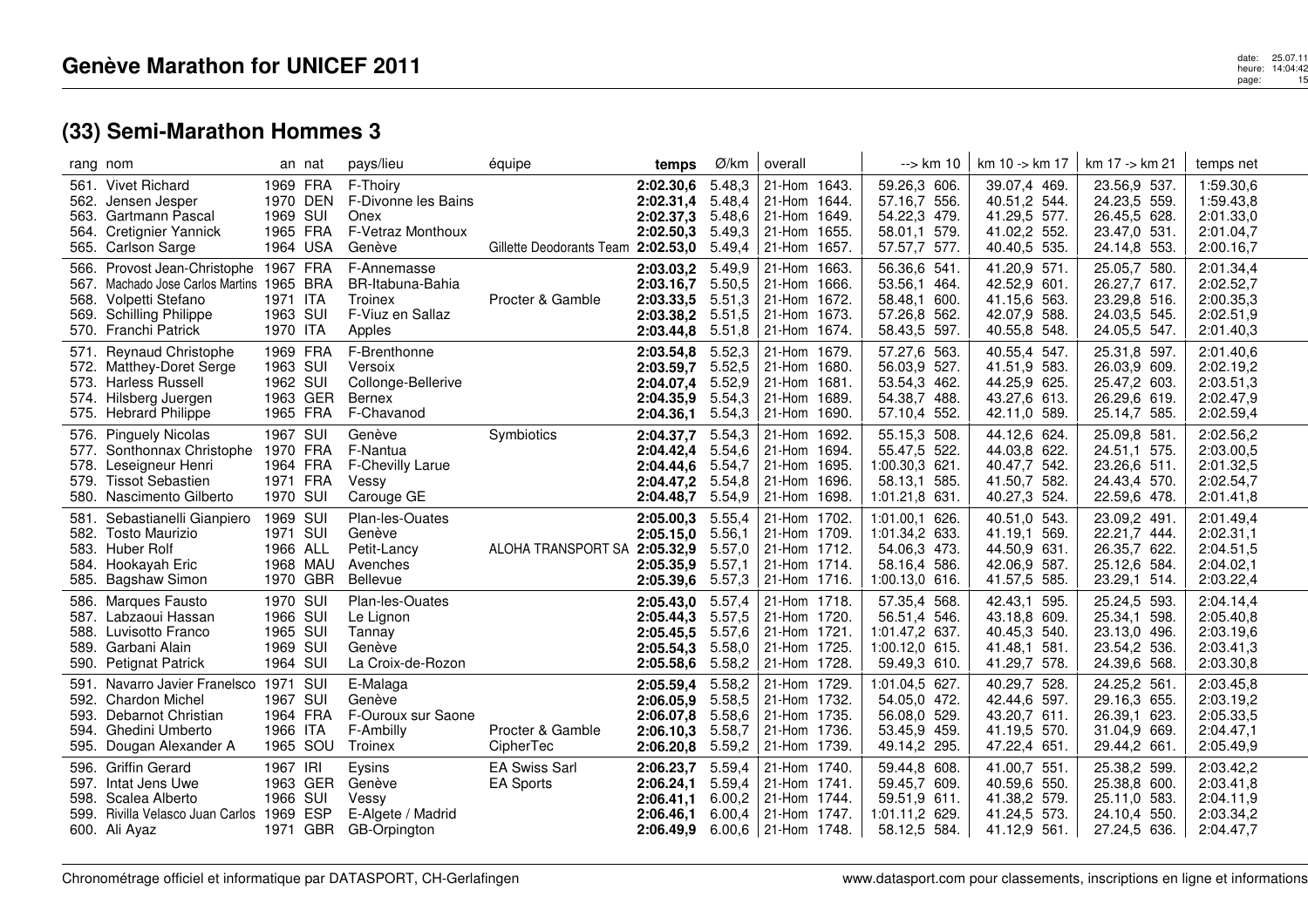| rang nom                     |                                                                                                                           |                                                          | an nat   | pays/lieu                                                                                    | équipe                                   | temps                                                                  | Ø/km                                           | overall                                                                                              | --> km 10                                                                                 | km 10 -> km 17                                                               | km 17 -> km 21                                                               | temps net                                                     |
|------------------------------|---------------------------------------------------------------------------------------------------------------------------|----------------------------------------------------------|----------|----------------------------------------------------------------------------------------------|------------------------------------------|------------------------------------------------------------------------|------------------------------------------------|------------------------------------------------------------------------------------------------------|-------------------------------------------------------------------------------------------|------------------------------------------------------------------------------|------------------------------------------------------------------------------|---------------------------------------------------------------|
| 601.                         | <b>Tinguely Christophe</b><br>602. Guignard Olivier<br>603. Alberto Bernard<br>604. Gerzencei Ivan<br>605. Nguyen Quoc-Si | 1970 SUI<br>1971 SUI<br>1967 FRA<br>1970 SUI<br>1964 SUI |          | Genève<br>Belmont-sur-Lausanne<br>F-Lyon<br>F-Montpellier<br>Gimel                           | Parc euromedecine 2                      | 2:06.55.0<br>2:07.06.9<br>2:07.15,6<br>2:07.21,6<br>2:07.24,2          | 6.00.9<br>6.01,4<br>6.01.8<br>6.02,1<br>6.02,2 | 21-Hom 1749.<br>21-Hom 1752.<br>21-Hom 1755.<br>21-Hom 1759.<br>21-Hom 1762.                         | 58.31,6 589.<br>1:02.16,7 642.<br>1:00.59,9 625.<br>1:08.22,0 676.<br>1:00.05,3 613.      | 40.14,2 515.<br>41.54,9 584.<br>42.27,8 592.<br>38.19,6 436.<br>41.27,7 576. | 28.09,2 646.<br>22.55,3 476.<br>23.47,9 532.<br>20.40,0 303.<br>25.51,2 605. | 2:04.05,8<br>2:03.53,8<br>2:05.12,2<br>2:04.18,7<br>2:05.17,2 |
| 609.                         | 606. Knecht Robert<br>607. Franken Guy<br>608. Herzig Dietmar<br><b>Cadiou Emmanuel</b><br>610. Trumet Jean-Marc          | 1970 SUI<br>1963 SUI<br>1971 FRA<br>1970 FRA             | 1963 GER | Meyrin<br>Meyrin<br>Nyon<br>F-Menthonnex en Bornes<br>F-Venissieux                           | <b>TAG Aviation</b><br><b>RAIDSTRONG</b> | 2:07.28,0<br>2:07.40,2<br>2:07.48.6<br>2:08.07,8<br>2:08.16,2          | 6.02,4<br>6.03,0<br>6.03,4<br>6.04.3<br>6.04,7 | 21-Hom 1764.<br>21-Hom 1766.<br>21-Hom 1769.<br>21-Hom 1771.<br>21-Hom 1776.                         | 54.15,5 475.<br>1:01.10,3 628.<br>59.00,8 601.<br>630.<br>1:01.11,9<br>57.43,8 573.       | 46.07,3 642.<br>41.07,8 557.<br>42.15,4 590.<br>42.33,1 594.<br>42.43,2 596. | 27.05,2 632.<br>25.22,1 590.<br>26.32,4 620.<br>24.22,8 558.<br>27.49,2 643. | 2:05.32,8<br>2:04.48,3<br>2:06.00,2<br>2:06.11,1<br>2:06.31,1 |
|                              | 611. Warde Nadim<br>612. Wursten Eric<br>613. Martin Nicolas<br>614. Chisenhale-Marsh Guy<br>615. Wise Lawrence           | 1962 SUI<br>1963 SUI<br>1963 SUI<br>1963 GBR             | 1967 USA | Genève<br>Genève<br>Veyrier<br>GB-Fyfield<br>USA-Apo Ae                                      |                                          | 2:08.16,6<br>2:08.28,6<br>2:08.34.4<br>2:09.13.1<br>2:09.13,5          | 6.04,7<br>6.05.3<br>6.05.6<br>6.07,4<br>6.07,4 | 21-Hom 1777.<br>21-Hom 1779.<br>21-Hom 1781.<br>21-Hom 1799.<br>21-Hom 1800.                         | 57.47,8 575.<br>58.45,4 598.<br>58.09,3 582.<br>1:00.51,6 624.<br>57.34,0 567.            | 43.59,5 619.<br>44.40,5 628.<br>42.57,7 603.<br>43.02,1 605.<br>45.27,8 636. | 26.29,3 618.<br>25.02,7 579.<br>27.27,4 637.<br>25.19,4 589.<br>26.11,7 612. | 2:06.19,9<br>2:07.20,4<br>2:06.17,9<br>2:06.56,6<br>2:07.30,2 |
| 619.<br>620.                 | 616. Gumprecht Pierre-Alain 1971 FRA<br>617. Grosjean Pierre<br>618. Mahut Francis<br>Noel Tanguy<br>Benzakein Hervé      | 1963 SUI<br>1969 FRA<br>1969 FRA<br>1963 SUI             |          | F-Annemasse<br>Genève<br>F-La Roche sur Foron<br>F-Archamps<br>Troinex                       |                                          | 2:09.13,7<br>2:09.15,7<br>2:09.38,1<br>2:09.41,9<br>$2:10.13,8$ 6.10,3 | 6.07,4<br>6.07.5<br>6.08.6<br>6.08.8           | 21-Hom 1801.<br>21-Hom 1803.<br>21-Hom 1813.<br>21-Hom 1814.<br>21-Hom 1823.                         | 59.35,0 607.<br>1:00.41,0 622.<br>1:02.15,5<br>641.<br>1:00.07.0<br>614.<br>58.37,5 593.  | 43.19,6 610.<br>43.15,9 608.<br>43.07,8 606.<br>43.52,5 615.<br>43.09,1 607. | 26.19,1 614.<br>25.18,8 588.<br>24.14,8 553.<br>25.42,4 602.<br>28.27,2 650. | 2:06.59,1<br>2:06.41,7<br>2:06.53,5<br>2:08.35,6<br>2:08.09,4 |
| 621.<br>623.<br>624.<br>625. | <b>Castioni Pierre</b><br>622. Carlier Etienne<br><b>Lonfat Philippe</b><br>Ortolani Alessandro<br><b>Henchoz Bernard</b> | 1963 FRA<br>1962 BEL<br>1964 SUI<br>1969 ITA<br>1964 SUI |          | Meyrin<br>F-Vulbens<br><b>Sion</b><br>Genève<br>Carouge GE                                   | OM Pharma Running Club                   | 2:10.41,6<br>2:11.08.0 6.12.8<br>2:11.59.1<br>2:12.05.3<br>2:12.09,0   | 6.11,6<br>6.15,3<br>6.15,6<br>6.15,7           | 21-Hom 1832.<br>21-Hom 1836.<br>21-Hom 1855.<br>21-Hom 1857.<br>21-Hom 1858.                         | 1:00.21,3 620.<br>1:00.46,5 623.<br>59.56,2 612.<br>59.20,5 604.<br>1:03.30,3 650.        | 43.54,8 617.<br>44.11,1 623.<br>43.54,4 616.<br>46.02,4 641.<br>43.55,0 618. | 26.25,5 615.<br>26.10,4 610.<br>28.08,5 645.<br>26.42,4 627.<br>24.43,7 571. | 2:08.59,9<br>2:08.48,4<br>2:11.02,0<br>2:10.45,2<br>2:11.03,9 |
| 626.<br>627.<br>628.<br>629. | Craviotto Andreamaria<br>Böhm Dirk<br>van De Sande Filip<br><b>Delomier Francois</b><br>630. Alspach Andrew               | 1968 ITA<br>1970 BEL<br>1965 FRA<br>1967 USA             | 1967 GER | I-Banchette (TO)<br>La Croix (Lutry)<br>F-Divonne les Bains<br>F-Divonne les Bains<br>Genève |                                          | 2:12.11,6<br>2:12.44.8<br>2:12.55,4<br>2:13.14.4<br>2:13.17,8          | 6.15,9<br>6.17,4<br>6.17,9<br>6.18,8<br>6.19,0 | 21-Hom 1861<br>21-Hom 1864.<br>21-Hom 1866.<br>21-Hom 1871.<br>21-Hom 1872.                          | 1:03.55,4 654.<br>1:01.43,4 635.<br>1:02.52,2 644.<br>58.36,8 591.<br>1:04.19,9 655.      | 43.23,1 612.<br>45.43,0 637.<br>45.07,5 633.<br>44.45,9 629.<br>42.47,5 599. | 24.53,1 576.<br>25.18,4 587.<br>24.55,7 577.<br>29.51,7 662.<br>26.10,4 610. | 2:09.28,0<br>2:11.25,4<br>2:12.17,0<br>2:11.56,5<br>2:10.04,2 |
| 631.<br>632.<br>633.<br>634. | Negro Emile<br>Reves Jerry<br>Piotton Claude-Alain<br>Griffe Olivier<br>635. Ramos Ronaldo                                | 1963 SUI<br>1968 USA<br>1971 SUI<br>1963 FRA<br>1969 BRA |          | Meinier<br>Crans-près-Céligny<br><b>Bernex</b><br>F-Paris<br><b>BR-Caxias Do Sul</b>         |                                          | 2:13.44,1<br>2:14.23.6<br>2:14.36,5<br>2:14.48.8<br>2:14.50,4          | 6.20,2<br>6.22,1<br>6.22,7<br>6.23,3<br>6.23,4 | 21-Hom 1877.<br>21-Hom 1881<br>21-Hom 1884.<br>21-Hom 1887.<br>21-Hom 1888.                          | 1:03.17,9<br>647.<br>1:03.48,7 652.<br>1:01.35,3 634.<br>1:02.43,3 643.<br>1:06.18,4 672. | 43.59,5 619.<br>44.00,8 621.<br>44.29,4 626.<br>44.52,5 632.<br>44.48,0 630. | 26.26,7 616.<br>26.34,1 621.<br>28.31,8 651.<br>27.13,0 634.<br>23.44,0 530. | 2:10.54,4<br>2:13.10,4<br>2:11.52,1<br>2:12.43,3<br>2:13.20,8 |
| 636.<br>637.<br>638.         | Legros Christian<br><b>Bravo Alberto</b><br>Delet Christophe<br>639. Dana Maurice<br>640. Lacroix Bruno                   | 1966 ESP<br>1966 FRA<br>1967 SUI<br>1970 FRA             | 1968 GER | Obersaxen Giraniga<br>Carouge GE<br>F-Fontenay sous Bois<br>Collonge-Bellerive<br>Le Brassus | <b>AB Fiduciaire</b><br>vallee de joux   | 2:14.58,6<br>2:15.30,8<br>2:15.56,1<br>2:16.00.8                       | 6.23,8<br>6.25,3<br>6.26,5<br>6.26,7           | 21-Hom 1890.<br>21-Hom 1894.<br>21-Hom 1901.<br>21-Hom 1902.<br><b>2:16.03,2</b> 6.26,8 21-Hom 1903. | 1:00.20,0 619.<br>58.30,1 588.<br>1:04.51,2 659.<br>1:05.15,2 661.<br>57.55,2 576.        | 46.56,7 646.<br>47.20,7 650.<br>45.09,1 634.<br>45.20,2 635.<br>49.03,3 662. | 27.41,9 639.<br>29.40,0 659.<br>25.55,8 606.<br>25.25,4 594.<br>29.04,7 654. | 2:12.44,9<br>2:13.00,5<br>2:12.41,4<br>2:13.08.9<br>2:15.48,8 |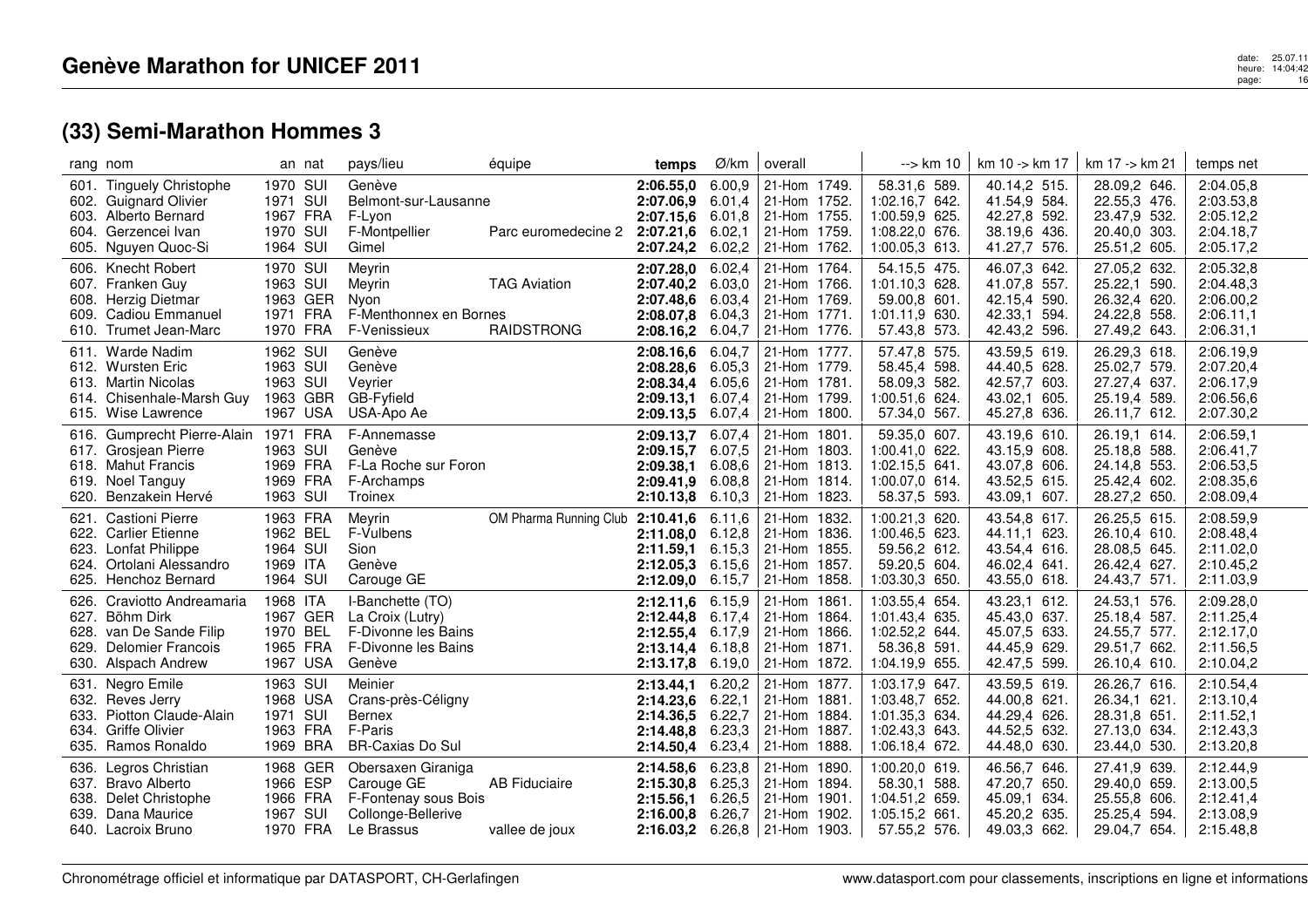|                      | rang nom                                                                                                                  | an nat                                                   | pays/lieu                                                                                     | équipe                                                               | temps                                                                       | Ø/km                                           | overall                                                                                              | --> km 10                                                                                 | km 10 -> km 17                                                               | km 17 -> km 21                                                               | temps net                                                     |
|----------------------|---------------------------------------------------------------------------------------------------------------------------|----------------------------------------------------------|-----------------------------------------------------------------------------------------------|----------------------------------------------------------------------|-----------------------------------------------------------------------------|------------------------------------------------|------------------------------------------------------------------------------------------------------|-------------------------------------------------------------------------------------------|------------------------------------------------------------------------------|------------------------------------------------------------------------------|---------------------------------------------------------------|
|                      | 641. Pehaut Gerard<br>642. Lopez Carlos<br>643. Taçi Xhemal<br>644. Karamustafa Bora<br>645. Richard Serge                | 1963 FRA<br>1965 ESP<br>1971 MK<br>1968 TUR<br>1964 SUI  | F-Saint Julien En Genevois<br>E-Lajares Fuerteventura Columbus<br>Geneve<br>Bernex<br>Le Vaud | Procter & Gamble                                                     | 2:16.25,5<br>2:16.41,4 6.28,6<br>2:17.05.3 6.29,8<br>2:17.09,5<br>2:17.51,4 | 6.27,9<br>6.30,0<br>6.32,0                     | 21-Hom 1906.<br>21-Hom 1908.<br>21-Hom 1909.<br>21-Hom 1910.<br>21-Hom 1916.                         | 59.25,3 605.<br>1:04.48,3 658.<br>1:03.33,3 651.<br>1:05.31,5 663.<br>58.37,4 592.        | 49.16,1 664.<br>45.54,1 639.<br>45.43,2 638.<br>43.44,3 614.<br>50.37,7 670. | 27.44,1 641<br>25.59,0 607.<br>27.48,8 642.<br>27.53,7 644.<br>28.36,3 653.  | 2:14.20,5<br>2:14.11,5<br>2:14.43,4<br>2:14.10,7<br>2:15.45,1 |
|                      | 646. Milner Tom<br>647. Saad-Zoi Yama<br>648. Chantrel Dominique<br>649. Fournet Raymond<br>650. Zint David               | 1964 GBR<br>1963 FRA<br>1969 FRA<br>1970 FRA<br>1965 AME | Genève<br>F-Ornex<br>Grand-Saconnex<br>F-Menthonnex sous Clermont<br>Genève                   | <b>Standard Chartered</b><br>ONU<br>Procter & Gamble                 | 2:17.57,0 6.32,2<br>2:18.04,2 6.32,6<br>2:18.13.8<br>2:18.27,0<br>2:18.30,3 | 6.33,0<br>6.33,6<br>6.33,8                     | 21-Hom 1917.<br>21-Hom 1921.<br>21-Hom 1922.<br>21-Hom 1923.<br>21-Hom 1924.                         | 58.38,3 594.<br>1:06.12,8 669.<br>59.04.6 602.<br>1:09.10,5<br>677.<br>1:01.45,5 636.     | 49.19,4 665.<br>46.23,9 643.<br>46.57,6 647.<br>44.35,5 627.<br>46.48,2 645. | 29.59,3 664.<br>25.27,5 595.<br>32.11,6 676.<br>24.41,0 569.<br>29.56,6 663. | 2:16.28,3<br>2:15.33,9<br>2:16.02,6<br>2:15.10,6<br>2:16.08,1 |
|                      | 651. Graf Cédric<br>652. Sosa Felix<br>653. Iada Mirco<br>654. Damond Guy<br>655. Rickmers Andreas                        | 1969 SUI<br>1970 ESP<br>1968 SUI<br>1963 SUI<br>1964 SUI | Genève<br>E-Lajares Fuerteventura Columbus<br>Vernier<br><b>Bernex</b><br>Vessy               |                                                                      | 2:19.05,8<br>2:19.08,1 6.35,6<br>2:19.26.8<br>2:19.53,0 6.37,7<br>2:20.23,6 | 6.35,5<br>6.36,5<br>6.39,2                     | 21-Hom 1931<br>21-Hom 1932.<br>21-Hom 1934.<br>21-Hom 1935.<br>21-Hom 1938.                          | 1:02.11,2 639.<br>1:04.47,6 657.<br>1:03.28,1 648.<br>1:05.54,9<br>668.<br>1:06.14,4 670. | 47.33,4 652.<br>45.54,4 640.<br>48.29,4 659.<br>46.44,7 644.<br>47.03,5 648. | 29.21,2 656.<br>28.26,1 649.<br>27.29,3 638.<br>27.13,4 635.<br>27.05,7 633. | 2:16.53,3<br>2:16.38,7<br>2:16.18,2<br>2:17.11,2<br>2:17.39,7 |
| 656.<br>659.         | Carota Jean-Luc<br>657. Borderioux Frederic<br>658. Mutte Laurent<br>Saadi Jean-Guillaume<br>660. Gotteland Jean-Pierre   | 1971 ITA<br>1966 FRA<br>1966 FRA<br>1964 SUI<br>1964 FRA | Renens VD<br>F-Le Reposoir<br>F-Voreppe<br>Petit-Lancy<br>F-Beaumont                          |                                                                      | 2:20.32,4<br>2:21.17,9 6.41,7<br>2:22.03,8<br>2:23.08,5<br>2:23.45,0 6.48,7 | 6.39,6<br>6.43,9<br>6.47,0                     | 21-Hom 1939.<br>21-Hom 1945.<br>21-Hom 1949.<br>21-Hom 1952.<br>21-Hom 1958.                         | 1:05.39,9 666.<br>1:03.49,2 653.<br>1:05.36,4 665.<br>1:07.19,4 675.<br>1:05.40,9 667.    | 47.50,2 654.<br>47.47,9 653.<br>48.03,2 655.<br>47.15,9 649.<br>48.35,6 660. | 27.02,3 631.<br>29.40,8 660.<br>28.24,2 648.<br>28.33,2 652.<br>29.28,5 657. | 2:17.30,8<br>2:18.08,7<br>2:19.28,4<br>2:20.04,2<br>2:21.03,0 |
| 661.                 | Ruggier Mario<br>662. Duran Dario<br>662. Sarosi Bernard<br>664. De Preter Michel<br>665. Renwez Jerome                   | 1963 MAL<br>1964 SUI<br>1969 FRA<br>1965 BE<br>1966 FRA  | <b>Bernex</b><br>Commugny<br>Genève<br>Genève<br>F-Montpellier                                | <b>PATAMANGO</b><br>Patamango<br>Merck Serono<br>Parc euromedecine 2 | 2:25.18,0<br>2:25.18,5 6.53,1<br>2:25.18,5<br>2:25.29,2<br>2:25.53,5        | 6.53,1<br>6.53,1<br>6.53,7<br>6.54,8           | 21-Hom 1965.<br>21-Hom 1966.<br>21-Hom 1966.<br>21-Hom 1968.<br>21-Hom 1972.                         | 1:10.19,6 681.<br>1:10.20,3 683.<br>1:10.20,0 682.<br>1:03.29,9 649.<br>1:09.25,4 680.    | 48.17,9 658.<br>48.17,3 656.<br>48.17,6 657.<br>50.37,4 669.<br>48.45,2 661. | 26.40,5 624.<br>26.40,9 625.<br>26.40,9 625.<br>31.21,9 671.<br>27.42,9 640. | 2:22.30,3<br>2:22.29,9<br>2:22.29,9<br>2:22.46,1<br>2:22.48,7 |
| 666.<br>668.<br>669. | <b>Baudry Olivier</b><br>667. Rupp Laurent<br><b>Champion Bertrand</b><br>Pakutu Didier<br>670. Rousset Xavier            | 1963 SUI<br>1966 SUI<br>1967 SUI<br>1968 FRA<br>1971 FRA | <b>Bernex</b><br>Genève<br>Collonge-Bellerive<br>F-Douvaine<br>F-Besancon                     | mazzoli s.a                                                          | 2:25.56,9<br>2:26.29,3<br>2:27.08,9<br>2:27.21,9<br>2:28.19,7               | 6.55,0<br>6.56,5<br>6.58,4<br>6.59,0<br>7.01,7 | 21-Hom 1974.<br>21-Hom 1977.<br>21-Hom 1980.<br>21-Hom 1983.<br>21-Hom 1989.                         | 1:05.32,9 664.<br>1:03.17,1 646.<br>1:05.29,5 662.<br>1:05.08,2 660.<br>1:10.59,1 684.    | 49.52,6 667.<br>51.26,0 672.<br>50.41,6 671.<br>50.10,9 668.<br>49.04,9 663. | 30.31,4 666.<br>31.46,2 674.<br>30.57,8 668.<br>32.02,8 675.<br>28.15,7 647. | 2:22.58,3<br>2:24.18,8<br>2:24.34,2<br>2:24.49,1<br>2:25.05,0 |
| 671.<br>673.         | Herrmann Nicolas<br>672. Boyer Christophe<br><b>Borgeaud Stephane</b><br>674. Garzon Antonio<br>675. Mirlicourtois Pascal | 1966 SUI<br>1970 FRA<br>1965 SUI<br>1970 SUI<br>1963 FRA | Genève<br>F-Poisy<br>Genève<br>Genève<br>F-Thonon les Bains                                   | skiclub thonon                                                       | 2:28.26,4<br>2:28.45,4<br>2:29.43,6<br>2:30.53,5<br>2:31.20,2               | 7.02,1<br>7.03,0<br>7.05,7<br>7.09,0<br>7.10,3 | 21-Hom 1991.<br>21-Hom 1998.<br>21-Hom 2001.<br>21-Hom 2003.<br>21-Hom 2007.                         | 1:02.59,4 645.<br>1:09.24,1 679.<br>1:02.09,4 638.<br>1:07.01,8 674.<br>1:06.26,0 673.    | 54.08.4 676.<br>49.45.1 666.<br>54.48,6 677.<br>52.13,3 673.<br>53.59,1 675. | 31.18,6 670.<br>29.36,2 658.<br>32.45,6 677.<br>31.38,4 673.<br>30.55,1 667. | 2:27.02,7<br>2:25.28,5<br>2:27.34,2<br>2:30.12,9<br>2:28.07,0 |
|                      | 676. Colella Alberto<br>677. Tounsi Farid<br>678. Nortik Robert<br>679. Tamari Nicolas<br>680. Skidmore Robert            | 1962 ITA<br>1969 SUI<br>1965 SUI<br>1969 SUI<br>1968 ETA | Meyrin<br>Genève<br>Thônex<br>Genève<br>Genève                                                |                                                                      | 2:32.36.6<br>2:42.19.7<br>2:42.45.6<br>2:42.48,1 7.42,9                     | 7.13,9<br>7.41,5<br>7.42,8                     | 21-Hom 2013.<br>21-Hom 2025.<br>21-Hom 2026.<br>21-Hom 2027.<br><b>2:47.31,3</b> 7.56,3 21-Hom 2029. | 1:06.17,3 671.<br>1:09.16,6 678.<br>1:13.01,0<br>686.<br>1:15.28,7 687.<br>1:17.19,0 688. | 53.15.1 674.<br>58.36,4 681.<br>58.18,5 680.<br>57.12,7 678.<br>57.19,2 679. | 33.04,2 679.<br>34.26,7 680.<br>31.26,1 672.<br>30.06,7 665.<br>32.53,1 678. | 2:29.26,3<br>2:41.36,5<br>2:39.39,1<br>2:39.57,4<br>2:44.18,3 |